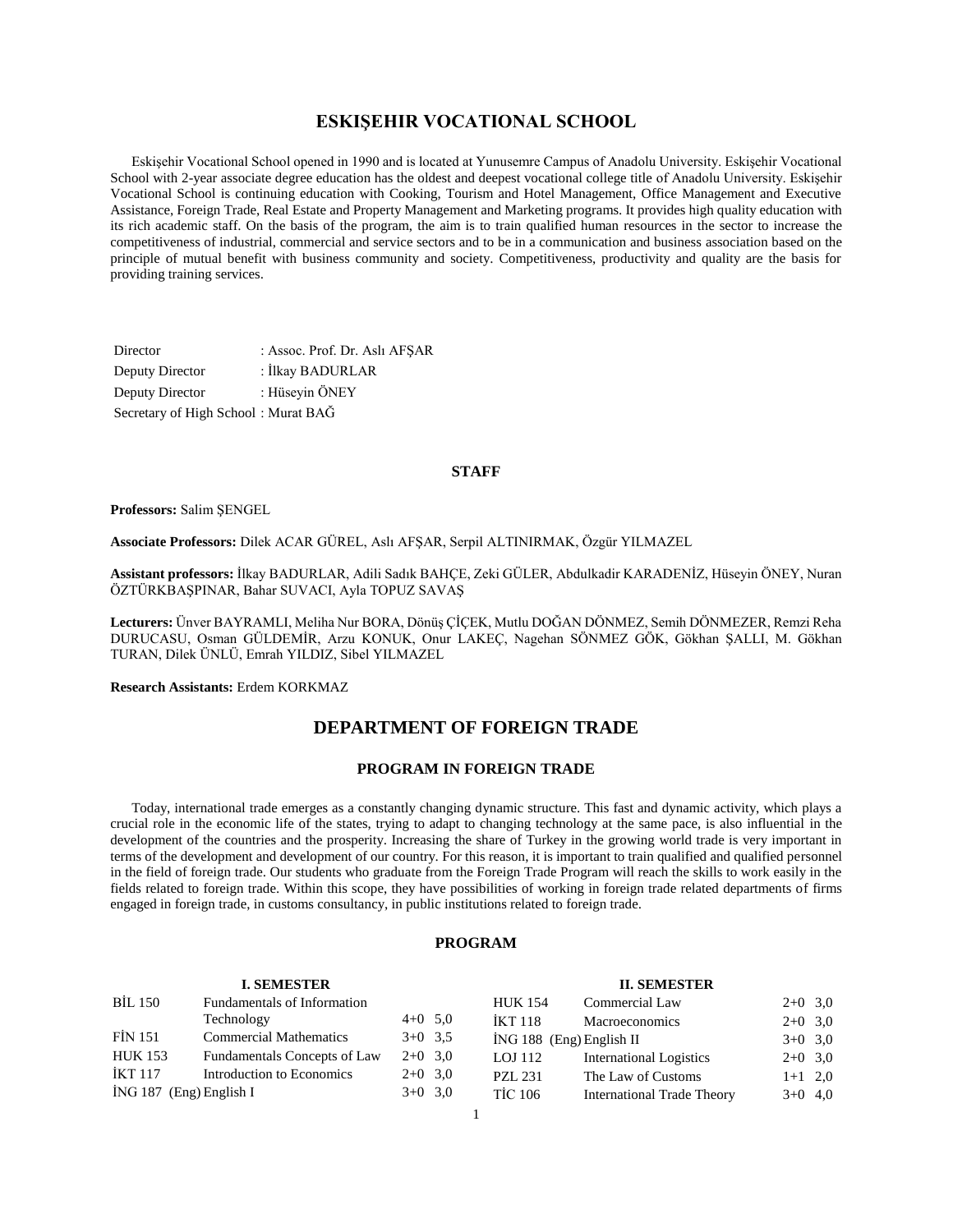| İŞL 155        | <b>Introduction to Business</b> | $2+0$ 3.0 |  |
|----------------|---------------------------------|-----------|--|
| <b>MUH 151</b> | Introduction to Accounting      | $3+0$ 4.5 |  |
| <b>PZL 107</b> | Principles of Marketing         | $2+0$ 3,0 |  |
| <b>TÜR 125</b> | Turkish Language I              | $2+0$ 2.0 |  |
|                |                                 |           |  |

30,0

30,0

| IKT 422        | International Economics Organizations 2+0 |           | 3.0 |
|----------------|-------------------------------------------|-----------|-----|
| <b>PZL 405</b> | <b>International Marketing</b>            | $2+0$     | 3,0 |
| <b>TAR 165</b> | Atatürk's Principles and History of       |           |     |
|                | Turkish Revolution I                      | $2+0$     | 2,0 |
| <b>TİC 201</b> | Accounting in Foreign Trade               | $2+0$     | 4,0 |
| <b>TİC 215</b> | <b>Export and Import Techniques</b>       | $3+0$ 5.0 |     |
| <b>TİC 217</b> | Information Technology in Foreign         |           |     |
|                | Trade                                     | $3+0$     | 4.0 |
|                | Departmental Elective Courses (5)         |           | 9,0 |
|                |                                           |           |     |

# **DEPARTMENTAL ELECTIVE COURSES**

| <b>BOP 108</b>           | Research Techniques and Seminar $2+1$ 3,0 |           |  |
|--------------------------|-------------------------------------------|-----------|--|
| <b>CEV 204</b>           | <b>Environmental Protection</b>           | $2+0$ 3,0 |  |
| <b>ETK 203</b>           | <b>Professional Ethics</b>                | $2+0$ 3,0 |  |
| <b>FIN 304</b>           | <b>Financial Management</b>               | $3+0$ 4,5 |  |
| <b>HUK 223</b>           | Labor and Social Security Law             | $2+0$ 3.0 |  |
| <b>IKT 230</b>           | Economic Policy                           | $3+0$ 4,0 |  |
| <b>IKT 232</b>           | Contemporary Economic Problems 3+0 3,0    |           |  |
| <b>IKT</b> 406           | <b>Turkish Economy</b>                    | $3+0$ 4.5 |  |
| <b>IKT 416</b>           | World Economy                             | $2+0$ 3,0 |  |
| <b>İKT420</b>            | European Union and Turkey                 | $2+0$ 3.0 |  |
| ISP 154 (Spa) Spanish I  |                                           | $3+0$ 4,0 |  |
| ISP 255 (Spa) Spanish II |                                           | $3+0$ 4,0 |  |
| IST 317                  | <b>Statistics</b>                         | $2+0$ 2.5 |  |
| ISL 102                  | Management and Organization               | $3+0$ 4,0 |  |
| ISL 215                  | Time Management                           | $1+1$ 3,0 |  |
| ISL 216                  | <b>Multinational Companies</b>            | $2+0$ 3.0 |  |
| İŞL 421                  | Entrepreneurship                          | $2+0$ 3,0 |  |
| <b>PZL 223</b>           | <b>Speech Training</b>                    | $1+1$ 2,0 |  |
| <b>PZL 242</b>           | <b>Industrial Products Marketing</b>      | $2+0$ 3,0 |  |
| SAĞ 205                  | First Aid                                 | $2+0$ 3,0 |  |
| <b>SEK 108</b>           | Filing and Archives                       | $3+0$ 3,0 |  |
| <b>SEK 232</b>           | <b>Meeting Management</b>                 | $2+0$ 3.0 |  |
|                          |                                           |           |  |

| <b>TÜR 126</b> | Turkish Language II                 | $2+0$ 2,0 |
|----------------|-------------------------------------|-----------|
|                | Departmental Elective Courses (4) - | 8.0       |
|                | Elective Courses (1)                | 2.0       |
|                |                                     |           |

30,0

# **IV. SEMESTER**

|                | İKT 234 International Economics             | $2+0$ 3,0 |      |
|----------------|---------------------------------------------|-----------|------|
|                | MLY 254 Turkish Tax System                  | $3+0$ 4.0 |      |
|                | TAR 166 Atatürk's Principles and History of |           |      |
|                | <b>Turkish Revolution II</b>                | $2+0$ 2.0 |      |
| TİC 211        | Foreign Trade Financing                     | $3+0$ 3.0 |      |
| <b>TİC 212</b> | Applications of Exporting and               |           |      |
|                | Importing                                   | $0 + 6$   | 6.0  |
|                | Departmental Elective Courses (6)           |           | 12,0 |
|                |                                             |           |      |

30,0

| <b>SEK 236</b> | Numerical Applications For      |           |  |
|----------------|---------------------------------|-----------|--|
|                | <b>Executive Assistants</b>     | $3+0$ 3.0 |  |
| SOS 130        | Social Behavior and Protocol    | $2+0$ 3,0 |  |
| <b>TİC 108</b> | E-Commerce                      | $1+1$ 3,0 |  |
| <b>TİC 207</b> | Economic Geography              | $3+0$ 3,0 |  |
| <b>TİC 209</b> | <b>Vocational English I</b>     | $3+0$ 3,0 |  |
| <b>TİC 210</b> | <b>Vocational English II</b>    | $3+0$ 3,0 |  |
| <b>TİC 216</b> | Sales Techniques                | $2+0$ 3,0 |  |
| <b>TKY 204</b> | <b>Total Quality Management</b> | $2+0$ 2,0 |  |
| <b>TÜR 120</b> | Turkish Sign Language           | $3+0.3.0$ |  |
|                |                                 |           |  |

# **ELECTIVE COURSES**

|         | BEÖ 155 Physical Education            | $2+0$ 2,0 |  |
|---------|---------------------------------------|-----------|--|
|         | KÜL 199 Cultural Activities           | $0+2$ 2,0 |  |
|         | MÜZ 151 Short History of Music        | $2+0$ 3,0 |  |
|         | MÜZ 155 Turkish Folk Music            | $2+0$ 2,0 |  |
|         | MÜZ 157 Traditional Turkish Art Music | $2+0$ 2,0 |  |
|         | SAN 155 Hall Dances                   | $0+2$ 2,0 |  |
|         | SNT 155 History of Art                | $2+0$ 2,0 |  |
|         | SOS 155 Folkdance                     | $2+0$ 2,0 |  |
| THU 201 | <b>Community Services</b>             | $0+2$ 2,0 |  |
| TIY 308 | Republic Era Turkish Theatre          | $2+0$ 3,0 |  |
|         |                                       |           |  |

# **DEPARTMENT OF HOTEL, RESTAURANT AND CATERING**

Head : Adili Sadık BAHÇE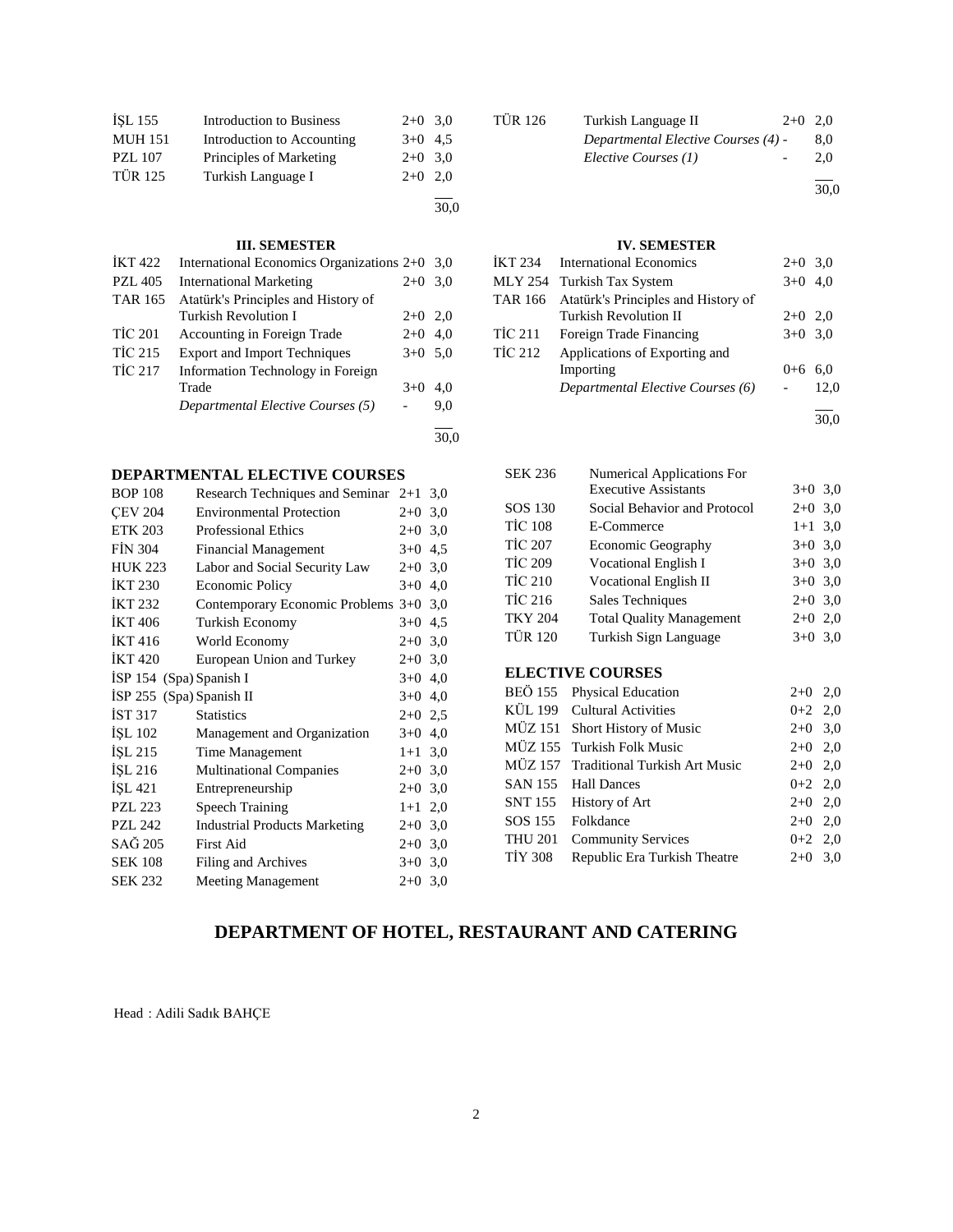# **PROGRAM IN COOKERY**

 As it is in the whole world, gastronomy is a rising value in our country. Depending on this value, people's eating and drinking needs are increasing. Institutions and organizations that are actively working to meet these demands are increasingly in need of qualified staff. To meet this need, local cuisine, world cuisines, modern kitchen applications and different presentation techniques are taught to students on culinary education. Our students who are studying in the Cooking Program have the opportunity to do these trainings practically in the kitchen of our school. Those who finish the cooking program are awarded the title "Cooking Professional". Graduates of the culinary program can find places to work in cafeterias, catering establishments, private or official institutions.

# **PROGRAM**

#### **I. SEMESTER**

| <b>ASC 101</b>            | Nutrition                       | $3+0$     | 4.0 |
|---------------------------|---------------------------------|-----------|-----|
| <b>ASC 107</b>            | <b>Hygiene and Sanitation</b>   | $2+0$     | 2.5 |
| <b>ASC 109</b>            | Kitchen Design                  | $3+0$ 3.0 |     |
| <b>ASC 115</b>            | Food and Beverage Services      | $0+3$ 3.5 |     |
| <b>ASC 116</b>            | Cooking Methods I               | $0+6$ 7.0 |     |
| <b>ISL 151</b>            | <b>Introduction to Business</b> | $3+0$ 3.0 |     |
| <b>TÜR 125</b>            | Turkish Language I              | $2+0$     | 2,0 |
| $ING 187$ (Eng) English I |                                 | $3+0$     | 3,0 |
|                           | Elective Courses (1)            |           | 2,0 |
|                           |                                 |           |     |

30,0

### **III. SEMESTER**

|                | ASC 209 Kitchen Services Management    | $3+0$ 4,0 |      |
|----------------|----------------------------------------|-----------|------|
| <b>ASC 211</b> | Catering                               | $3+0$ 3.0 |      |
|                | AŞÇ 219 Food and Beverage Cost Control | $3+0$ 4.0 |      |
| <b>ASC 229</b> | <b>Banquet Cuisine</b>                 | $0+4$ 7.0 |      |
| TAR 165        | Atatürk's Principles and History of    |           |      |
|                | <b>Turkish Revolution I</b>            | $2+0$ 2.0 |      |
|                | Departmental Elective Courses (4)      |           | 10,0 |
|                |                                        |           | 30.0 |

### **DEPARTMENTAL ELECTIVE COURSES**

| $2+0$ 3.0 |                                                                                                                                                                                                                                   |
|-----------|-----------------------------------------------------------------------------------------------------------------------------------------------------------------------------------------------------------------------------------|
|           |                                                                                                                                                                                                                                   |
|           |                                                                                                                                                                                                                                   |
|           |                                                                                                                                                                                                                                   |
|           |                                                                                                                                                                                                                                   |
|           |                                                                                                                                                                                                                                   |
|           |                                                                                                                                                                                                                                   |
|           |                                                                                                                                                                                                                                   |
|           |                                                                                                                                                                                                                                   |
|           |                                                                                                                                                                                                                                   |
|           |                                                                                                                                                                                                                                   |
|           |                                                                                                                                                                                                                                   |
|           |                                                                                                                                                                                                                                   |
|           |                                                                                                                                                                                                                                   |
|           |                                                                                                                                                                                                                                   |
|           |                                                                                                                                                                                                                                   |
|           | $3+0$ 3.0<br>$2+0$ 3,0<br>$2+0$ 3,0<br>$0+4$ 3,0<br>$3+0$ 3,0<br>$3+0$ 3.0<br>$2+2$ 4,0<br>$2+2$ 4,0<br>$3+0$ 3.0<br>$0+2$ 3.0<br>$2+0$ 3,0<br>$2+0$ 3.0<br>$3+0$ 3.0<br>$0+4$ 4,0<br>Aromatic Herbs, Spices and Blends $1+1$ 3,0 |

| <b>II. SEMESTER</b>        |                                     |           |     |  |  |
|----------------------------|-------------------------------------|-----------|-----|--|--|
| <b>ASC 110</b>             | Technology of Food                  | $2+0$ 2.5 |     |  |  |
| <b>ASC 118</b>             | Ottoman Cuisine                     | $1+3$ 3.5 |     |  |  |
| ASC 217                    | Cooking Methods II                  | $0+6$ 7,0 |     |  |  |
| ASC 218                    | Menu Planning                       | $2+0$ 2,0 |     |  |  |
| <b>BIL 150</b>             | Fundamentals of Information         |           |     |  |  |
|                            | Technology                          | $4+0$ 5.0 |     |  |  |
| <b>TÜR 126</b>             | Turkish Language II                 | $2+0$     | 2,0 |  |  |
| $ING 188$ (Eng) English II |                                     | $3+0$     | 3,0 |  |  |
|                            | Departmental Elective Courses (2) - |           | 5,0 |  |  |
|                            |                                     |           |     |  |  |

30,0

#### **IV. SEMESTER**

| ASC 224 Turkish Cuisine                                 | $0+4$ 3.0 |      |
|---------------------------------------------------------|-----------|------|
| ASC 238 Industrial Food Applications                    | $0+6$ 7.0 |      |
| ASC 240 Research of Culinary Culture and Food $0+4$ 3,0 |           |      |
| TAR 166 Atatürk's Principles and History of             |           |      |
| <b>Turkish Revolution II</b>                            | $2+0$ 2.0 |      |
| Departmental Elective Courses (5)                       |           | 15.0 |

l 30,0

| <b>CEK 404</b>           | Occupational Health and Safety    | $3+0$ 4.5 |  |
|--------------------------|-----------------------------------|-----------|--|
| <b>CEV 204</b>           | <b>Environmental Protection</b>   | $2+0$ 3,0 |  |
| <b>ETK 205</b>           | Ethics in Tourism                 | $2+0$ 3,0 |  |
| <b>FOT 214</b>           | Food Photography                  | $1+2$ 3,0 |  |
| İSP 154 (Spa) Spanish I  |                                   | $3+0$ 4.0 |  |
| ISP 255 (Spa) Spanish II |                                   | $3+0$ 4,0 |  |
| <b>İSL 224</b>           | <b>Restaurant Management</b>      | $2+0$ 3,0 |  |
| RHI 107                  | Communicating                     | $1+1$ 2,0 |  |
| SAĞ 205                  | First Aid                         | $2+0$ 3,0 |  |
| <b>TKY 207</b>           | <b>Quality Management Systems</b> | $2+0$ 3.0 |  |
| TRZ 226                  | Automation of Food and Beverage   |           |  |
|                          | <b>Services</b>                   | $2+1$ 4.0 |  |
| <b>TÜR 120</b>           | Turkish Sign Language             | $3+0$ 3.0 |  |
|                          |                                   |           |  |

# **ELECTIVE COURSES**

| BEÖ 155 Physical Education     | $2+0$ 2.0 |  |
|--------------------------------|-----------|--|
| KÜL 199 Cultural Activities    | $0+2$ 2.0 |  |
| MÜZ 151 Short History of Music | $2+0$ 3.0 |  |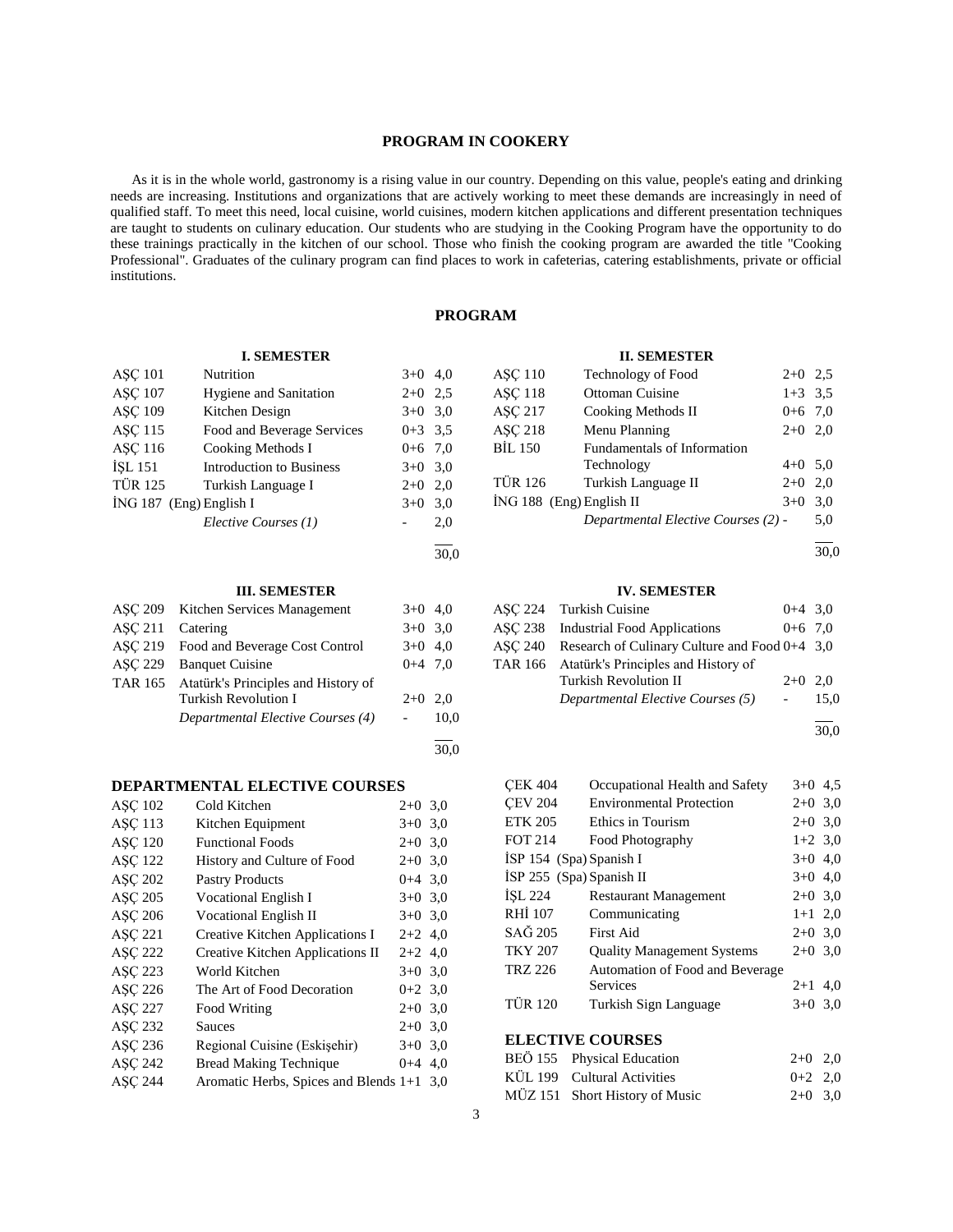| MÜZ 155 Turkish Folk Music            | $2+0$ 2.0 |  | SOS 155 Folkdance                    | $2+0$ 2,0 |  |
|---------------------------------------|-----------|--|--------------------------------------|-----------|--|
| MÜZ 157 Traditional Turkish Art Music | $2+0$ 2.0 |  | THU 201 Community Services           | $0+2$ 2,0 |  |
| SAN 155 Hall Dances                   | $0+2$ 2.0 |  | TIY 308 Republic Era Turkish Theatre | $2+0$ 3.0 |  |
| SNT 155 History of Art                | $2+0$ 2.0 |  |                                      |           |  |

# **TOURISM AND HOTEL MANAGEMENT**

 The tourism sector, which has an important place in the service sector, is growing day by day in our country and the importance for our country's economy is increasing even more. There is a steady increase in the number of people participating in tourism activities in our country and the number of enterprises operating in the field of tourism. Due to this increase, the demand for qualified labor force is further increased by the tourism sector, which is already a large sector based on human power. Purpose of Tourism and Hotel Management Program In order to meet the needs of intermediate human power needed in the tourism sector, students are required to acquire necessary knowledge and skills in service, housekeeping, kitchen, front office and human relations. Students graduated from the Tourism and Hotel Management Program; hospitality operators, travel agencies, food and beverage enterprises and hospitality establishments.

# **PROGRAM**

30,0

30,0

### **I. SEMESTER**

| <b>BIL 150</b> | Fundamentals of Information         |           |     |
|----------------|-------------------------------------|-----------|-----|
|                | Technology                          | $4+0$ 5,0 |     |
|                | $ING 187$ (Eng) English I           | $3+0$     | 3,0 |
| ISL 155        | <b>Introduction to Business</b>     | $2+0$     | 3,0 |
| <b>PZL 105</b> | Services Marketing                  | $2+0$     | 3,0 |
| <b>RHI</b> 107 | Communicating                       | $1 + 1$   | 2,0 |
| <b>TAR 165</b> | Atatürk's Principles and History of |           |     |
|                | <b>Turkish Revolution I</b>         | $2+0$ 2,0 |     |
| <b>TRZ 114</b> | Introduction to Tourism             | $2+0$     | 3,0 |
| <b>TRZ 141</b> | Housekeeping Management             | $2+0$     | 2,0 |
| <b>TRZ 147</b> | Hygiene and Sanitation in Hotel     |           |     |
|                | Industry                            | $2+0$     | 3,0 |
| <b>TÜR 125</b> | Turkish Language I                  | $2+0$     | 2,0 |
|                | Elective Courses (1)                |           | 2,0 |
|                |                                     |           |     |

# **III. SEMESTER**

| ISL 210        | Human Resources Management           | $1+1$ 2,0 |      |
|----------------|--------------------------------------|-----------|------|
| <b>TKY 207</b> | <b>Quality Management Systems</b>    | $2+0$ 3.0 |      |
|                | TRZ 217 Tourism Marketing            | $2+1$ 3.0 |      |
|                | TRZ 225 Travel Agencies              | $2+0$ 3.0 |      |
|                | TRZ 263 Food and Beverage Management | $3+0$     | 4.0  |
|                | Departmental Elective Courses (6)    |           | 15.0 |
|                |                                      |           |      |

# **DEPARTMENTAL ELECTIVE COURSES**

| <b>ANİ</b> 220 | <b>Animation Activities</b>             | $1+2$ 3,0 |  |
|----------------|-----------------------------------------|-----------|--|
| <b>ASC 110</b> | <b>Technology of Food</b>               | $2+0$ 2.5 |  |
| <b>ASC 205</b> | <b>Vocational English I</b>             | $3+0$ 3,0 |  |
| <b>ASC 206</b> | <b>Vocational English II</b>            | $3+0$ 3,0 |  |
| <b>ASC 211</b> | Catering                                | $3+0$ 3,0 |  |
| <b>ASC 219</b> | Food and Beverage Cost Control          | $3+0$ 4,0 |  |
| <b>BOP 108</b> | Research Techniques and Seminar 2+1 3,0 |           |  |

#### **II. SEMESTER**

| İKT 105                  | Tourism Economy                     | $2+0$     | 3,0 |
|--------------------------|-------------------------------------|-----------|-----|
| İNG 188 (Eng) English II |                                     | $3+0$     | 3,0 |
| <b>MUH 114</b>           | Introduction to Accounting          | $1+1$ 3.0 |     |
| TAR 166                  | Atatürk's Principles and History of |           |     |
|                          | <b>Turkish Revolution II</b>        | $2+0$ 2,0 |     |
| TRZ 112                  | <b>Hotel Management</b>             | $2+0$     | 4,0 |
| <b>TRZ 118</b>           | <b>Front Office Management</b>      | $2 + 1$   | 4,0 |
| <b>TÜR 126</b>           | Turkish Language II                 | $2+0$     | 2,0 |
|                          | Departmental Elective Courses (4) - |           | 9,0 |
|                          |                                     |           |     |

30,0

#### **IV. SEMESTER**

| TRZ 226        | Automation of Food and Beverage                   |           |      |
|----------------|---------------------------------------------------|-----------|------|
|                | <b>Services</b>                                   | $2+1$ 4.0 |      |
| <b>TRZ 270</b> | Sales and Pricing in the Hotel Business $2+1$ 3,0 |           |      |
| <b>TRZ 282</b> | Front Office-Housekeeping Services                |           |      |
|                | Automation                                        | $2+2$ 5,0 |      |
| <b>TRZ 318</b> | Sectoral Relations in Tourism                     | $2+0$ 3.0 |      |
|                | Departmental Elective Courses (6)                 |           | 15.0 |
|                |                                                   |           |      |

 $\frac{1}{30.0}$ 

| <b>CEK 404</b>           | Occupational Health and Safety | $3+0$ 4.5 |  |
|--------------------------|--------------------------------|-----------|--|
| <b>ETK 205</b>           | Ethics in Tourism              | $2+0$ 3,0 |  |
| İSP 154 (Spa) Spanish I  |                                | $3+0$ 4,0 |  |
| ISP 255 (Spa) Spanish II |                                | $3+0$ 4,0 |  |
| İSL 215                  | Time Management                | $1+1$ 3,0 |  |
| İSL 219                  | Work Organization              | $2+0$ 3,0 |  |
| <b>İSL 224</b>           | <b>Restaurant Management</b>   | $2+0$ 3,0 |  |
| İSL 421                  | Entrepreneurship               | $2+0$ 3,0 |  |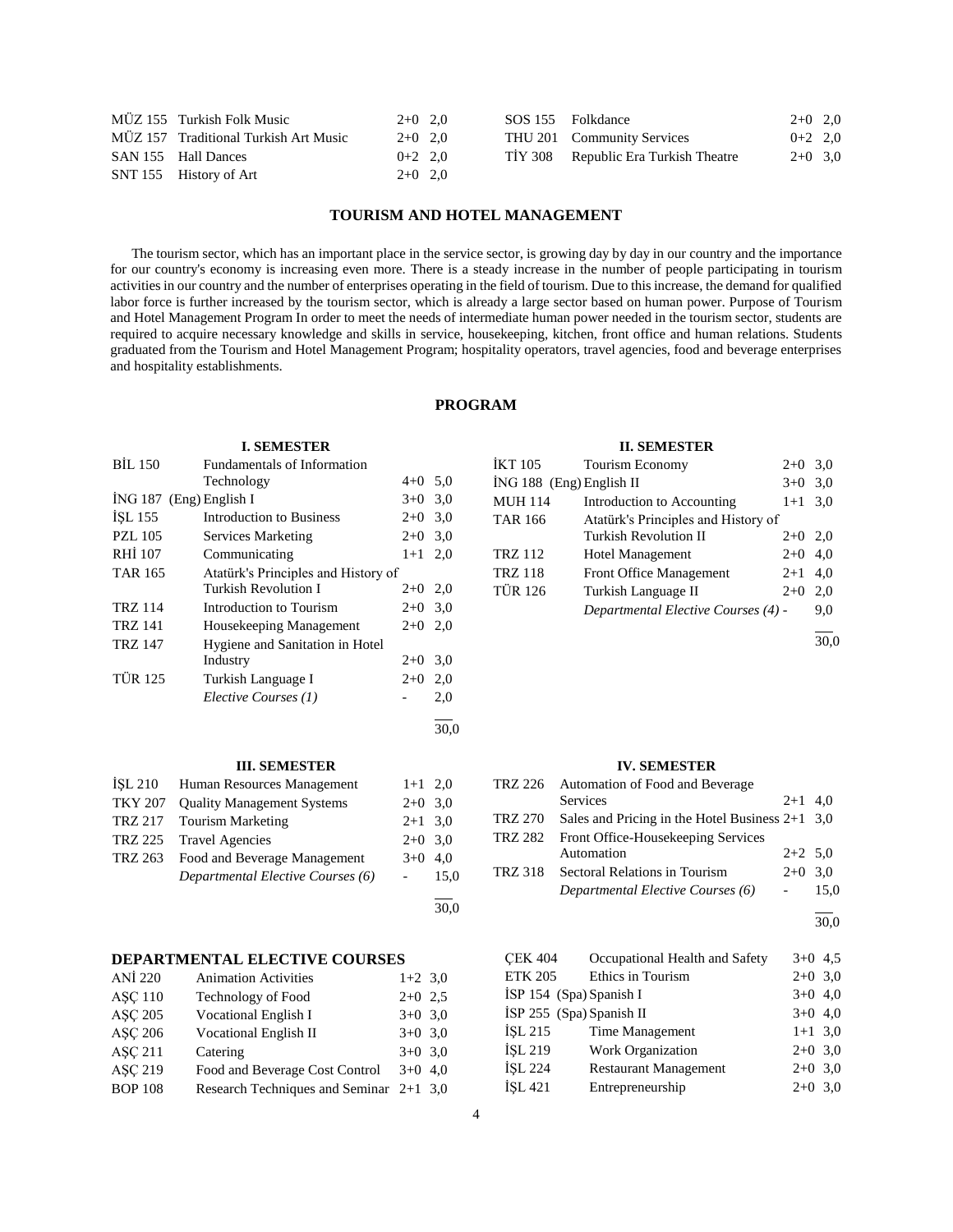| <b>PZL 223</b> | <b>Speech Training</b>           | $1+1$ 2,0   |  |
|----------------|----------------------------------|-------------|--|
| <b>REK 102</b> | <b>Recreation Management</b>     | $2+0$ 3.0   |  |
| SAĞ 205        | First Aid                        | $2+0$ 3.0   |  |
| <b>SEK 232</b> | <b>Meeting Management</b>        | $2+0$ 3.0   |  |
| SOS 130        | Social Behavior and Protocol     | $2+0$ 3.0   |  |
| <b>TRZ 131</b> | Principles of Nutrition and Menu |             |  |
|                | Planning                         | $2+1$ 3,0   |  |
| TRZ 132        | Kitchen Services                 | $2+1$ 3.0   |  |
| TRZ 134        | Special Interest Tourism         | $2+0$ 3.0   |  |
| TRZ 136        | Current Subject in Tourism       | $2+0$ 3.0   |  |
| <b>TRZ 208</b> | Environmental Issues and Tourism | $2+0$ 3.0   |  |
| TRZ 223        | Tourism Law                      | $2+0$ 3.0   |  |
| TRZ 277        | Management of Banquet and        |             |  |
|                | Catering                         | $2+0$ 3.0   |  |
| <b>TRZ 279</b> | Conference and Activity Services | $3+0$ 4,0   |  |
| <b>TRZ 286</b> | Housekeeping Applications        | $2+2$ 4,0   |  |
| TRZ 287        | Tour Design                      | $2+0, 3, 0$ |  |

| Services                                 | $0+3$ 3,0 |     |
|------------------------------------------|-----------|-----|
| Sociology of Tourism                     | $2+0$ 3,0 |     |
| Turkish Sign Language                    | $3+0$ 3.0 |     |
|                                          |           |     |
| <b>ELECTIVE COURSES</b>                  |           |     |
| BEÖ 155<br><b>Physical Education</b>     | $2+0$ 2,0 |     |
| KÜL 199<br>Cultural Activities           | $0+2$ 2,0 |     |
| MÜZ 151<br><b>Short History of Music</b> | $2+0$ 3,0 |     |
| Turkish Folk Music                       | $2+0$ 2,0 |     |
| <b>Traditional Turkish Art Music</b>     | $2+0$ 2,0 |     |
| <b>Hall Dances</b>                       | $0+2$ 2,0 |     |
| History of Art                           | $2+0$ 2,0 |     |
| Folkdance                                | $2+0$ 2,0 |     |
| <b>Community Services</b>                | $0+2$ 2,0 |     |
| Republic Era Turkish Theatre             | $2+0$     | 3.0 |
|                                          |           |     |

# **DEPARTMENT OF MARKETING AND ADVERTISEMENT**

Head : Lecturer Doctor M. Gökhan TURAN

# **PROGRAM IN MARKETING**

 The marketing sector has a growing, developing, self-renewing structure worldwide. In particular, the recent global crisis has shown that countries only need to focus on production for catching sustainable growth, marketing manufactured products by following appropriate strategies is at the same time, perhaps even with a bigger prescription. Because a product produced does not have an economic impact on its own, but as long as appropriate strategies are selected and marketed, economic returns can be an element. The Marketing Program aims to offer highly graduated graduates who are confident in their modern marketing approach to the market and who have a high level of professional knowledge and skills. Graduates can be employed as sales representatives in the fields and stores, sales representatives, sales managers, researchers in marketing companies, public relations and advertising agencies.

# **PROGRAM**

| <b>I. SEMESTER</b>                 |                                     |           |     |  |
|------------------------------------|-------------------------------------|-----------|-----|--|
| <b>BIL 150</b>                     | Fundamentals of Information         |           |     |  |
|                                    | Technology                          | $4+0$ 5,0 |     |  |
| <b>HUK 117</b>                     | Fundamentals of Law                 | $2+0$     | 2,0 |  |
| <b>IKT 117</b>                     | Introduction to Economics           | $2+0$     | 3,0 |  |
| $ING 187$ (Eng) English I<br>$3+0$ |                                     |           | 3,0 |  |
| ISL 155                            | Introduction to Business            | $2+0$     | 3,0 |  |
| <b>MAT 220</b>                     | <b>Commercial Mathematics</b>       | $1+1$     | 3,0 |  |
| <b>MUH 114</b>                     | Introduction to Accounting          | $1+1$     | 3,0 |  |
| <b>PZL 101</b>                     | <b>Marketing Principles I</b>       | $3+1$     | 4,0 |  |
| <b>TAR 165</b>                     | Atatürk's Principles and History of |           |     |  |
|                                    | <b>Turkish Revolution I</b>         | $2+0$     | 2,0 |  |
| <b>TÜR 125</b>                     | Turkish Language I                  | $2+0$     | 2,0 |  |
|                                    |                                     |           |     |  |

# **II. SEMESTER**

| HUK 154                  | Commercial Law                             | $2+0$     | 3,0 |
|--------------------------|--------------------------------------------|-----------|-----|
| İNG 188 (Eng) English II |                                            | $3+0$     | 3,0 |
| İST 251                  | <b>Statistics</b>                          | $2+0$     | 3,0 |
| ÍSL 110                  | Management and Organization                | $2+0$     | 2.5 |
| <b>PZL 102</b>           | <b>Marketing Principles II</b>             | $3+1$ 4.5 |     |
| PZL 232                  | Physical Distribution Management $2+0$ 2,0 |           |     |
| TAR 166                  | Atatürk's Principles and History of        |           |     |
|                          | <b>Turkish Revolution II</b>               | $2+0$     | 2,0 |
| TÜR 126                  | Turkish Language II                        | $2+0$     | 2,0 |
|                          | Departmental Elective Courses (3) -        |           | 6,0 |
|                          | Elective Courses (1)                       |           | 2,0 |
|                          |                                            |           |     |

30,0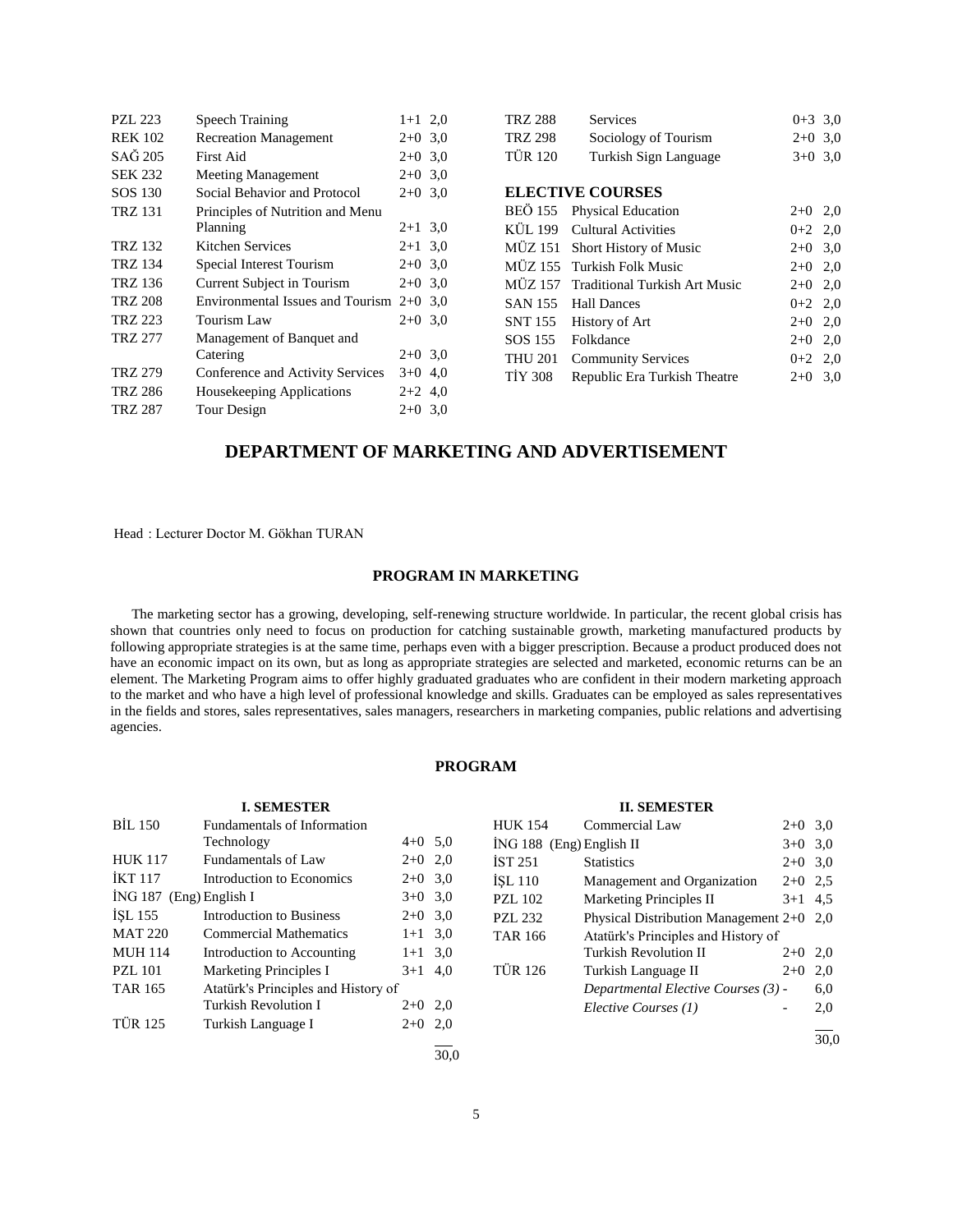| PZL 217        | <b>Marketing Communications</b>         | $1+1$ 3.0 |      |
|----------------|-----------------------------------------|-----------|------|
| PZL 221        | <b>Customer Relationship Management</b> | $2+0$ 3.0 |      |
| <b>PZL 243</b> | <b>International Marketing</b>          | $2+0$ 4,0 |      |
| <b>PZL 245</b> | <b>Marketing Research</b>               | $2+1$ 5.0 |      |
| <b>PZL 247</b> | Sales Management                        | $2+0$ 3.0 |      |
|                | Departmental Elective Courses (6)       |           | 12.0 |
|                |                                         |           |      |

# **DEPARTMENTAL ELECTIVE COURSES**

| <b>BOP 108</b> | Research Techniques and Seminar      | $2 + 1$ | 3,0 |
|----------------|--------------------------------------|---------|-----|
| <b>CEV 204</b> | <b>Environmental Protection</b>      | $2+0$   | 3,0 |
| <b>ETK 203</b> | <b>Professional Ethics</b>           | $2+0$   | 3,0 |
| <b>FIN 206</b> | <b>Business Finance</b>              | $2+0$   | 3,0 |
| <b>HUK 223</b> | Labor and Social Security Law        | $2+0$   | 3,0 |
| <b>IKT 232</b> | Contemporary Economic Problems       | $3+0$   | 3,0 |
| ISL 213        | Human Sources Management             | $2 + 0$ | 3,0 |
| ISL215         | Time Management                      | $1 + 1$ | 3,0 |
| ISL 216        | <b>Multinational Companies</b>       | $2 + 0$ | 3,0 |
| İŞL 421        | Entrepreneurship                     | $2+0$   | 3,0 |
| <b>PZL 110</b> | <b>Marketing Information Systems</b> | $2 + 1$ | 4,0 |
| <b>PZL 207</b> | <b>Service Marketing</b>             | $2+0$   | 2,0 |
| <b>PZL 223</b> | <b>Speech Training</b>               | $1+1$   | 2,0 |
| <b>PZL 231</b> | The Law of Customs                   | $1+1$   | 2,0 |
| <b>PZL 234</b> | Foreign Trade Procedures             | $2+2$   | 3,0 |
| <b>PZL 242</b> | <b>Industrial Products Marketing</b> | $2+0$   | 3,0 |
| <b>PZL 249</b> | Purchasing                           | $3+0$   | 3,0 |
| RHI 213        | <b>Public Relations</b>              | $2+0$   | 2,0 |
| RHI 217        | Advertisement                        | $2+0$   | 4,0 |
| SAĞ 205        | <b>First Aid</b>                     | $2+0$   | 3,0 |
|                |                                      |         |     |

# **IV. SEMESTER**

|         | PZL 216 Consumer Behavior         | $2+0$ 3,0 |      |
|---------|-----------------------------------|-----------|------|
| PZL 224 | Marketing Law                     | $2+0$ 3,0 |      |
| PZL 228 | Professional Study and Seminar    | $2+2$ 4,0 |      |
| PZL 240 | Sales Techniques                  | $2+2$ 4,0 |      |
| PZL 244 | <b>Retailing Management</b>       | $1+1$ 2,0 |      |
| PZL 254 | Direct Marketing                  | $2+0$ 4.0 |      |
|         | Departmental Elective Courses (5) |           | 10,0 |
|         |                                   |           |      |

 $\frac{1}{30.0}$ 

| <b>SEK 232</b> | <b>Meeting Management</b>            | $2+0$   | 3,0 |
|----------------|--------------------------------------|---------|-----|
| SOS 118        | <b>Behavioral Sciences</b>           | $2+0$   | 3,0 |
| SOS 130        | Social Behavior and Protocol         | $2+0$   | 3,0 |
| TIC 209        | Vocational English I                 | $3+0$   | 3,0 |
| <b>TİC 210</b> | <b>Vocational English II</b>         | $3+0$   | 3,0 |
| <b>TKY 204</b> | <b>Total Quality Management</b>      | $2+0$   | 2,0 |
| <b>TRZ 246</b> | <b>Tourism Marketing</b>             | $2+0$   | 2,0 |
| <b>TÜR 120</b> | Turkish Sign Language                | $3+0$   | 3,0 |
|                |                                      |         |     |
|                | <b>ELECTIVE COURSES</b>              |         |     |
| BEÖ 155        | <b>Physical Education</b>            | $2+0$   | 2,0 |
| KÜL 199        | Cultural Activities                  | $0 + 2$ | 2,0 |
| MÜZ 151        | <b>Short History of Music</b>        | $2+0$   | 3,0 |
| <b>MÜZ 155</b> | Turkish Folk Music                   | $2+0$   | 2,0 |
| MÜZ 157        | <b>Traditional Turkish Art Music</b> | $2+0$   | 2,0 |
| SAN 155        | <b>Hall Dances</b>                   | $0 + 2$ | 2,0 |
| <b>SNT 155</b> | History of Art                       | $2+0$   | 2,0 |
| SOS 155        | Folkdance                            | $2+0$   | 2,0 |
| <b>THU 201</b> | <b>Community Services</b>            | $0 + 2$ | 2,0 |
| <b>TIY 308</b> | Republic Era Turkish Theatre         | $2+0$   | 3,0 |
|                |                                      |         |     |

# **DEPARTMENT OF OFFICE MANAGEMENT AND SECRETARIAL TRAINING**

30,0

# **PROGRAM IN OFFICE MANAGEMENT AND EXECUTIVE ASSISTANT TRAINING**

 After the industrial revolution, the dizzying developments in production have made the office activities one of the indispensable organizations. The more important the production is for the enterprises to survive, the more important is the office work in terms of the organizational affairs. Administrative assistants who work in contemporary businesses in today's world are a profession that supports him in every aspect of his organizational and managerial duties, carries out his duties in his absence, creates an organizational image, acts as a team player and performs career and business planning, opinion leadership and relationship expertise. is gaining importance. It is aimed that the courses offered within the scope of Office Management and Executive Assistance Program aim to enable students to fulfill the responsibilities expected from office managers and executive assistants in today's business life. Graduates from the Office Management and Executive Assistance Program can work as office staff and administrative assistants in private, public and non-profit making institutions.

# **PROGRAM**

| <b>I. SEMESTER</b> |                             |           | <b>II. SEMESTER</b> |                |                              |           |  |
|--------------------|-----------------------------|-----------|---------------------|----------------|------------------------------|-----------|--|
| <b>BIL 150</b>     | Fundamentals of Information |           |                     | <b>BIM 104</b> | Office Programs I            | $0+3$ 5.0 |  |
|                    | Technology                  |           | $4+0$ 5.0           | <b>IKT 120</b> | Introduction to Economy      | $3+0$ 4,0 |  |
| <b>HUK 117</b>     | Fundamentals of Law         | $2+0$ 2.0 |                     | ISL 352        | Organizational Communication | $2+0$ 3.0 |  |
| ISL 151            | Introduction to Business    |           | $3+0$ 3.0           |                |                              |           |  |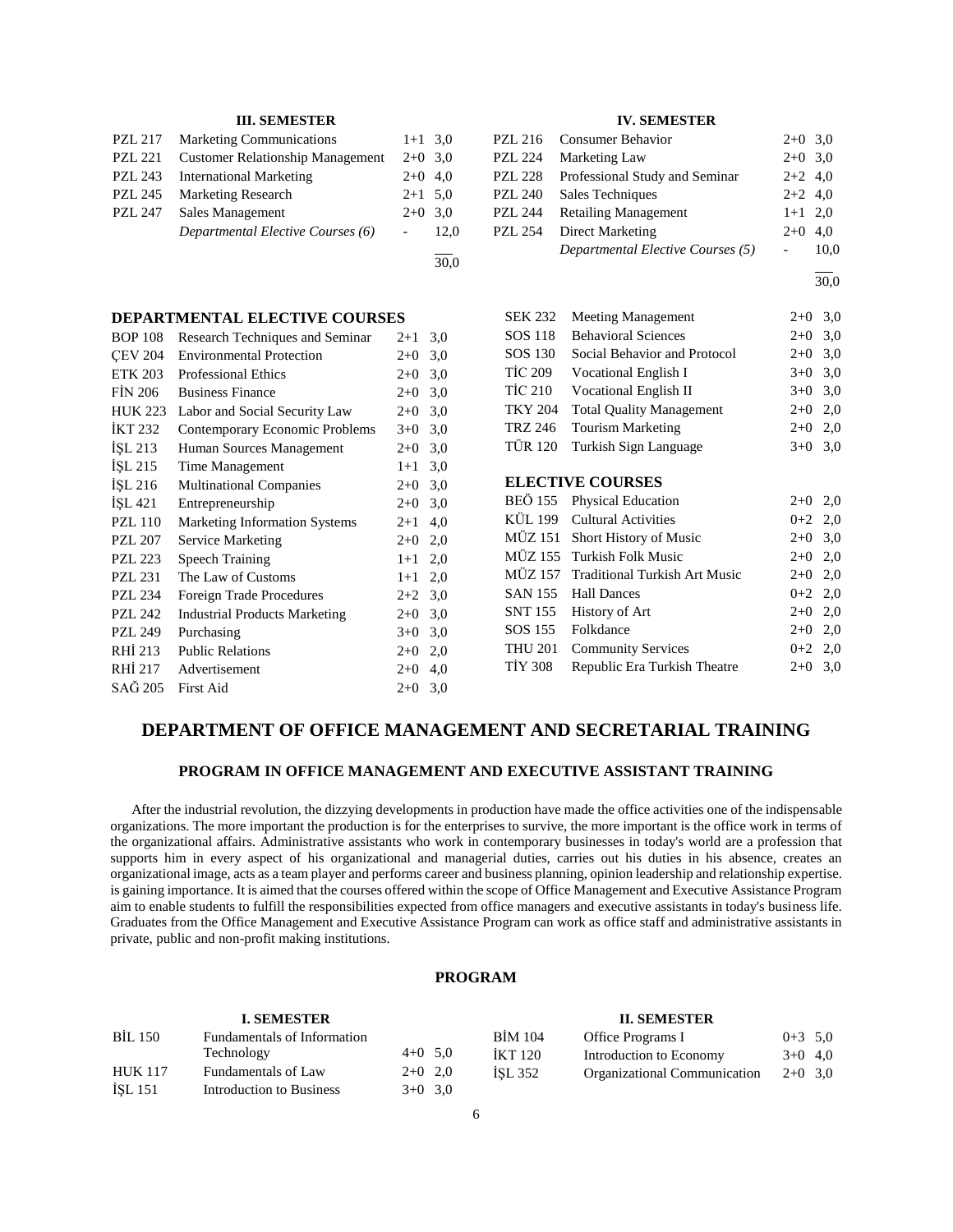| <b>MAT 220</b> | <b>Commercial Mathematics</b>       | $1+1$ 3.0 |     |
|----------------|-------------------------------------|-----------|-----|
| <b>SEK 119</b> | <b>Basics of Secretarial Skills</b> | $2+0$     | 2,0 |
| <b>SEK 121</b> | <b>Keyboard Techniques</b>          | $1+2$ 3.0 |     |
| <b>SEK 123</b> | Basics of Protocol                  | $2+0$     | 3.0 |
| <b>TAR 165</b> | Atatürk's Principles and History of |           |     |
|                | <b>Turkish Revolution I</b>         | $2+0$     | 2,0 |
| <b>TÜR 125</b> | Turkish Language I                  | $2+0$     | 2,0 |
|                | İNG 187 (Eng) English I             | $3+0$     | 3,0 |
|                | Elective Courses (1)                |           | 2,0 |
|                |                                     |           |     |

| BIM 205 Office Programs II         | $0+3$ 4,0          |      |
|------------------------------------|--------------------|------|
| MUH 235 Introduction to Accounting | $2+1$ 3.0          |      |
| SEK 221 Office Technology          | $1+1$ 2,0          |      |
| SEK 225 Business Correspondence    | $1+2$ 3.0          |      |
| SEK 227 Effective Speech           | $1+2$ 2,0          |      |
| Departmental Elective Courses (6)  | <b>All Control</b> | 16.0 |
|                                    |                    |      |

30,0

30,0

# **DEPARTMENTAL ELECTIVE COURSES**

| <b>CEV 204</b> | <b>Environmental Protection</b>          | $2+0$ 3,0 |     |
|----------------|------------------------------------------|-----------|-----|
| <b>ETK 203</b> | <b>Professional Ethics</b>               | $2+0$     | 3,0 |
| <b>HUK 223</b> | Labor and Social Security Law            | $2+0$     | 3,0 |
| ISL 421        | Entrepreneurship                         | $2+0$     | 3,0 |
| RHI 213        | <b>Public Relations</b>                  | $2+0$     | 2,0 |
| SAĞ 205        | First Aid                                | $2+0$ 3,0 |     |
| <b>SEK 212</b> | <b>Public Sector and Private Sectors</b> | $2+1$     | 3.0 |
| <b>SEK 218</b> | Crisis and Stress Management             | $1 + 1$   | 2,0 |
| <b>SEK 229</b> | Contemporary Management                  |           |     |
|                | Approaches                               | $3+0$ 4,0 |     |
| <b>SEK 230</b> | Speed Reading Techniques and             |           |     |
|                | Shorthand                                | $1 + 1$   | 3,0 |
| <b>SEK 231</b> | Officce Ergonomics                       | $2+0$     | 3,0 |
| <b>SEK 232</b> | <b>Meeting Management</b>                | $2+0$     | 3,0 |
| <b>SEK 240</b> | <b>Office Management Practices</b>       | $0+3$ 3.0 |     |

| <b>SEK 118</b>             | <b>Information and Document</b>     |           |     |
|----------------------------|-------------------------------------|-----------|-----|
|                            | Management                          | $2 + 1$   | 4.0 |
| <b>SEK 217</b>             | Office Management                   | $3+0$     | 5,0 |
| SOS 120                    | Organizational Behavior             | $2+0$     | 2.0 |
| <b>TAR 166</b>             | Atatürk's Principles and History of |           |     |
|                            | <b>Turkish Revolution II</b>        | $2+0$     | 2.0 |
| <b>TÜR 126</b>             | Turkish Language II                 | $2+0$     | 2.0 |
| $ING 188$ (Eng) English II |                                     | $3+0$ 3.0 |     |
|                            |                                     |           |     |

30,0

# **IV. SEMESTER**

| BIM 202 Database Management                   | $0+3$ 3.0 |  |
|-----------------------------------------------|-----------|--|
| ISL 215 Time Management                       | $1+1$ 3.0 |  |
| <b>SEK 228</b> Presentation Techniques        | $2+0$ 3.0 |  |
| <b>SEK 234</b> Executive Secretarial Training | $2+1$ 4,0 |  |
| SEK 238 Case Analysis                         | $3+0$ 3.0 |  |
| Departmental Elective Courses (5)             | $-14.0$   |  |
|                                               |           |  |

30,0

|         | SEK 241 (Eng) Vocational English I | $2+0$ 3.0 |  |
|---------|------------------------------------|-----------|--|
| SEK 242 | <b>Vocational English II</b>       | $2+0$ 3.0 |  |
| TÜR 120 | Turkish Sign Language              | $3+0$ 3.0 |  |

# **ELECTIVE COURSES**

|                | BEÖ 155 Physical Education            | $2+0$ 2,0 |  |
|----------------|---------------------------------------|-----------|--|
|                | KÜL 199 Cultural Activities           | $0+2$ 2,0 |  |
|                | MÜZ 151 Short History of Music        | $2+0$ 3,0 |  |
|                | MÜZ 155 Turkish Folk Music            | $2+0$ 2,0 |  |
|                | MÜZ 157 Traditional Turkish Art Music | $2+0$ 2,0 |  |
|                | SAN 155 Hall Dances                   | $0+2$ 2,0 |  |
|                | SNT 155 History of Art                | $2+0$ 2,0 |  |
|                | SOS 155 Folkdance                     | $2+0$ 2,0 |  |
| <b>THU 201</b> | <b>Community Services</b>             | $0+2$ 2,0 |  |
| TIY 308        | Republic Era Turkish Theatre          | $2+0$ 3,0 |  |
|                |                                       |           |  |

# **TOURISM ADMINISTRATION (UOÖLP LEEDS METROPOLITAN)**

# **PROGRAM**

|                        | <b>I. SEMESTER</b>                  |           |                | <b>II. SEMESTER</b>                  |           |  |
|------------------------|-------------------------------------|-----------|----------------|--------------------------------------|-----------|--|
| $BIL 127$ (Eng)        | Computer                            | $0+4$ 4.0 |                | ING 110 (Eng) Advanced English II    | $3+0$ 3.0 |  |
| $\text{ILT}$ 113 (Eng) | Culturel Diversity and              |           |                | MUH 118 (Eng) Hospitality Management |           |  |
|                        | Communication                       | $3+0$ 3.0 |                | Accounting                           | $3+0$ 4,0 |  |
|                        | ING 109 (Eng) Advanced English I    | $3+0$ 3.0 | <b>TAR 158</b> | Atatürk's Principles and History     |           |  |
|                        | MUH 117 (Eng) Financial Accounting  | $3+0$ 4,0 |                | of Turkish Revolution II             | $2+0$ 2,0 |  |
|                        | PZL 111 (Eng) Customer Relationship |           | <b>TÜR 152</b> | Turkish Language II                  | $2+0$ 2,0 |  |
|                        | Management                          | $3+0$ 3.0 |                | UTY 102 (Eng) Hospitality Business   |           |  |
|                        |                                     |           |                | Management II                        | $3+0$ 4.0 |  |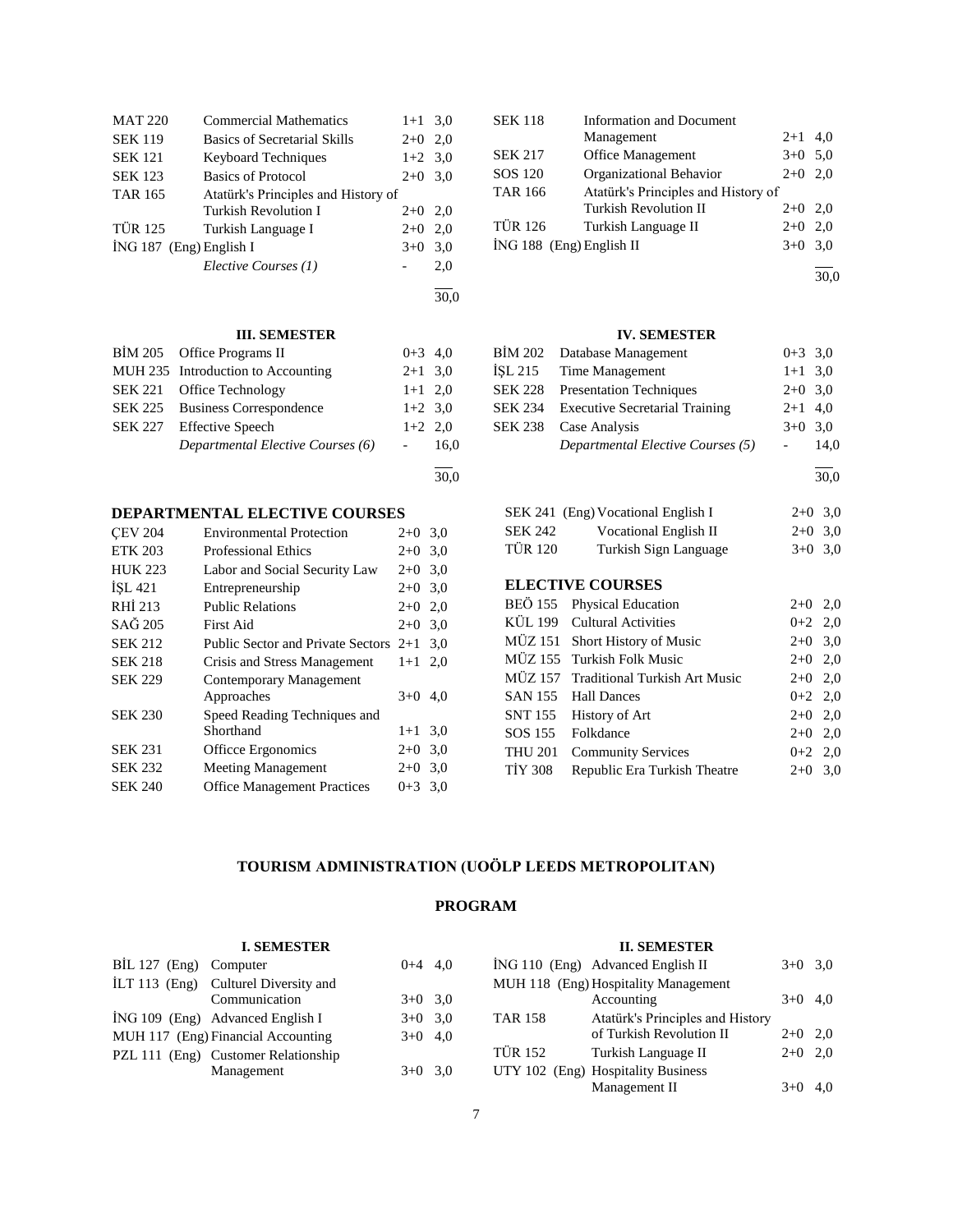| <b>TAR 157</b> | Atatürk's Principles and History   |       |     |
|----------------|------------------------------------|-------|-----|
|                | of Turkish Revolution I            | $2+0$ | 2.0 |
| <b>TÜR 151</b> | Turkish Language I                 | $2+0$ | 2.0 |
|                | UTY 101 (Eng) Hospitality Business |       |     |
|                | Management I                       | $3+0$ | 4.0 |
|                | UTY 103 (Eng) Tourism Marketing    | $3+0$ | 3,0 |
|                | Elective Courses (0)               |       | 2,0 |
|                |                                    |       |     |

| 300 07 (Eng) HR in Tourism & Entertainment    |           |  |
|-----------------------------------------------|-----------|--|
| Sectors                                       | $5+0$ 7.5 |  |
| 300 86 (Eng) International Tourism Operations | $5+0$ 7.5 |  |
| 300.92 (Eng) Tourism Marketing Management     | $5+0$ 7.5 |  |
| 301 05 (Eng) Applied Management Techniques    | $5+0$ 7.5 |  |
|                                               |           |  |

30,0

#### **DEPARTMENTAL ELECTIVE COURSES**

| 300 17 (Eng)  | English                                     | $5+0$ 7.5 |     |
|---------------|---------------------------------------------|-----------|-----|
| 300 18 (Fra)  | French                                      | $5+0$ 7.5 |     |
| 300 19 (Ger)  | German                                      | $5+0$ 7.5 |     |
| 300 21 (Spa)  | Spanish                                     | $5+0$ 7.5 |     |
| 300 90 (Eng)  | <b>Tourism Marketing Channels</b>           | $5+0$ 7.5 |     |
| 301 07 (Eng)  | Special Interest Tourism                    | $5+0$ 7.5 |     |
| $30109$ (Eng) | Tourist Destinations & The                  |           |     |
|               | Creative Industries                         | $5+0$ 7.5 |     |
|               | ERA 195 (Eng) Cultural Heritage of Turkey   | $2+0$ 3,0 |     |
|               | ERA 197 (Eng) Culture and Tourism in Turkey | $2+0$ 3.0 |     |
|               | IKT 351 (Eng) Tourism Economics             | $3+0$ 4,0 |     |
|               | ISL 455 (Eng) Transportation Management     | $3+0$     | 4,0 |
|               |                                             |           |     |

### *Departmental Elective Courses (0)* - 15,0  $\overline{a}$ 30,0

#### **IV. SEMESTER**

| 300 87 (Eng) Sustainability & Impact of Tourism $5+0$ 7.5 |           |
|-----------------------------------------------------------|-----------|
| 300 93 (Eng) Tourism Planning                             | $5+0$ 7.5 |
| Departmental Elective Courses (0) -                       | - 15.0    |
|                                                           |           |

30,0

| UTY 104 (Eng) Travel Agency and Tour         |           |  |
|----------------------------------------------|-----------|--|
| Operator                                     | $3+0$ 4.0 |  |
| UTY 106 (Eng) Information Systems in Tourism |           |  |
| Enterprises                                  | $2+0$ 3.0 |  |
| UTY 108 (Eng) Food-Personnel Hygiene and     |           |  |
| <b>Tourist Health</b>                        | $3+0$ 4.0 |  |
|                                              |           |  |
|                                              |           |  |

# **ELECTIVE COURSES**

| BEÖ 155 Physical Education | $2+0$ 2,0 |  |
|----------------------------|-----------|--|
| SAN 155 Hall Dances        | $0+2$ 2,0 |  |
| SNT 155 History of Art     | $2+0$ 2.0 |  |

# **DEPARTMENT OF WHOLESALE AND RETAIL SALES**

# **REAL ESTATE AND REAL ESTATE MANAGEMENT**

 One of the most important sectors in our country and in the world that does not lose its importance is the construction sector. A wide variety of technological, lifestyle enhancing and facilitating structures are presented to the likes of people. These structures in the financing of the construction stage, etc. In the last years, depending on the sector, great developments and changes have been experienced by the real estate management side of the sector. Due to these developments, there is a need for well-trained, marketing, management, real estate appraisers in the real estate sector. The Real Estate and Property Management Program aims to train the staff with professional knowledge in respect of the ethical principles required by the real estate sector, real estate appraisal, real estate marketing and real estate management. After graduating from the Real Estate and Property Management Program, they can open real estate offices and work in municipalities, land registry offices, valuation companies and real estate agents.

#### **PROGRAM**

#### **I. SEMESTER** BİL 150 Fundamentals of Information Technology  $4+0$  5,0 HUK 117 Fundamentals of Law 2+0 2,0 İKT 120 Introduction to Economy 3+0 4,0 İŞL 155 Introduction to Business 2+0 3,0 **II. SEMESTER** EMY 102 Real Estate Brokage 2+1 4,0 EMY 104 Adobe and Property Construction 2+1 3,0 EMY 106 Real Estate Marketing 1+1 2,0 EMY 110 Real Estate Economics 2+0 4,0 HUK 221 Law of Obligations 2+0 3,0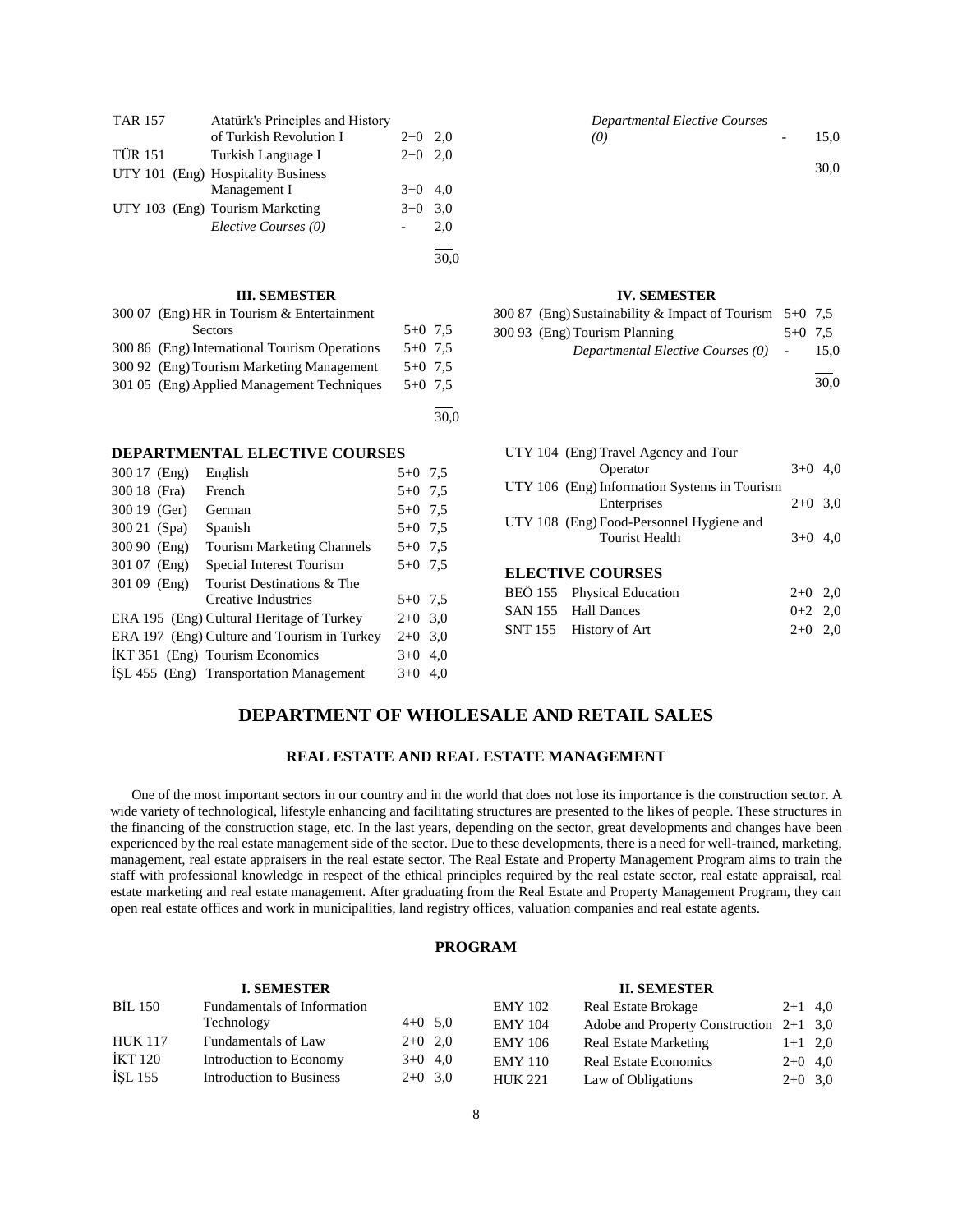| <b>MAT 220</b>            | <b>Commercial Mathematics</b>       | $1+1$ 3.0 |     |
|---------------------------|-------------------------------------|-----------|-----|
| <b>MUH 113</b>            | Introduction to Accounting          | $2+2$ 4,0 |     |
| <b>TAR 165</b>            | Atatürk's Principles and History of |           |     |
|                           | <b>Turkish Revolution I</b>         | $2+0$ 2.0 |     |
| <b>TÜR 125</b>            | Turkish Language I                  | $2+0$     | 2.0 |
| $ING 187$ (Eng) English I |                                     | $3+0$     | 3.0 |
|                           | Elective Courses (1)                |           | 2,0 |
|                           |                                     |           |     |

30,0

# **III. SEMESTER**

| <b>EMY 201 Real Estate Finance</b>          | $2+0$ 2,0 |      |
|---------------------------------------------|-----------|------|
| EMY 203 Real Estate Law I                   | $2+0$ 3.0 |      |
| EMY 205 Finance and Tax of Real Estate      | $3+0$ 4,0 |      |
| <b>EMY 213</b> Construction and Real Estate |           |      |
| Accounting                                  | $3+0$ 4,0 |      |
| HUK 154 Commercial Law                      | $2+0$ 3.0 |      |
| Departmental Elective Courses (7)           |           | 14.0 |
|                                             |           |      |
|                                             |           |      |

# **DEPARTMENTAL ELECTIVE COURSES**

| <b>BOP 108</b> | Research Techniques and Seminar           | $2+1$ | 3,0 |
|----------------|-------------------------------------------|-------|-----|
| COĞ 201        | Map Information                           | $2+0$ | 3,0 |
| <b>EMY 209</b> | <b>Local Governments</b>                  | $2+0$ | 2,0 |
| <b>EMY 211</b> | Land and Building Cooperative             | $2+0$ | 3,0 |
| <b>EMY 214</b> | Urban Transformation and City             |       |     |
|                | Planning                                  | $2+0$ | 3,0 |
| <b>EMY 222</b> | Computer use of Property                  |       |     |
|                | Management                                | $1+1$ | 3,0 |
| <b>EMY 223</b> | Building Management and Real Estate       |       |     |
|                | Management                                | $2+0$ | 2,0 |
| <b>EMY 225</b> | <b>Urbanization and Environment</b>       |       |     |
|                | Problems                                  | $2+0$ | 2,0 |
| <b>ETK 203</b> | <b>Professional Ethics</b>                | $2+0$ | 3,0 |
| <b>FİN 206</b> | <b>Business Finance</b>                   | $2+0$ | 3,0 |
| <b>HUK 223</b> | Labor and Social Security Law             | $2+0$ | 3,0 |
| <b>IKT 232</b> | Contemporary Economic Problems            | $3+0$ | 3,0 |
| <b>ILT 207</b> | <b>Communication and Public Relations</b> | $2+0$ | 2,0 |
| ISL 210        | Human Resources Management                | $1+1$ | 2,0 |
| ISL 215        | <b>Time Management</b>                    | $1+1$ | 3,0 |
| İŞL 222        | <b>Business Group Skills</b>              | $2+0$ | 3,0 |
| ISL 412        | <b>Strategic Management</b>               | $2+0$ | 3,0 |
| İŞL 421        | Entrepreneurship                          | $2+0$ | 3,0 |
| <b>PZL 221</b> | <b>Customer Relationship Management</b>   | $2+0$ | 3,0 |
|                |                                           |       |     |

| İŞL 102                  | Management and Organization         | $3+0$ 4,0 |  |
|--------------------------|-------------------------------------|-----------|--|
| <b>İSL 218</b>           | Risk and Insurance                  | $2+0$ 3.0 |  |
| <b>TAR 166</b>           | Atatürk's Principles and History of |           |  |
|                          | <b>Turkish Revolution II</b>        | $2+0$ 2,0 |  |
| <b>TÜR 126</b>           | Turkish Language II                 | $2+0$ 2.0 |  |
| İNG 188 (Eng) English II |                                     | $3+0$ 3,0 |  |
|                          |                                     |           |  |

30,0

# **IV. SEMESTER**

| EMY 202 Real Estate Evaluation Techniques       |           |        |
|-------------------------------------------------|-----------|--------|
| (Expertise)                                     | $2+1$ 3.0 |        |
| EMY 204 Real Estate Law II                      | $2+0$ 3.0 |        |
| <b>EMY 206</b> Development and Municipality Law | $2+0$ 4.0 |        |
| <b>EMY 208</b> Real Estate Practies             | $0+6$ 5.0 |        |
| Departmental Elective Courses (7)               |           | - 15.0 |
|                                                 |           |        |

30,0

| <b>PZL 223</b>          | <b>Speech Training</b>          | $1 + 1$   | 2,0 |
|-------------------------|---------------------------------|-----------|-----|
| SAĞ 205                 | First Aid                       | $2+0$     | 3,0 |
| <b>SEK 219</b>          | <b>Effective Speech</b>         | $1+1$ 2,0 |     |
| SEK 232                 | <b>Meeting Management</b>       | $2+0$ 3,0 |     |
| SOS 130                 | Social Behavior and Protocol    | $2+0$     | 3,0 |
| TİC 209                 | Vocational English I            | $3+0$     | 3,0 |
| TİC 210                 | <b>Vocational English II</b>    | $3+0$ 3.0 |     |
| <b>TKY 204</b>          | <b>Total Quality Management</b> | $2+0$     | 2,0 |
| TÜR 120                 | Turkish Sign Language           | $3+0$     | 3,0 |
| <b>ELECTIVE COURSES</b> |                                 |           |     |

|         | BEÖ 155 Physical Education            | $2+0$ 2,0 |  |
|---------|---------------------------------------|-----------|--|
|         | KÜL 199 Cultural Activities           | $0+2$ 2,0 |  |
|         | MÜZ 151 Short History of Music        | $2+0$ 3,0 |  |
|         | MÜZ 155 Turkish Folk Music            | $2+0$ 2,0 |  |
|         | MÜZ 157 Traditional Turkish Art Music | $2+0$ 2,0 |  |
|         | SAN 155 Hall Dances                   | $0+2$ 2,0 |  |
|         | SNT 155 History of Art                | $2+0$ 2,0 |  |
|         | SOS 155 Folkdance                     | $2+0$ 2,0 |  |
|         | THU 201 Community Services            | $0+2$ 2,0 |  |
| TİY 308 | Republic Era Turkish Theatre          | $2+0$ 3,0 |  |
|         |                                       |           |  |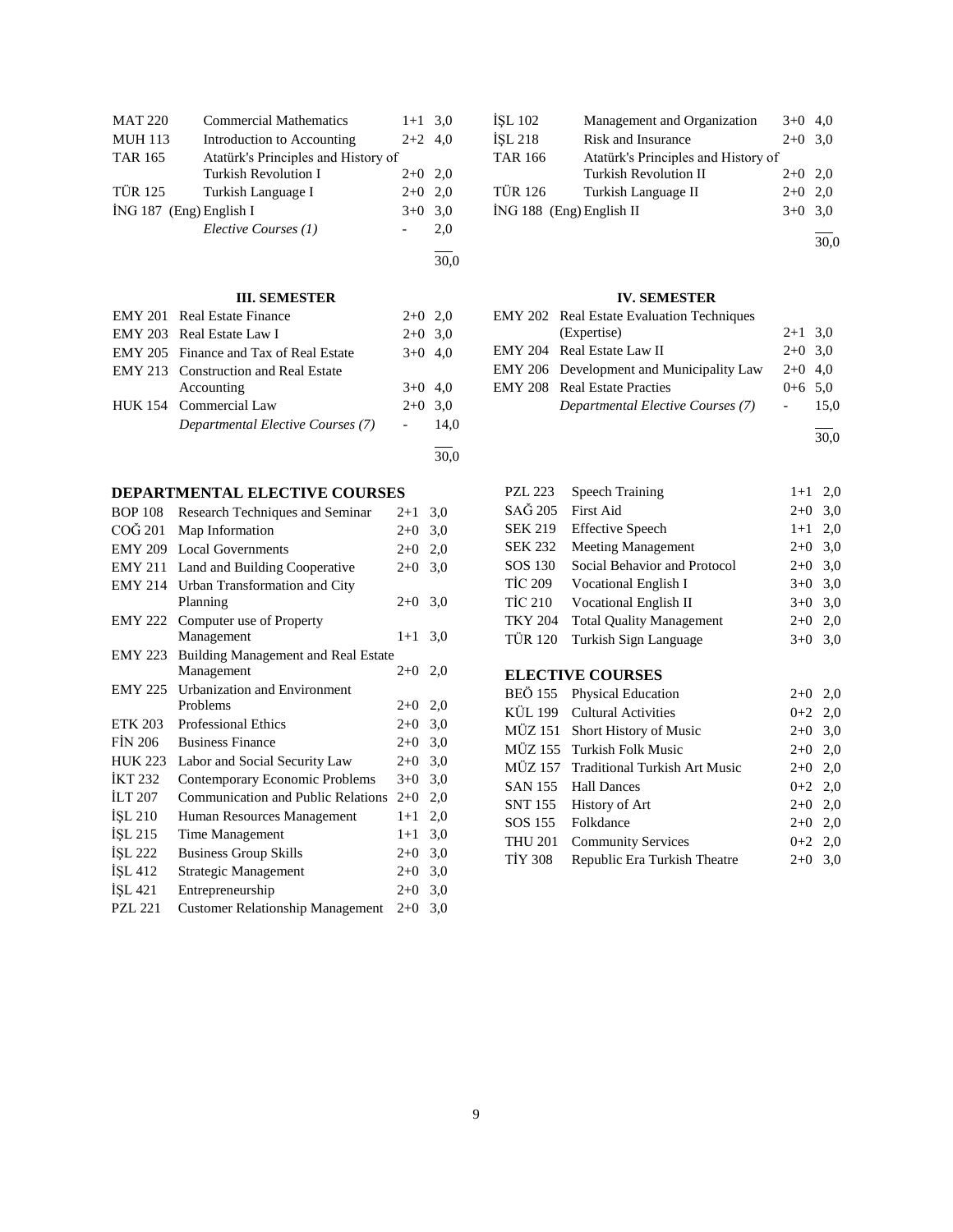#### **ANİ 220 Animation Activities 1+2 3,0**

Basic Concepts: Leisure, Recreation and animation; Development of Animation: Its development in the world and Turkey; Functions of Animation Services: Tourist-Tourism-oriented and social functions; Administration of Animation Services: Planning, Organization, Orientation and inspection; Animation Activities: Game activities, Sport games, Special organization activities, Cultural activities, Model activities, Reviving traditional culture; Special Competitions.

### **AŞÇ 101 Nutrition 3+0 4,0**

Food Chemistry; Nutritional Value of Food: Balanced nutrition, Alternative solutions to nutrition problems, Food technologies, Cooking technologies, Hygiene and environment health, Dried food, Main nutritional elements in food; Nutritional Components: Physical and chemical characteristics, Frequent, nutrition problems; Nutrition and Health and Health Problems; Classification of Food According to their Nutritional Value.

# **AŞÇ 102 Cold Kitchen 2+0 3,0**

Preparation of Cold Sauces and Marinades; Preparation of Salads; Preparation of Appetizers; Preparation of Various Hors d'oeuvres; Preparation of Cold and Warm Toasts and Sandwiches; Preparation of Cold Soups; Preparation of Olive Oil Dishes; Preparation of Cold Buffet Dishes; Preparation of Plate and Buffet Decors.

### **AŞÇ 107 Hygiene and Sanitation 2+0 2,5**

Definitions of Hygiene and Sanitation; Use of Hygiene; Where and When; Sanitation: Personnel hygiene; Sanitation in Food Producing Establishments: Profits of Sanitation Programs to Businesses; Personal Hygiene Rules; Toilets and hand washing areas; Cleaning- Methods: Periodic Health Checks: Microorganism and humans; Methods of disinfection; The Golden Rules.

**AŞÇ 109 Kitchen Design 3+0 3,0** Planning Food Units: Planning the Main kitchen; Planning the cold kitchen section; Planning Banquet kitchen section; Planning the a la cart kitchen section; Planning Patisserie and bakery production area; Planning storage areas; Optimization of kitchen space and division; Organizing the Kitchen.

# **AŞÇ 110 Technology of Food 2+0 2,5**

Definition; Raw Materials and Compounds in Ready-Made Food; Factors of Food Distortion and Control; Physical Methods of Keeping Food; Chemical Methods of Keeping Food and Biological Methods of Keeping Food; Handling Technologies of Grain; Fruit, Vegetable, Meat, Milk, Oil, Tea and Principles of Quality Control in Processed Food.

**AŞÇ 113 Kitchen Equipment 3+0 3,0** Historical Development of Kitchen Equipment; New Trends and Technologies; Material and Equipment Used in the Production Related Standards; Introduction to Kitchen Equipment: Storage equipment, Preparation equipment, Cooking equipment; Cook-chill technology; Service and distribution equipment; Dishwasher and disposal equipment; Household appliances; Buffet equipment; Determination of Kitchen Equipment Needs; Determination of Purchase Processes; Installation, Maintenance, and Protection Procedures.

# **AŞÇ 115 Food and Beverage Services 0+3 3,5**

Quality Training: Service, Product, General appearance, Trained personnel, Personal hygiene, Hygiene of working places; Customer Relations: Customer hosting, Communication with customers; Taking Reservations; Suggestive Selling; Over Selling; Customer Complaints; Offers; Hygiene: General hygiene, General hygiene standards; Food Poisoning, Temperatures for Food Service, Microbes, Food Cooling and Preservation, Pests Control; Inservice Training: General service techniques, Mise en Place, Serving food, Serving beverages, Serving wine, Serving alcoholic beverages, Serving cocktail Trainings, Serving soft and hot drinks; Food and Beverage Operations: General information, Open buffet, Specialty restaurants, Room service and Mini bars, VIP guests, Cost control, Menu, Menu Planning, Checklists, Job description.

**AŞÇ 116 Cooking Methods I 0+6 7,0** International Cutting Procedures: Julienne, Brunoise, Jardiniere, Macedoine, Mirepoix, Paysanne, Batonnets; Preparation of Vıch and its use where necessary; Preparation of spice and flavor bags for garnie purposes; Preparation of Sauce and Meat Juice to be Used in Soups; Cooking Equipment Used: Tools and equipment; Pre-cooking Process and Bleaching Process.

### **AŞÇ 118 Ottoman Cuisine 1+3 3,5** Ottoman Cuisine; Cooking Methods in Ottoman Cuisine;

Materials Used in Ottoman Cuisine; Food Preparation and Presentation in View of Culinary Practices of the Ottoman Period; Practices: Soups, Appetizers; Practices: Meat, Offal; Practices: Poultry and Game Animals, Seafood; Practices: Vegetable and Fruit Dishes, Rice and Pasta; Practices: Donuts and Muffins, Pastry; Practices: Milk, Light Desserts and Candies, Fruit Desserts; Practices: Beverage.

# **AŞÇ 120 Functional Foods 2+0 3,0**

Recent Developments in Science of Nutrition and Importance of Quality of Life; Description of Functional Foods; Cookery and Functional Foods; Purpose of Functional Food Science; History of Functional Foods; International Developments Related to Functional Foods; Scientific Bases of Functional Food Science; Technological Overview of Functional Food Science; Components and Features of Functional Food; Role of Functional Foods in Health; Role of Functional Foods in Prevention of Diseases; Role of Functional Foods in the Improvement of Quality of Life.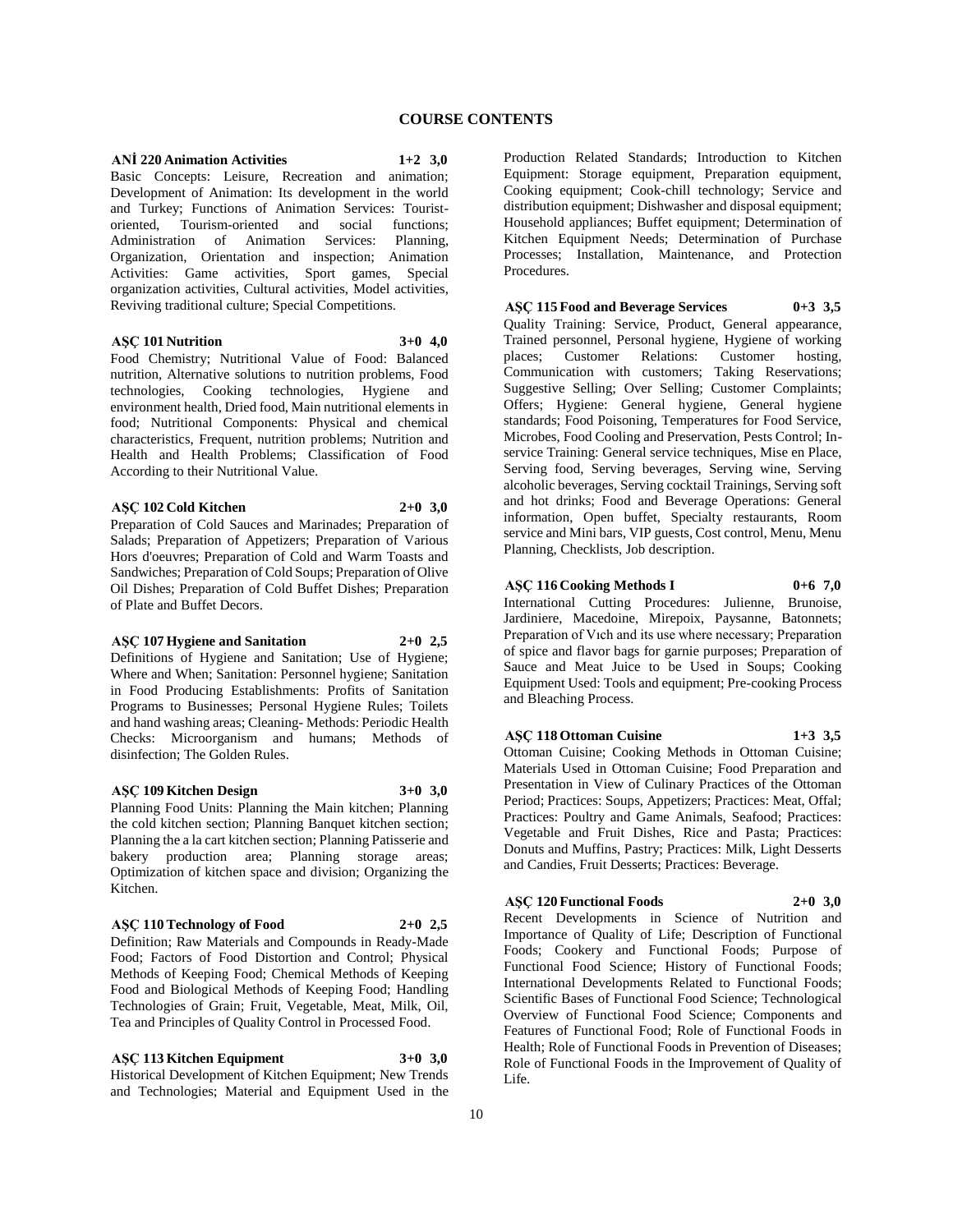# **AŞÇ 122 History and Culture of Food 2+0 3,0** Food Culture in Ancient Times; Historical Process of Turkish Culinary Culture; Historical Process of European Culinary Culture; Middle Eastern and Far Eastern Culinary Cultures; Short History of Cuisine; Some Kinds of

Beverages and Their Origin; Historical Process of Sacred and Forbidden Foods; History of Coffee and Cocoa; History of Tea; History of Sugar; History of Pasta; History of Boza [A Kind of Specially Fermented Turkish Beverage]; History of Modern Approaches That Affect Todays' Habits.

# **AŞÇ 202 Pastry Products 0+4 3,0**

Microbiology of Cereals; Cereal Products; Pastries; Cereal Cooking Methods; Characteriscs of Dough: Dough preparation; Points to be taken into consideration in dough preparation; Pastries; Types of pie dough; Pastry types; Ravioli; Pasta; Preparing Pita Bread; Definition of desserts; Equipment and tools used in construction of desserts ; Preparation techniques for desserts: Sweet fried dough desserts; Crepe dough; The dough for Tulumba Dessert; Sponge cake mixture; Pat dough; Cream desserts; Ice cream; Fruit Desserts; Jellies; Desserts in Turkish Cuisine; Dairy Desserts; Biscuits and cakes.

# **AŞÇ 205 Vocational English I 3+0 3,0**

Introducing Oneself; Using 'used to? for Habitual Actions in the Past; Asking for Directions; Imperatives; Comparisons using adjectives; Giving Instructions; Modal Verbs: Future with 'going to? and 'will?; Making Requests: Using 'would? and 'could?; Writing Apology and Thank you Letters; Gerunds and Infinitives; Compound Nouns; Countable and Uncountable Nouns; Relative Clauses of Time; Adverbial Clauses of Time.

### **AŞÇ 206 Vocational English II 3+0 3,0**

Describing Possibilities; Past and Present Tenses; If-Clauses

with 'will? and 'may?; Use of Adjectives and Adverbs in Describing People's Qualities; The Passive with and without 'by?; Adverbial Clauses; Use of Relative Clauses in Describing Movies, Books and People; Giving Definitions and Explaining Meanings; Reported Speech; If-Clauses with 'could, 'would?, and 'might?; Finding out about Likes, Dislikes, and Wishes; Causatives.

# **AŞÇ 209 Kitchen Services Management 3+0 4,0**

General information about kitchen; Kitchen organization; Kitchen culture; Kitchen's staff; Kitchen set; Kitchen equipment; Security in the kitchen; Kitchen organization: Purchasing and Storage; Organizing work in the kitchen; Kitchen planning; Basic factors in kitchen planning; Functional relations in the kitchen; Kitchen characteristics; Physical characteristics of the kitchen; Main functions of the kitchen.

# **AŞÇ 211 Catering 3+0 3,0**

The Concept of Catering Entrepreneurship; the definition, importance and functions of catering; the history of catering companies; the service field of catering; airways, armies, schools, institutions, commercial organizations and other organizations. The organization structure of catering

entrepreneurship; personnel selection methods, the task structure of personnel, types of organization, samples of organizations. The production systems of catering; the methods of purchasing and stocking, facilitating systems, traditional systems, ready-meal systems, the systems of central distribution. Menu planning in catering companies, the importance of menu planning, factors affecting menu planning, the selection of food and beverage in preparing menu, auditing the lists of meals (menu), menu samples. Cost Control; the definition of cost, factors influencing costs, methods used in cost control, Standardization of receipts and re-using wastes. The definition of standard tariff (receipts), documen

# **AŞÇ 217 Cooking Methods II 0+6 7,0**

Food Preparation using a variety of cooking methods from international cooking conventions: Food preparation and presentation for grills; Preparation for steamed food; Food preparation and presentation; Preparation of fried food; Preparing food for poaching; Food preparation and presentation in Braising Method; Smoked food preparation and presentation; Gratinating food; Food preparation and presentation: Preparing food for Roti.

# **AŞÇ 218 Menu Planning 2+0 2,0**

Food and Beverage Industry: Historical Development Classification, Development, Menu Concept: Definition, Development, Functions, Structure; Types of Menus; Menu Planning, and Development: Menu planning, Definition, Importance; Menu planning process; Menu Planning and Development Systems: Pre-service and back- menu planning and development of services; Menu Pricing: Food and beverage pricing methods: Subjective methods, Objective methods; Menu Design: Menu cards, Menu text, Menu Cover, Menu graphics; Menu Analysis.

**AŞÇ 219 Food and Beverage Cost Control 3+0 4,0** Scope and Importance of Food and Beverage Cost Control; Cost control systems; Significance of income-expenditure control; Food and Beverage Cost Control Process and Stages; Employee Verification System Tasks; Effects and Benefits of Cost Calculations to Food-Beverage Establishments; Standard Food-Beverage Recipes and their Effect on the Business Success; Using Statistical Data Methods to Evaluate Food and Drink Activities; Preparation of Food and Beverage Production and Sales Reports; Sales Reports and Beverage Production and Preparation; Taking Action as a Result of the Calculations; Information and Regulatory Reports Needed by Top Management.

**AŞÇ 221 Creative Kitchen Applications I 2+2 4,0** Methodical Approach to Stages of Baking; The 5-Stage Model of Cooking: Professional materials and categories; Cooking stages, Baking, Creativity in the kitchen; Choosing cooking materials and selections of techniques creatively; Creative Kitchen Applications: Tasting rules; Stocks and food preparations; Soups, Fresh herbs and seasoning blends; Basic sauces; Ethnic sauces; Creative applications in Desserts .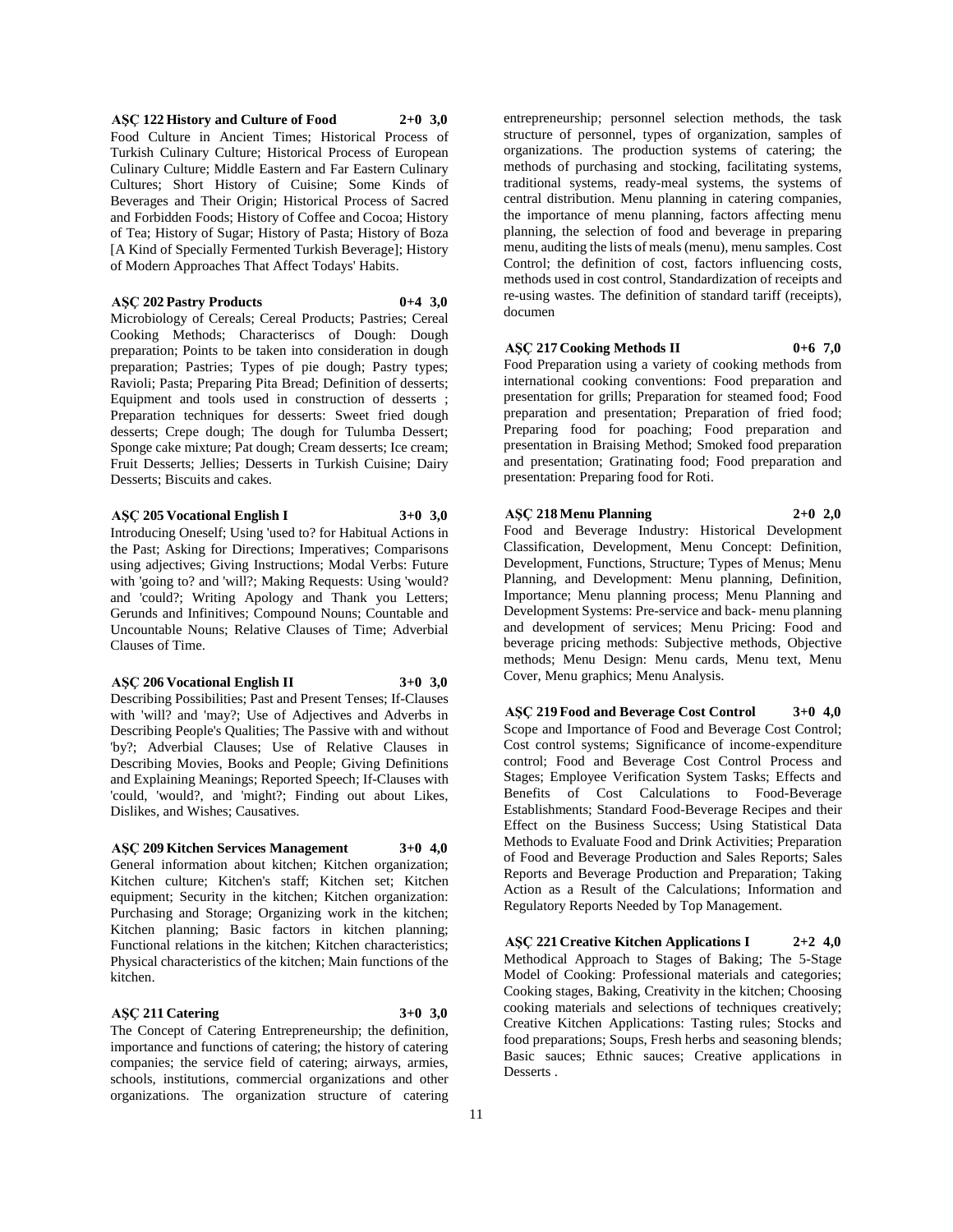**AŞÇ 222 Creative Kitchen Applications II 2+2 4,0** Creating a theoretical framework in cooking with the use of methodology and teaching a of cooking stages; Selection of materials for their ease of use; 5-Stage Model of Cooking: Professional materials and categories, Material occurrences; Cooking Stages; Creative utilization processes; Using the prescribed model and development and selection of materials; Creative Kitchen Applications: Stocks and food preparations; Soups, Fresh herbs and seasoning blends; Basic sauces; Ethnic sauces; Creative applications in Desserts .

# **AŞÇ 223 World Kitchen 3+0 3,0**

Concept of World Cuisine: Cooking and serving methods classified at global, national and local levels; Hors doeuvres in the World Cuisine; Various Climates and Cultural Habits; Sample Dishes; Local Food Menu Preparation and Presentation; A la Carte Menu Preparation and Presentation; Dining Menu Preparation and Presentation in Local Cuisines.

### **AŞÇ 224 Turkish Cuisine 0+4 3,0**

Turkish Dieatry Customs; History ofTurkish Cuisine; Turkish kitchen equipment; Cooking techniques; Turkish Cuisine Materials and Tools Used in International Cuisines; Organization of Turkish and International Cuisine; Interaction cuisines between Turkish and other cuisines; Turkish hot dishes; Appetizers; Sweets and pastries.

# **AŞÇ 226 The Art of Food Decoration 0+2 3,0**

Definition of Ornaments; Types of Ornaments; Tools and Materials Used as Adornments; Why decorate food; Salad Decorations; Soup Decorations; Decoration of Desserts; Pastry Decorations; Hot Meal Decorations; The final decoration process of a plate before presentation; Preparation of Center Pieces for Decorative Purposes.

# **AŞÇ 227 Food Writing 2+0 3,0**

Preparation of Standard Recipes; Harmonization of Practical Measurement and Measurement Units with Material Descriptions; Recipe Writing; Writing Articles for Newspapers; Food Writing for Newspaper Supplements; Recipe Writing for Magazines; Writing about Culinary Culture for Magazines; Food-Themed Composition; Blog Writing on Food; Food Writing and Sharing by e-Mail and in e-Groups; Food Writing through Other Social Media Channels; Breakfast-Themed Food Writing; Food Culture Writing Themed Transition from Birth to Death; Food Culture Writing Themed Holidays and Other Special Occasions.

# **AŞÇ 229 Banquet Cuisine 0+4 7,0**

Explaining the Meaning of Banquet in Terms of Cooks; Planning Banquet Menus; Planning a Banquet Organization: Preparing a banquet purchase list, Preparing appropriate tools and equipment for the banquet, Preparing for the banquet, Preparing banquet meals, Making banquet meals ready for presentation; Preparing a Sample Banquet Presentation; Getting Feedback from Banquet Activities; Open Buffet Preparation; Cocktail Preparation; Preparing a Reception.

# **AŞÇ 232 Sauces 2+0 3,0**

Definition and History of Sauces; Sauces and Basic Food Preparation, Basic Brown Sauce and Derivatives: Spanish sauce, Burgundy sauce, Robert sauce, Italian Sauce; Burgundy Sauce; Basic White Sauces and Derivatives: Béchamel sauce, Sauce Velue, Hollandaise sauce, Mayonnaise; Other Sauces: Tomato sauce, Bolognese sauce, Neapolitan sauce; Salad Dressings: Yogurt sauce, Mustard sauce, Spicy sauce, Mayonnaise sauce, Lemon sauce, Cocktail sauces; Dessert Toppings: Vanilla sauce, Lemon sauce, Chocolate sauce, Orange sauce.

**AŞÇ 236 Regional Cuisine (Eskişehir) 3+0 3,0** Dietary Customs of Eskisehir; Eskisehir Region Culinary Culture; Research on Eskisehir Region Authentic Food: Soups, Meat Dishes, Vegetable Dishes, Stuffed vegetables, Rice and pasta, Pastries, Sweets, Others; Special and Authentic Cooking Techniques in Eskisehir Region; Meals Cooked On Special Occasions; Menu Samples and Food Recipes: Cooking and Servicing of Food in Eskisehir Kitchen.

**AŞÇ 238 Industrial Food Applications 0+6 7,0** Menus; Control of Materials in the Menu; Food Groups and Serving Sizes; Chemical Phenomena in Cooking; Appraising Food by Five Sense; Cold Food; Sauces; Meat; Cooking Meat; Offal; Poultry; Fish and How to Cook Fish; Milk and Milk Products; Chemical Structure of Milk; Storing and Cooking Milk; Oil; Eggs; Cooking Eggs; Grain and Grain Products: Flour, rice, stanch; Biscuits; Pastry and Baked Desserts; Bakery Preparation Methods; Explaining the Preparation of Candy and Ice cream.

### **AŞÇ 240 Research of Culinary Culture and Food 0+4 3,0**

Culinary Culture; Understanding of Qualitative Research; Interview and Focus Group Interviews; Document Collecting, Photographing and Labeling; Communicating and Making an Appointment with Interviewees; Sound and Video Recording; Transcribing; Archiving; Using Discourse and Content Analysis to Bring Together Analogic Data; Survey of Culinary Literature; Reporting; Writing Abstract and Introduction; Creation of Table of Contents; Writing References and Presenting.

**AŞÇ 242 Bread Making Technique 0+4 4,0** Introduction to Bread; Bread and Its History; Materials Used in Making Bread and Their Features; Measuring Cups Used in Making Bread; White Bread Making Practices-1; White Bread Making Practices-2; White Bread Making Practices-3; Brown Bread Making Practices; Sourdough Bread Making Practices; Bakery Breads; Practices of Making Other Types of Breads; Stale Bread Recipes.

**AŞÇ 244 Aromatic Herbs, Spices and Blends 1+1 3,0** Importance of Aromatic Herbs, Spices and Mixtures in Cookery; The World of Spices; Usage of Wild Plants and Fruits; Herbal Dishes and Foods and Beverages Made from Plants; Cultivation of Useful Plants; A-Z Aromatic Herbs, Spices and Mixtures; Relationship of Aromatic Herbs,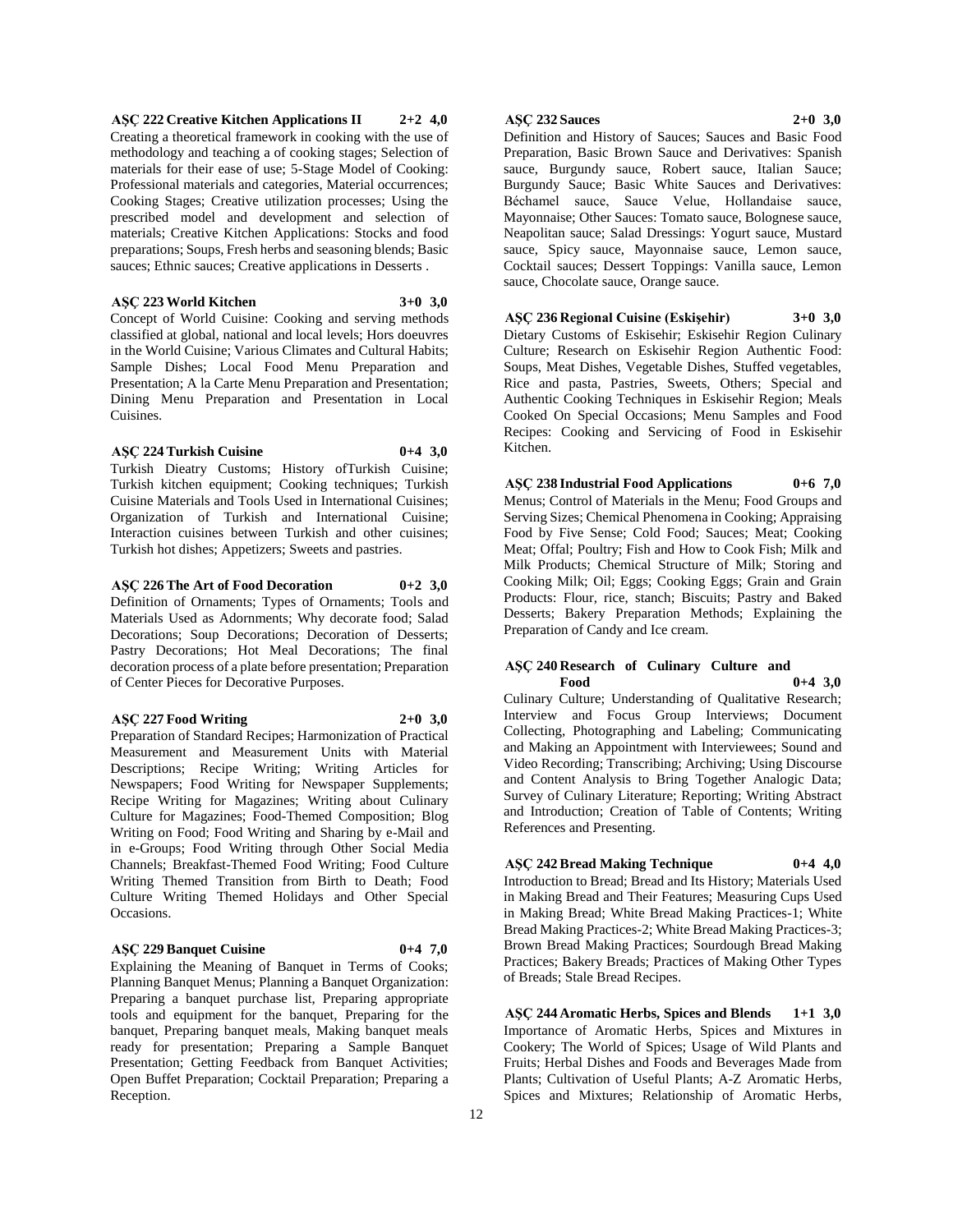Spices and Mixtures with Health; Exercises for Recognition and Identification of Aromatic Herbs, Spices and Mixtures.

# **BEÖ 155 Physical Education 2+0 2,0**

Definition of Physical Education and Sports; Aims, Disadvantages of Inactive Life; Various Activities for Physical Education; Recreation; Human Physiology; First Aid; Sports Branches: Definition, Rules and Application; Keep Fit Programs.

### **BİL 127 Computer 0+4 4,0**

Windows Operating System: Introduction and using of desktop and objects, Options of Start Menu; Microsoft Office Suite: Opening file, preparation, arranging, preparation of top and bottom information with MS Word, Cell, line, column, page layout, cell forming and formula editing with MS Excel, Slide editing and slide shows operations with MS PowerPoint, Using of dairy and calendar options, Mail importing and exporting with MS Outlook, Explorer objects and searching the web with Internet Explorer; Basic Concepts of Internet: Servers, Clients, TCP-IP Protocol, Web based Services, (HTTP; SMTP, DNS, FTP, TELNET, POP3, PROXY); Introduction to Web Design . Installing server side software for development; Developing WEB files, FTP Clients; Presentation Software: Applying Templates for Presentation, Generating Presentations, Presentation Editing; Database Application: Generating Tables, Table design, Form generation and data input, Reports and report generating, Shortcut to tables, Queries.

### **BİL 150 Fundamentals of Information Technology 4+0 5,0**

Introduction to Computer: History of Computer; Operating Systems: Introduction to operating systems; Office Software-Word Processors and Document Systems: General Characteristics of the Office Software; Office-Software-Spreadsheets Programs: Spreadsheets Programs; Office Software-Presentation Programs: Presentation Programs; E Mail-Personal Communication Management: General Characteristics of the E Mailing System; Effective use of the Internet and Internet Security; Network Technologies. Computer Hardware and Error Detection: Types of Computers; Social Networks and Social Media: Social Media and Introduction to Social Media; Special Application Software: Multimedia; Law and Ethics of Informatics: Intellectual Property and Informatics Law; E-Learning: Developments in E-Learning; E-Government Applications; Computer and Network Security; Latest Strategic<br>Technologies of Informatics: Factors Affecting Technologies of Informatics: Factors Technological Developments.

# **BİM 104 Office Programs I 0+3 5,0**

Word Subjects, Keys on the keyboard and their tasks; Hardware structure; Standard tool bar; Formulation tool bar; File menu-Open, save the document; Save the document, to open, to shut down; to take the text, copy, cut; paste, Type script, Aligning the paragraph; Setting the paragraph; Bullet and number, Adding the symbol; Adding Picture and frame; To choose, to add, To move; Page Properties, Print preview, Print; Excel Subjects Open the file, Shut, Save ; Choose the

cell, Input the data, Change; Erase the data, move, copy, Type script; Aligning, Plot the boundary; Line and column processing; Fast prosesses, Fast calculation; Working page; Page structure; Print; Calculating and Adding graphic; Using the avaliable functions.

# **BİM 202 Database Management 0+3 3,0**

What's data; What's database; Advantages and disadvantages of databases; What is database management system; What?s relational database; What?s flat file database; Rdms (relatıonal database management system); Administrator Of Database; Database components; What?s form; Classes of data; Text; Note; Bolean; Ole object; Hiperlink; Field size; Input mask; Queries; Forms; Properties window; Using acts; Determining act for object; Builder; Builder\Expression buılder; Aligning the tables on the forms; Forms with more than one tables.

### **BİM 205 Office Programs II 0+3 4,0**

Work with Powerpoint and slides; Powerpoint Standard tool bar; Powerpoint formulation tool bar; Presentation Design; Presentation Templates; Adding effects in slides; Adding audio and film; Printing the presentation; Aligning the slide show; Composing slides for web; Personalize the powerpoint; Frontpage Subjects Work with Frontpage; Compose the web site; Serve the knowledge list and forms; Using graphics on web site; Making web sites; Changing page arrangements; Enhancement of web site Artifice; Cominucating with visitors; Web site for team project; Broadcasting web site; Administrating web sites. Outlook Subjects; Administrating e mails; Finding emails and edit; administrating calendar; Administrating and timing the meetings; Composing and administrating the contact list; Watching the knowledge; Working on more than one position; Personalizing the outlook.

**BOP 108 Research Techniques and Seminar 2+1 3,0** Research Techniques: Importance of Research; Basic Concepts and Tecniques of Data Collection; Selection of Research Topics; Following Topical Developments in Computer Technology; Topic Selection on the Basis of Technological Innovations in the Field; Resources; Following relevant publications such as books and periodicals; Using the Internet and library; Reporting and Presenting Research Topics.

#### **COĞ 201 Map Information 2+0 3,0**

Basic Concepts: Definition of Map and Explanation of the Concept, Types and Uses of Maps; Difference Between Map and Sketch; Concept of Scale and Numerical Examples Related to Scales; Concepts of Directions and Compass; Use of GPS for Navigation; Stages of Topographic Map Making and Information on Base Maps; Zoning Plans and Symbols and Expressions Used on Zoning Plan s.

**ÇEK 404 Occupational Health and Safety 3+0 4,5** Occupational Health and Safety; Protective Action; Causes of Work Accidents and Occupational Illnesses; Necessary Measures Against Work Accidents, Employee Health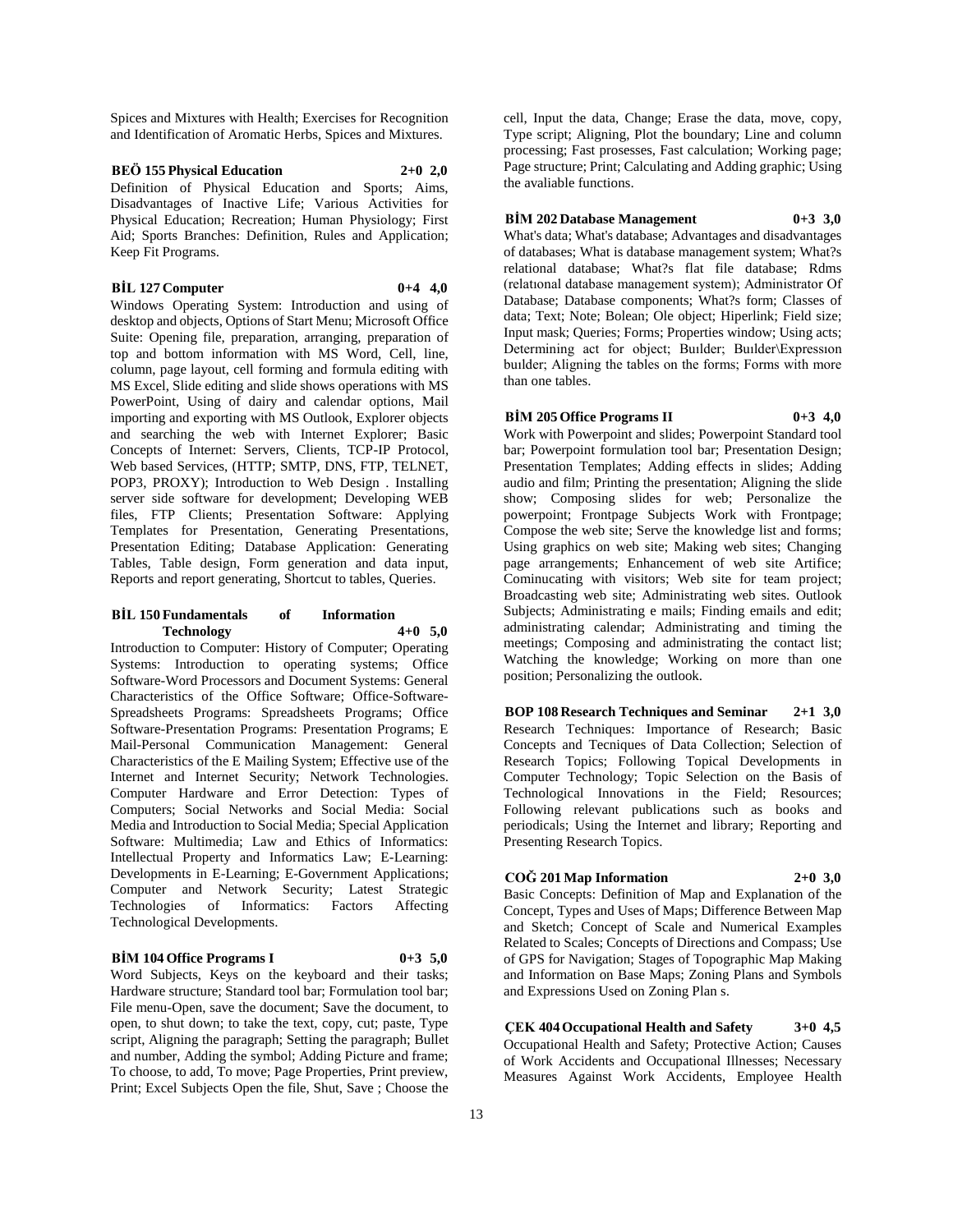Problems; Legal Responsibilities of Employers; Legal Aspects; Safety Control in Turkey.

**ÇEV 204 Environmental Protection 2+0 3,0** Definitions of Environment and History of Environment: Environment, Environmental science, Pollution, Ecology, Nature, Environmental protection, Waste, Recycling; Environmental rights and Environmental Regulations: Laws 2872 and 5491 on Environment; Natural Resources and their Pollution: Air pollution, Water pollution, Soil pollution, Noise, pollution; Waste Management: Waste regulations, Waste control, Waste reduction; Safeguards against Pollution: International health and security alerts, Occupational health and safety regulations, Environmental protection measures, Personal protection measures.

**EMY 102 Real Estate Brokage 2+1 4,0** General Information About Real Estate Brokerage; Brokerage and Kinds; Real Estate Brokerage: Responsibilities, Rights; Real Estate Concept and Types; Real Estate Statement; Real Estate Buying/Selling and Methods; Debt/Receivable Relationships; Rights and Obligations.

**EMY 104 Adobe and Property Construction 2+1 3,0** Construction: Types: Carcass, Accumulation, Framework, Reinforced concrete, Tile, Stone and adobe; Solidity, Practicability, Reliability of Constructions; Useful Life of Constructions.

**EMY 106 Real Estate Marketing 1+1 2,0** Fundementals; Real Estate Market and Characteristics; Effective Groups; Real Estate Enterpreneurship: Agency services and efficiency, Characteristics of real estate advisor; Competition Strategies; Real Estate Sale and Important Issues; Real Estate Information System; Consumer Behaviour; Presentation.

# **EMY 110 Real Estate Economics 2+0 4,0**

Basic Concepts of Economics; Introduction of Real Estate Economics; Elements and Types of Real Estate Economics; Relationship Between Real Estate Market and Money and Capital Markets; Importance of Real Estate Market in the Economy of Turkey; Development of Real Estate Economics in Turkey; Development of Real Estate Finance Policy; Urban Space; Property System; Present Value Mathematics for Real Estate Economics; Property Valuation Methods; Housing Market; Housing Policies in Turkey.

#### **EMY 201 Real Estate Finance 2+0 2,0**

Real Estate Market in Turkey: Dynamics; Residence Finance: Resources; Institutional and Non-Institutional Residence Finance: Resources; Public international; Residence finance market, Mortgaged residence finance system; Real Estate İnvestment Trust: Types, Advantages, Problems, Establishment terms; Invesments and Porfolio Management, Certificates, Asset Backed Securities.

#### **EMY 202 Real Estate Evaluation Techniques (Expertise) 2+1 3,0**

Aim and Scope of Real Estate Evaluation; Methods of Real Estate Evaluation; Criteria of Real Estate Evaluation; Cadastre and Zoned Parcels; Evaluation Methods of Different Real Estates and Case Studies; Changes of Economic Conjuncture and Credited Residence Sale System and Reflections of This Change; Authority and Responsibilities of Expertise.

**EMY 203 Real Estate Law I 2+0 3,0** Real Estate Concept; Fundemantal Rights and Properties; Types: Condominium ownership, Condominium easement, Time share; Gaining Real Estate Ownership; Time out; Ownership Right and Representation.

**EMY 204 Real Estate Law II 2+0 3,0** Land Register and Cadastre; Rights Registered to Real Estate; Rights Expounded to Real Estate, Changes; Cadastre Law; Cadastre Purchasing Methods; Cadastre Errors and Correction Methods; Expropriation Law and Methods.

**EMY 205 Finance and Tax of Real Estate 3+0 4,0** Real Estate Finance and Fundamental Decisions; Property Tax; Land Registry Fee; Incomes and Taxes; Sale and Construction Gains; Death or Donation; REIT?s and Taxation; All Related Decisions; TPL, VAT, etc.

**EMY 206 Development and Municipality Law 2+0 4,0** Settlement Process of Legal Framework in Turkey: Unplanned Period, Central planning period, Developlent law in effect; Constitutional Framework and Public Benefit; Development Law and Related Regulations; Development Authority Zones: Authority and involved institutions, Development plans and condititons; City Planning; Planning, Types and process; Parcelling Process; Structure Formation Process; Defining Documents from Case Studies; Municipial Laws and Applications. Design Discipline at Interior Design; Interior Place Concept; Formation of Place; Place-Item Relationship; Item-Item Relationship; Place-Person Relationship; Place Concept; Place Perception; Perception Concept; Place Equipment; Structural Items at Place; Colour-Texture Relationship at Place; Design Criteria; Image and Denotation; Cost and Benefit.

# **EMY 208 Real Estate Practies 0+6 5,0**

Planning and Preparation for Practice Areas, Written and Verbal Practices; Practicing Theoretical Knowledge of Deed; Practicing Theoretical Knowledge of Cadastral Survey; Practicing Theoretical Knowledge of Insurance Agent; Operations of Real Estate Offices; Reporting Documents and Information; Comparing Real Estate Applications of Various Institutions.

# **EMY 209 Local Governments 2+0 2,0**

Concept; Types and Characteristics; Service and Income Division Between Governments; Uniter and Federal Governments and Local Governments; Local Governments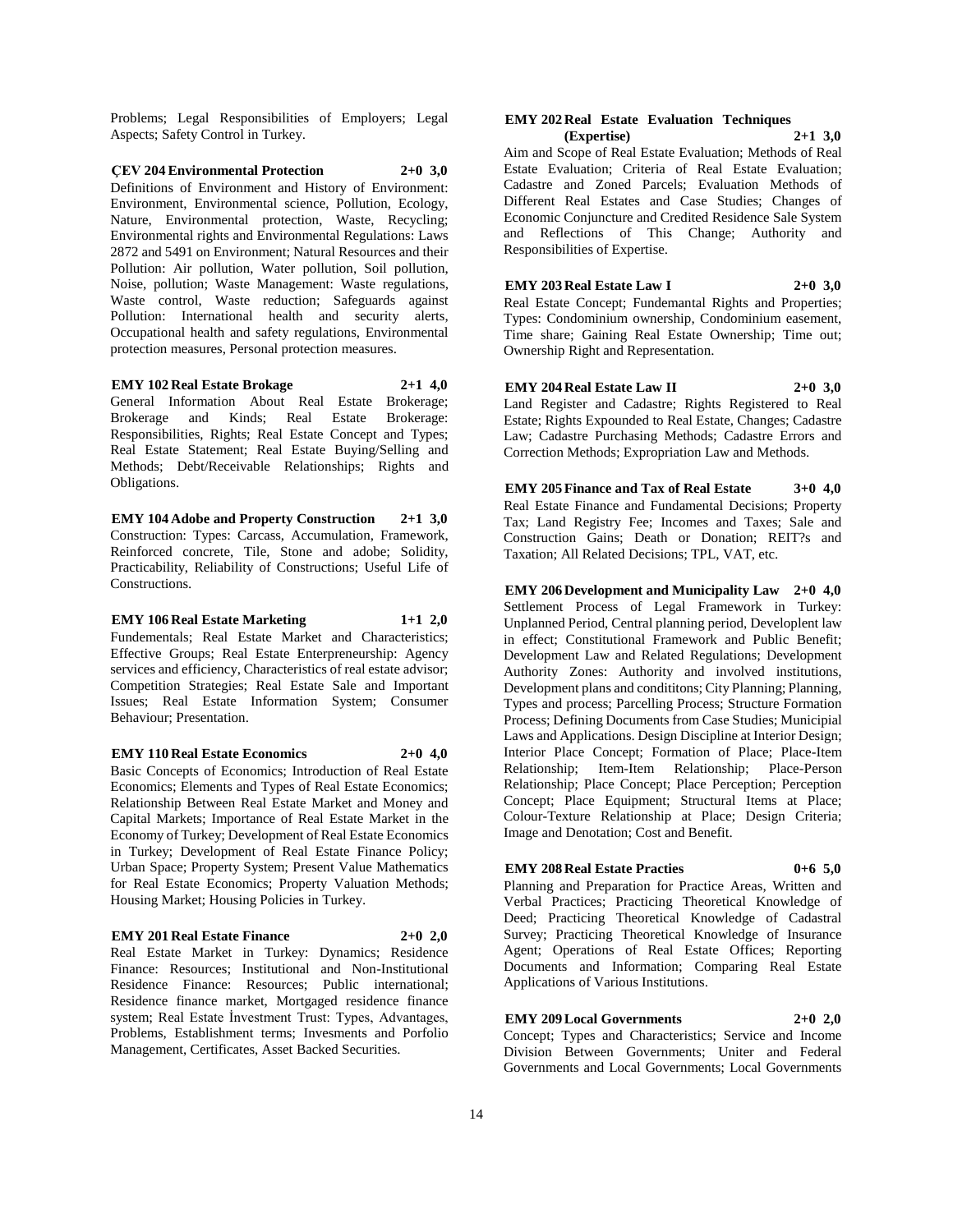in Turkey; Municipalities: Special provincial administration, Villages; Problems and Solution Suggestions.

**EMY 211 Land and Building Cooperative 2+0 3,0** Concept and History of Cooperation; Legal Characters of Cooperatives and Differances from Other Partnerships; Types: According to Legal Characters; Economical and Social Functions; Problems of Cooperative Partners; Building Cooperatives: Aim, Characteristics, Advantage, Establishment, Managament and audition, Condition and basic problems; Rights and Responsibilities of Partners; Ceasing.

### **EMY 213 Construction and Real Estate Accounting 3+0 4,0**

Construction-related concepts: the concepts of Building and Real Estate, Real Estate and Taxation in Construction, Construction Companies Cost Accounting, Cost Accounting Term Construction Contracting and Repair, Custom (Build-Sell) Building Operations, Land (Floor) Provision for the Construction, Investment Properties TAS-11 Construction Contracts.

### **EMY 214 Urban Transformation and City Planning 2+0 3,0**

City Planning: Planning process, Notations in master plans; Branding and Marketing in the Context of Urban and Real Estate; Housing Policy; The Planning of Residential Areas; Selection of Places in Residential Areas; Housing Supply; Housing Need and Demand; Housing Finance; The Legal Process of Housing Production; Urban Transformation; Disaster Risk and the Transformation of the Area at Risk of Disasters.

#### **EMY 222 Computer use of Property Management 1+1 3,0**

Basic Computer Concepts; Office Programs: Word processors (Word applications), Excel applications, Presentation programs (Power point, Prezi, Google slides), Preparing announcements and advertisements with Publisher; Introduction of Internet Environment: Sharing information, Searching for information, and update methods on the internet; Internet Use in the Real Estate Sector: Internet access and internet use for adverts and sales, Updating information; Job tracking with mobile phones.

#### **EMY 223 Building Management and Real Estate Management 2+0 2,0**

Buildings with Joint Use: Business centres and block of offices; Rules of Joint Use of Markets and Sites; Rules and Necessities of Partners; Partners Using Rules According to Condominium Ownership Law; Neighbourhood Relationship; Office Regulations; Problems of Office Owners; Covering Common Expenditures.

# **EMY 225 Urbanization and Environment Problems 2+0 2,0**

Urbanization; Causes of Urbanization; City Planning; Residence Policy: Slum House, Metropolitan territories planning; Metropolitan Management and Public Utilities;

Metropolitan Management in Turkey; Environmental Urbanization; Environment and Envorinmental Problems; Envorinmental Pollution and Protecting.

# **ERA 195 Cultural Heritage of Turkey 2+0 3,0**

Prehistorical Ages; Historical Ages; Aegean Immmigrations; Hellenistic and Roman Heritages in Anatolia; Jewish and Christianity Heritages in Anatolia; Otoman Heritage in Anatolia; Foundation of Modern Turkey; Lausanne Pact; Turkey and European Union; Minorities in Turkey; Ethnic Problems of Turkey; Laicism and Islam; General Discussion.

**ERA 197 Culture and Tourism in Turkey 2+0 3,0** An Overview of Cultural Formation of Turkey; The Prehistoric and Historic Times; Hittites; Aegean Migration, Phrygians, Lydian's and Persians ; The Oration Kingdom; Helen and Roman Civilization; The Byzantine Empire; Turkish Period in Asia Minor; Foundation of Turkish Republic; Art and Culture in Anatolia; Social Life; Ancient Ruins of Anatolia.

# **ETK 203 Professional Ethics 2+0 3,0**

Ethics and Moral Concepts: Ethics, Relationship between ethics and morals; Moral Values; Rules of ethic; Relationship between ethics and society; Results of positive ethics behavior; Factors of individual ethical behavior; Systems of Ethics; Ethics of intended result; Rules of ethics; Ethics of social contract; Personal ethics; Social life ethics; Factors involved in Moral values; Profession ethics; Principles of ethics in business life; Analysis of unethical behavior in business life; Prevention of unethical behavior; Effects of organizational culture and ethical behavior in business; Creating ethical climate in business; Effects of positive moral conditions in business and their effect on employees; Professional degeneration and results of unethical behavior in professional life; Social responsibility.

# **ETK 205 Ethics in Tourism 2+0 3,0**

Tourism and Ethics; Ethics and Related Concepts; Ahi-Turkish Islamic Guild System and its Development; Theories of Ethics; Basic Ethics Principles: Honesty, Truthfulness, Loyalty, Justice, Charity, Respect; Responsibility; Types of Ethics: Individual ethics, Business ethics; Factors in Ethics; Ethic Codes; Ethical Problems in Tourism Organizations; Ethics and Customer Complaints

# **FİN 151 Commercial Mathematics 3+0 3,5**

Simple Interest; Definition of Simple Interest; External Interest; Simple Discount; Internal Discount Calculations; External Discount; Equivalent Vouchers; Merger of Equivalent Vouchers; Monetary And Capital Markets; Annuity; General Annuities; Normal Annuity; Amortization Of Debt; Amortization of Sinking Fund; Dept Payments.

# **FİN 206 Business Finance 2+0 3,0**

An overview of financial management: description of financial management and its goals, organization of finance department within company; analysis of financial statements: ratio analysis, statements of cash flow; financial planning: cash budget, capital budgeting and investment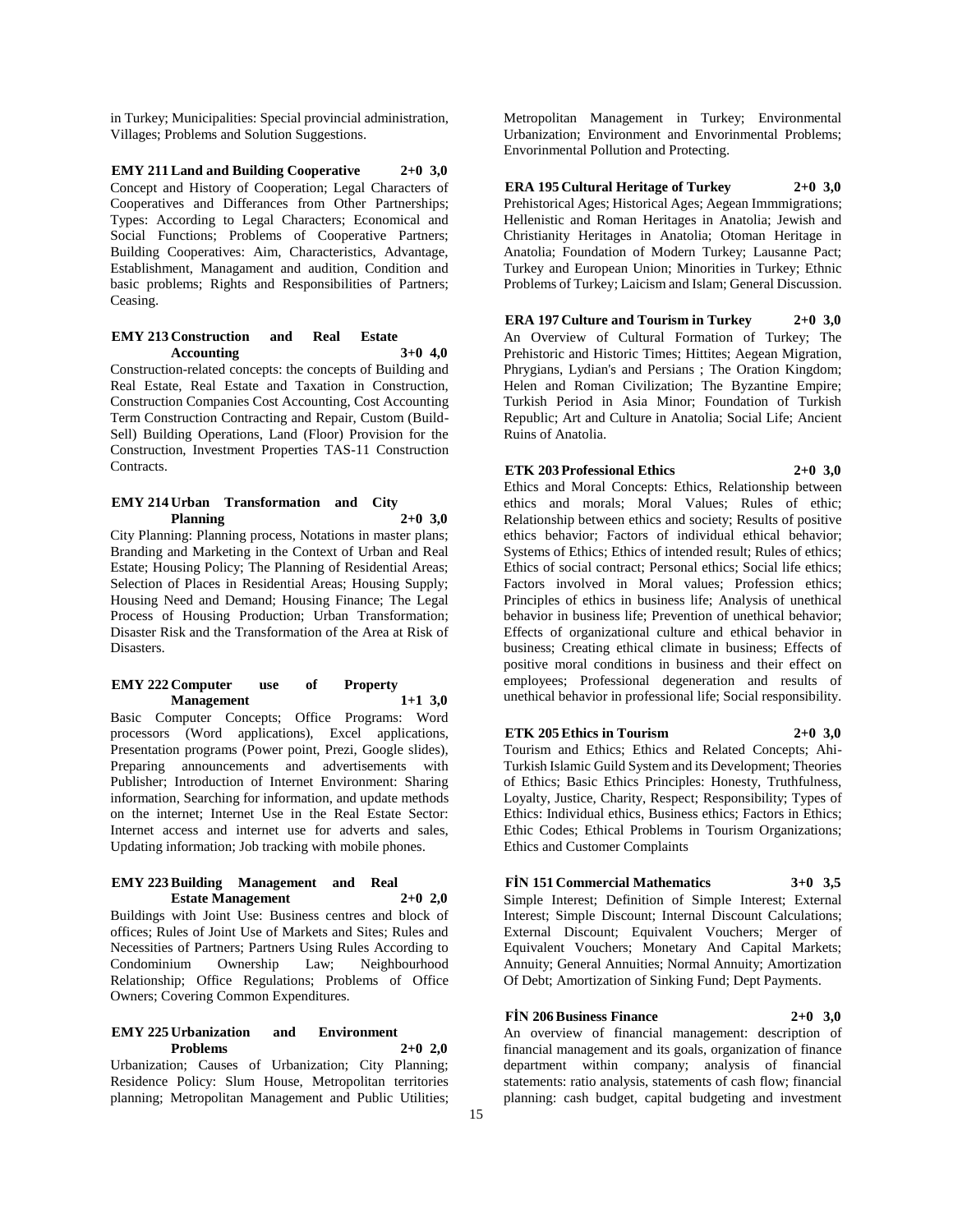decisions; Proforma balance sheet, breakeven analysis; management of working capital for business: managing cash and marketable securities, inventory management, credit management; managerial investment for business; policy of dept in business: sources of short-term, long-term financing; the cost of capital and capital structure; reasons of bankruptcy and their solutions.

#### **FİN 304 Financial Management 3+0 4,5**

Objectives and Description of Financial Management; Organizing Finance Departments in Companies; Financial Analysis; Ratios, Statement of Fund Flows; Financial Planning: Cash Budget, Pro-Forma Balance Sheet; Breakeven Analysis; Working Capital Management in Companies: Cash and Cash-Equivalents Management, inventory Management, Receivables Management; Fixed Assets Management in Companies; Borrowing Policies in Companies; Short, Medium and Long Term Sources of Financing; Cost of Capital and Capital Structure in Companies; Causes of Business Failure and its Solutions.

### **FOT 214 Food Photography 1+2 3,0**

Definition of Food Photography; Differences From Other Types of Photography, Introduction to Photographic Equipment; Use of Technology in Photography, Auxiliary Equipment: Use of natural light and artificial light; Correct Exposure, Colour Balance; Lenses: Focal length, Focal multiplier; Composition; Introduction to Food Photography; Composition in Food Photography; Introduction to Food Styling; Food and Plate Compositions in Style and Colour Harmony; Photography Projects for Hot-Cold Dishes: Hot dishes, Cold dishes, Drinks, Salads.

#### **HUK 117 Fundamentals of Law 2+0 2,0**

Systems of Law: The Turkish law system; Branchs and Sources of Law; The Turkish Judgement System; Judgement System and Types of Lawsuit; Legal Actions: Relationships and treatments; Personality Concept; Classified of Persons: Real and legal Persons; Efficiencies of Persons: Right efficiency, Action efficiency; Relationship, Residence; Inheritance Concept and Legal Inheritors; Rights, Examined of The Private Rights; Acquiring of Rights and Goodwill Rules: Losing and Protection of Rights and Proof Responsibility; Ownership Right, Purview and Types of Ownership Right; Obligation Concept and Types of Contract; Laws of Independent Accountancy and Financial Adviser.

**HUK 153 Fundamentals Concepts of Law 2+0 3,0** Social Rules and Law; Concept of Law and Legal Sanctions; Characteristics of Legal Rules; Sources of Law; Branchs of Law; Definition and Types of Legal Rights; Legal Capacity: As subject of rights, Capacity to act; Kinship; Domicile; Protection of Personality; Possession; Ownership; Obligation and Responsibility; Judiciary Systems.

# **HUK 154 Commercial Law 2+0 3,0** Commercial Law Concept and Commercial Enterprise; Merchant; Commercial Name; Commercial Register; Unfair Competition; Commercial Reports; Merchant Assistant;

Current Account; Partnership Concept; Definition and Elements of Partnership; Collective Partnerships: Establishment, Operation, Ending; Commanded Partnership: Establishment, Operation, Ending; Joint Stock Corporation: Establishment, Operation, Ending; Limited Company: Establishment, Operation, Ending.

### **HUK 221 Law of Obligations 2+0 3,0**

Concepts and Sources of Law of Obligations; Concept of Obligations and Responsibilities; Obligations Created Through Contracts: Formation, Form, Subject and enforceability of a contract; Representation; Obligations Created by Torts: Conditions, Liability and compensation; Obligations Created by Unjust Enrichment: Conditions and responsibilities; Paying Debts; Default of a Debtor; Default of a Creditor; Termination of Dept.

**HUK 223 Labor and Social Security Law 2+0 3,0** Individual Labor ;Law Labor Law; General Information and Characteristics of Labor Law; Historical Background of Labor Law in the World and Turkey, Explaining Basic Principles; Legal Regulations; Basics of Labor Law: Employers, Apprentice and trainees, Deputy employee, Secondary employees; Work Place and Organization; Definition of Contracts; Types of Contracts and Contract Obligations; Case Studies in Contract Services; Arrangements at Work Place; Periods of Work, Breaks, Paid Holidays and Inspection of Work; Collective Labor Law Regulating Formation of Unions, Collective Labor Contracts; Strike and Lockout; Collective Labor Agreements; Institutions Acting on Behalf of Employee and Employers; Labor Conflicts and Solutions, Social Security Law;, Universal Dimensions and Contemporary Trends in Social Security; Institutions of Obligatory Social Security in Turkey, Management of Institutions of Social Insurance, Social Insurance Institutions; Liabilities, Responsibilities of Social Insur

# **İKT 105 Tourism Economy 2+0 3,0**

Introduction to Economics: Basic Economics Terms, Economic Systems; Basic Consepts of Tourism Economics: Definition of Tourism, Tourism Products; Relationship Between Tourism and Economy: Importance of Tourism, Tourism as Economic Activity, Methods for Measuring the Economic Effects of Tourism; Supply in Tourism and Characteristics: Tourism Markets, Elasticity of Supply in Tourism, Supply Curve in Tourism; Demand in Tourism and Characteristics: Demand in Tourism, Elasticity of Demand in Tourism; Equilibrium in the Tourism Market: Formation of the Equilibrium Price in Tourism Markets; Tourism Supply to Meet Tourism Demand; Economic Effects of Tourism; Effects of Tourism on balance of payments; Impact of Tourism, Employment and Tourism, Effects of Tourism on other Sectors; Adverse Economic Effects of Tourism; Tourism and International Competition: Competition in the Tourism Sector, Importance of Destinations in terms of Competitive Power.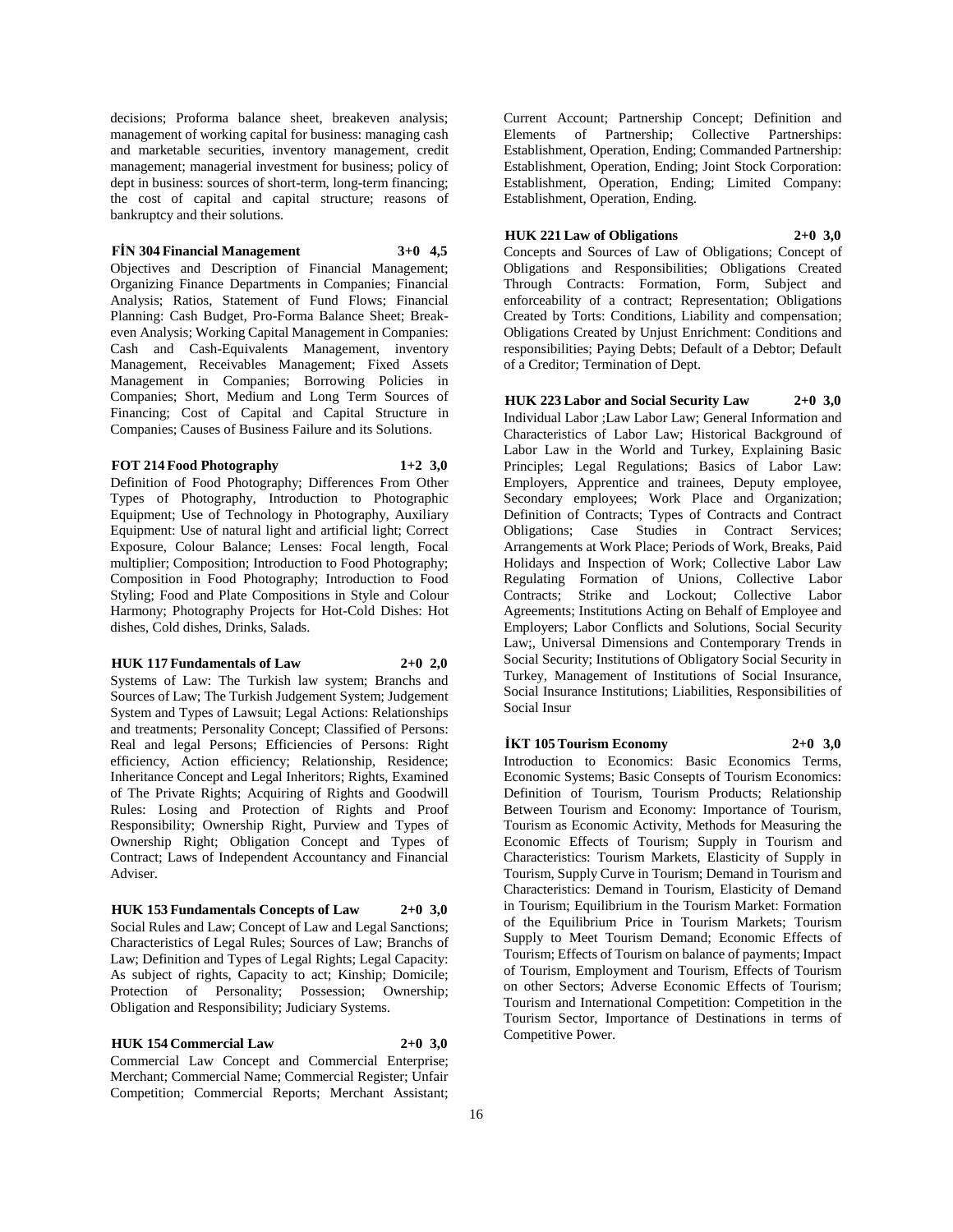# **İKT 117 Introduction to Economics 2+0 3,0**

Main Concepts of Economics: Economic needs; Economic Goods and Services; Utility; Value; Production; Factors of Production; Consumption; Specialization and Productivity; Scarcity: Economics and the solution to the problem of scarcity; Main Economic Problems; The Concepts of Supply and Demand: Demand, Supply and equilibrium in the markets; Elasticity of Supply and Demand; Theories of Consumer and Production: Theory of consumer choice and analysis of optimal choice; Optimal Production and Analysis of Cost; Production in Short and Long Run: Production in the short run and costs; Production in the Long Run and Costs; Market structure: Perfectly competitive markets; Monopoly; Monopolistically Competitive Markets; Oligopoly; Policies for Better Income Distribution.

#### **İKT 118 Macroeconomics 2+0 3,0**

National Income (Gross Domestic Product-GDP): Main concepts; Measurement Methods of National Income; Aggregate Demand and General Equilibrium: Monetary theory; Definition of Money and its Functions; Different Types of Payment Methods; Monetary System; Money Demand; Money Supply and Monetary Markets; Stabilization Policies: Monetary policies; Fiscal Policies; Income Policies; Supply-side Economic Policies; Economic Growth and Development: Economic development; Measurement of Economic Growth; Determinants of Economic Growth; Contemporary Problems of Turkish Economy.

#### **İKT 120 Introduction to Economy 3+0 4,0**

Economics Science and Main Concepts of Economics; Generation and Historical Evolution of Economics Science; Relations with Other Sciences and Importance in Everyday Life; Economic Organization and Basic Economic Systems; Supply and Demand Concepts in Macroeconomics; Factors Effecting Supply and Demand; Elasticity of Supply and Demand; Market Concept: Components, Types and competitive market; Utility; Consumer Equity; Identity Curve Analysis and Budget Line; Production Factors; Production Function Analysis and Cost Analysis; Pricing of Production Factors from Production Interest and Income Distribution; National Income from Macroeconomics Approach: calculating national iIncome; Money and Characteristics: Money types, Functions and policies of money; Economic Instabilities; Inflation; Unemployment and Cyclical Fluctuations; Growing and Development of an Economy; Panel Decisions and Applications.

# **İKT 230 Economic Policy 3+0 4,0**

Fundamental Concepts in Economic Policy; Description of Economic Policy; Factors Accelerating Development of Economic Policy; Basic Elements of Economic Policy; Goal Tool Balance; Determination of Economic Policy; Application of Economic Policy; Types of Economic Policy; Fundamental Objectives of Economic Policy; Instruments of Economic Policy; Theories of Economic Policy and Macroeconomics; Classical Macro Theory and Economic Policy; Keynesian Macro Theory and Economic Policy; Rational Expectations Theory and Economic Policy.

**İKT 232 Contemporary Economic Problems 3+0 3,0** New World Order and Economy Policies; International Economic Institutions and Their Role in Solving Global Economic Problems; Economic Growth, Sustainable Growth and Economic Development; Center-Periphery Relations in the New World and BRIC Countries; Technological and Innovative Improvements in the New World and Unemployment; Money, Inflation and Central Banking in the New World; Treasury and Fiscal Policies, Turkish Experience in 1980-2013; World Economy and 2008 Crisis.

**İKT 234 International Economics 2+0 3,0** International Economic Integration; International Economic Policies; Trade Restrictions; Dumping; Export Subsidies; Foreign Exchange Markets; Balance of Payments; International Monetary Systems; International Credit Markets; Third World Countries; International Monetary Fund and Turkey.

**İKT 351 Tourism Economics 3+0 4,0**

Economics and Tourism: Basic economic theories; Tourism Product; International Tourism; Tourism Supply: Tourism supply and its characteristics; Tourism Demand: Tourism demand and its characteristics; Equilibrium in Tourism Market: Partial equilibrium, Factors affecting equilibrium; Development of Tourism and National Economies: National economy and tourism, Economic results of tourism; Monetary Economic Effects of Tourism; Tourism and Foreign Exchange Income; Effects on External Payment Equilibrium; Effects on Public Income and Expenses; Effects on Product and Service Prices; Real Economic Effects of Tourism; Measuring Economic Effects of Tourism: Multiple effects of tourism income, Input-output analysis.

### **İKT 406 Turkish Economy 3+0 4,5**

Geographical Characteristics of Turkey; Turkey in World Economy; National Income; Income Distribution in Turkey; Developments in Public Finance in Turkey; Public Debts in Turkey; Development of Agriculture and Industry in Turkey; Energy and Service Sectors in Turkey; State Economic Enterprises; Privatization of State Economic Enterprises; Inflation in Turkey; Stabilization Programs in Turkey; Analyzing Turkey's Foreign Trade Policy; EC-Turkey Relationship; Foreign Capital Policy of Turkey.

# **İKT 416 World Economy 2+0 3,0**

Basic Problems of World Economy: Population and natural resources, Migration, Underdevelopment, Problems of industrialization and of keeping up with technological developments; Recent Developments in World Economy: Economic policies, International trade, Technology and recent developments in social state; Basic developments in world economy: The new world economic order, Globalization, Regionalization, Recent innovations following the new world economic order and their bearing on Turkish economy.

**İKT 420 European Union and Turkey 2+0 3,0**

European Community: Establishment, Enlargement, Goals, Foundations, Management of European community,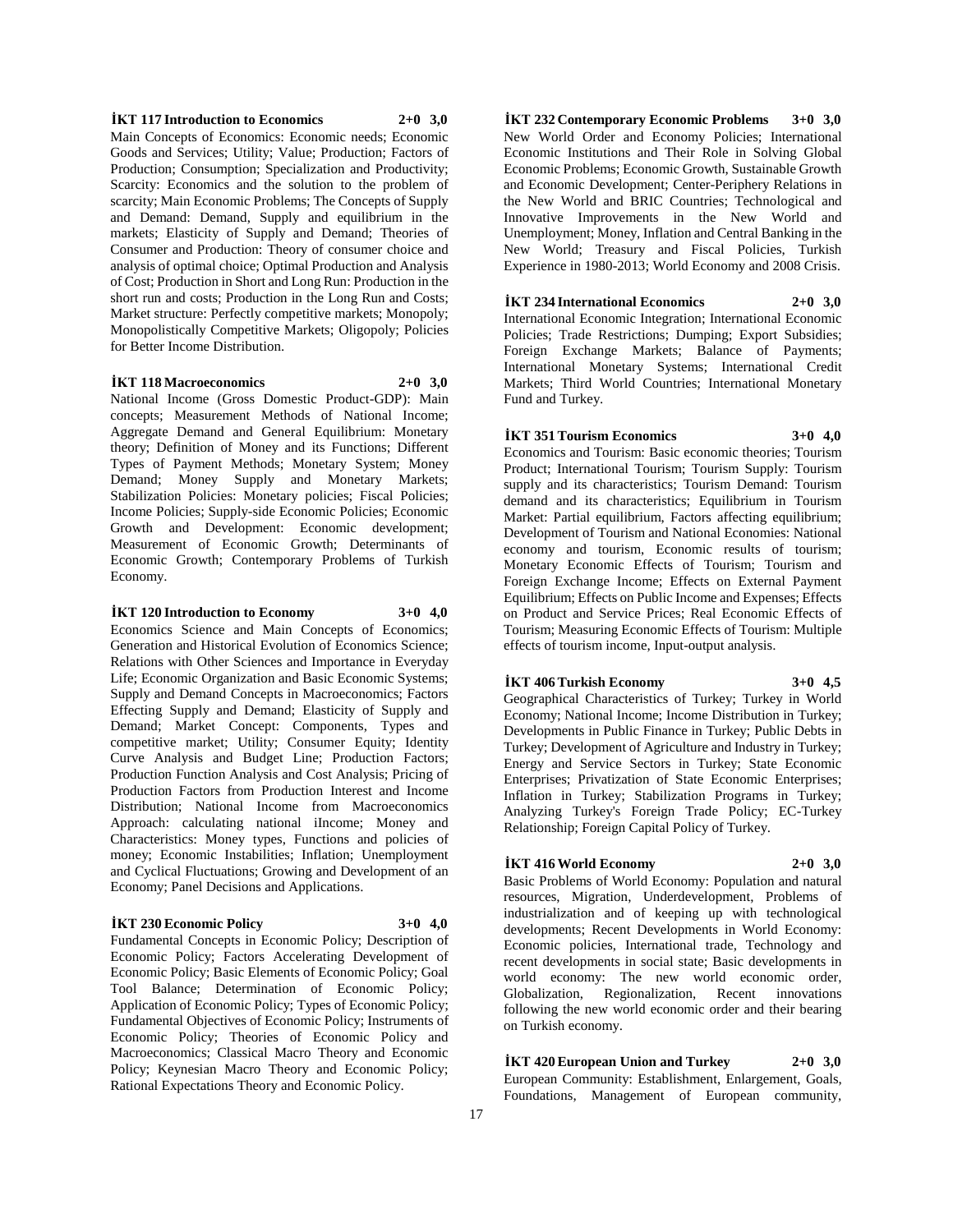Criterion for membership, Results of membership; Economic and Monetary Union; Harmonization of Economic and Social Policies; Budget and European Investment Bank; Relationship Between Turkey and European Union: The history of relations, Terms of partnership, Financial assistance; Completing of Customs Union between Turkey and European Union: The establishment and scope of customs union, The effects of customs union on Turkish economy; The Analysis of European Summit Decisions.

| <b>IKT</b> 422 International | <b>Economics</b> |
|------------------------------|------------------|
| <b>Organizations</b>         | $2+0$ 3,0        |
| .<br>____                    |                  |

Globalization in World Economy; Economic Cooperation between Industrialized Countries; Economic Cooperation among Muslim Countries; United Nations: United Nations Conference on Trade and Development; World Trade Organization; World Bank; International Monetary Fund: IMF-Turkey Relations; Economic Integration in Continental Europe.

### **İLT 113 Culturel Diversity and Communication 3+0 3,0**

Concept and basic components of culture; Globalization and multiculturalism; Identity construction, dynamics of cultural diversification; Management of cultural diversity and addressing different cultural needs; Ethics; cultural diversity in customer population; Cultural diversity in organizations, organization culture; International and national cultural diversity in tourism, socio-cultural interactions in tourism; Intercultural competencies and communication; Theories and basic elements of communication; Communication styles, interpersonal communication, mass communication, organizational communication.

# **İLT 207 Communication and Public Relations 2+0 2,0** Concept and Process: Environment, Circumstances; Personal and Professional Image; Types; Tools; Communication and Emphaty; From Personal Communication to Institutional Communication; Attitudes in Interpersonal Relationships; Public Relations Concept: Evolution; PR for Marketing Communication Tool; PR and Target Audince Concept; Behavioral Dimension: Principles; Relationships Between Marketing and PR; Management of PR: Activities, Stages, Tools and technics, Evaluation of results; PR in Crisis.

### **İNG 109 Advanced English I 3+0 3,0**

General Review: Tenses, Verbs, Noun Phrases, Compound Nouns, Noun Clauses: Using participles in Noun Clauses; Tenses Used in Narration: Past Simple, Past Progressive, Past Perfect Simple, Past Perfect Continuous; Reflexive Pronouns; Irregular Verbs; Comparative Structures: As...As; Modals: Modals of Possibility, Obligation, Permission, Ability and Request; Idioms; Synonyms; General Review: Passive voice.

# **İNG 110 Advanced English II 3+0 3,0**

General Review: Verbs; Use of Get Adverb/Preposition; Reported Speech, Formal and informal Language; Conditional Sentences: Type 1, Type 2; Adverbial Clauses of Time; Punctuation; Adjective Clauses: Defining, Non-Defining; Use of Participles: Using Participles in Adjective Clauses, Using Participles in Adverbial Clauses of Time, Using Participles after Certain Verbs; Possessives; Hypothetical Statements; Wish Clauses: Present Simple, Pat Simple; Advanced Listening and Note Taking Skills.

### **İNG 187 English I 3+0 3,0**

Using Personal Pronouns and Possessive Adjectives; Using to be in Present Tense; Using Singular and Plural Nouns; Using Basic Language Related to Food and Drink; Using "There is-there are" in sentences; Using "have got"; Asking "yes-no" Questions and Giving Short Answers to Them; Talking about Daily and Weekly Routines; Talking about Likes and Dislikes; Talking about Sports and Hobbies; Talking about Abilities by Using "can", "can't"; Using Adjectives that Describe People; Talking about Appearance, Personality and Feelings of People; Talking about Clothes and Colours; Talking about Shopping and Prices; Using Present Continuous Tense.

### **İNG 188 English II 3+0 3,0**

Using Simple Present Tense; Comparing Simple Present and Present Continuous Tenses; Using Prepositions of Time and Place; Giving Directions, Making Reservations; Using "to be" in Past Tense; Using Regular and Irregular Verbs in Simple Past Tense; Using Comparative and Superlative Form of Adjectives; Using Modals to Give Advice; Suggestions and Obligations; Using Future Tense: Making Sentences Using "going to" and "will"; Using If Clauses Type 0 and 1.

# **İSP 154 Spanish I 3+0 4,0**

Saying hello, Introduction, Spanish Alphabet, Pronunciation exercises, Numbers in Spanish, Country names, Nationalities, Personal pronouns, Verb conjugations in Present tense, Use of Ser-Estar and Haber verbs, Demonstrative Pronouns, Grammatical Gender in Spanish, Asking for directions, Giving directions, Asking for time and telling time, Describing people and objects, Comparatives, Shopping, Imperative sentences in Spanish, Use of Poder, Gustar, Querer and Tener verbs, Vocabulary building: Objects in the classroom, Objects at home, Occupations, Food and description of clothes.

# **İSP 255 Spanish II 3+0 4,0**

Polite requests, Asking for permission, Present Perfect tense, Past Perfect tense, Reqular conjugation of verbs, Irregular conjugation of verbs, Asking for opinions, Description of event and people in past tense, Talking about past habits, Future tense, Talking about future plans, Vocabulary building: Parts of body, Colors, Fruits and vegetables, Talking about health, Use of Ser and Estar verbs in Present Perfect and Past Tense, Use of past tense forms.

# **İST 251 Statistics 2+0 3,0**

Statistics; Definition; Subject and Importance: Basics; Unit, Variable: Types of variable; Data: Collecting data, Classification of data, Grouping the data: Series: Its definitions and types, Showing with graphic: Histogram;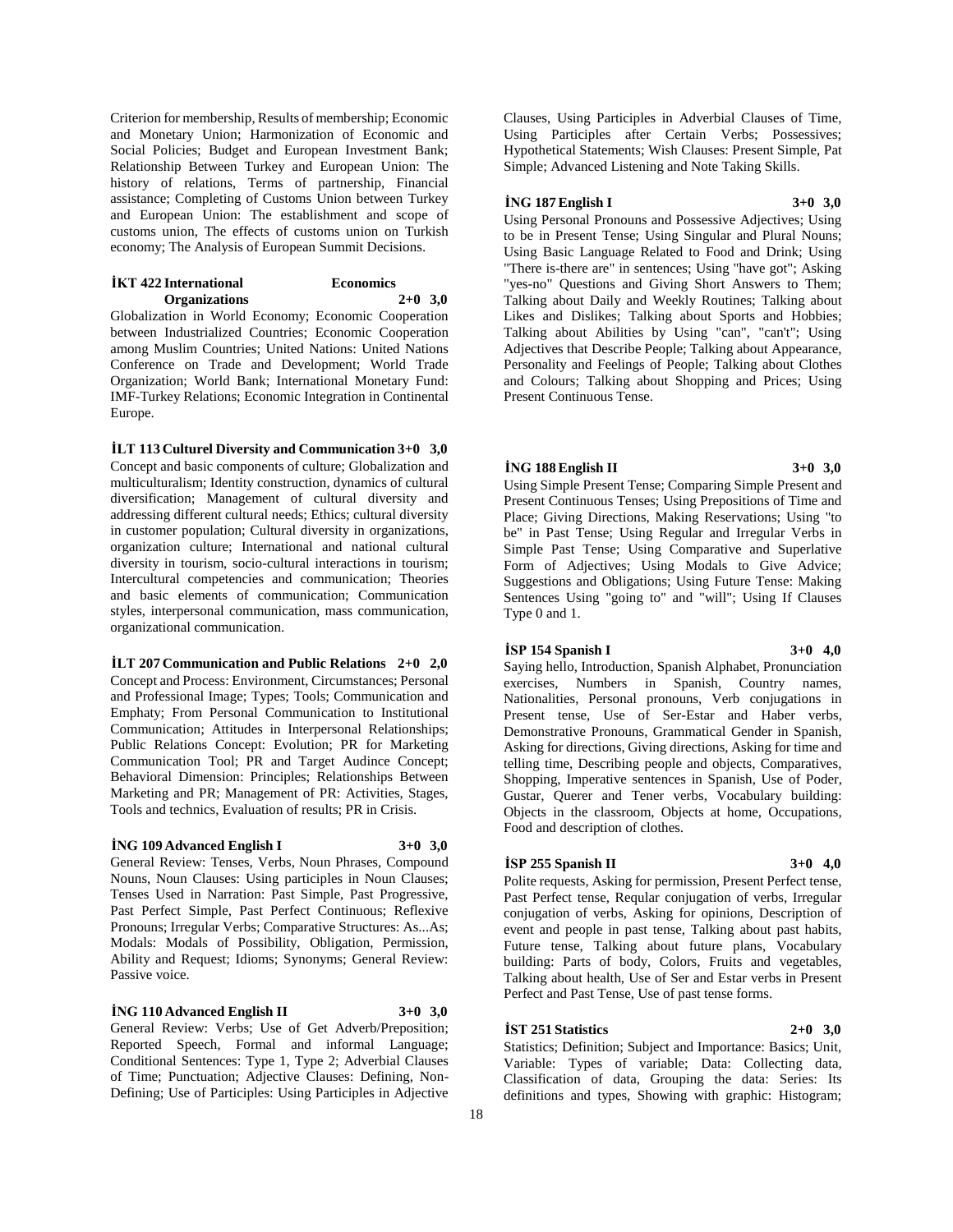Averages, Measurement of variability, Co efficiency of variability, Standard deviation and variance; Random Variables; Discontinues Distribution; Introduction to Sampling: Types of sampling, Statistical estimation, Chisquare analysis.

### **İST 317 Statistics 2+0 2,5**

Definition of Statistics: Fundamental concepts in statistics, Data collection techniques, Classification of data, Frequency distributions; Graphs; Averages; Means; Variability: Range, Standard deviation, Moments; Normal Distribution: Normal distribution function, Calculation of the area under the normal curve; Sampling Theory; Indexes: Types of indexes.

**İŞL 102 Management and Organization 3+0 4,0** Management: Definition, Significance of Management for Business Enterprises; Development of Management Science: Classical, Behavioral and Modern Theories; Management Systems; Decision Making and Planning; Concepts of Authority and Power: Characteristics of Authority and Power, Delegation of Authority; Organization: Characteristics and Principles; Comparison of Organization and Planning Processes; Departmentalization; Staffing: Fundamentals, Staffing Process; Leading: Fundamentals, Leading Process; Organizational Structures: Development and Varieties of Organizational Structures; Controlling: Fundamentals and Controlling Process.

**İŞL 110 Management and Organization 2+0 2,5** Definition of Management; Basic Characteristics of Management Process; Comparison of Management to Similar Concepts; Development of Management Science; Modern Management Trends; Management Consideration And Organization Theory; Management System; Decision Making in Management; Concepts of Authority and Power; Characteristics; Authority Deployment; The Organization Theory: Characteristics, Principles, Organization Process and Comparison to Planning Process, Segmentation, Staffing; Characteristics; Process of Staffing; Direction: Characteristics, Direction Process; Organization Structures; Change in Organization Structure to Today from Classic Approach; Comparison; Coordination; Controlling; Characteristics; Controlling Process.

# **İŞL 151 Introduction to Business 3+0 3,0**

Characteristics of Business Administration; Aims; Economic Systems; Demand, Property And Service; Consumption And Consumer; Enterprise And Entrepreneur; Executive; Private Enterprise; Basic And Private Aims of Business Enterprises; Functions And Classification of Business Enterprises; Business Enterprises Based on Products And Service Types; Business Enterprises Based Production Aims; Business Enterprises Based on their Legal Structure; Business Enterprises According To Nationality; Founding of Business Enterprises; Development of Enterprises; Labor Ethics And Social Responsibility; Concept of Ethics; Questionable or Unethical Acts ; Social Responsibility And Ethics; Classification of Ethical Behavior; Management in Enterprises; Management Concept; Planning; Organizing; Supervision; Management of Human Sources; Marketing

Functions; Marketing Concept; Marketing Functions; Product Concept; Classification of Products; Founding And Administering Production Systems; Marketing Channels;

**İŞL 155 Introduction to Business 2+0 3,0**

Introduction to Business: Basic concepts, External environment of business enterprises; Structure of Business Enterprises; Foundations of Business Enterprises: Stages, Feasibility decisions; Functions of Business Enterprises: Management, Marketing, Production and financing; Cost Concept: Variable and fixed costs, Unit and total costs, Job order costing system, Process costing, Case studies.

**İŞL 210 Human Resources Management 1+1 2,0** Definition, Organization and Environment of Human Resources; Organization of Human Resources Department; Process of Identifying the Required Labor; Job Analysis; Finding, Selecting and Directing Human Resources; Human Resources and Theories of Motivation; Training and Improving Human Resources; Preparing Training and Development Policies; Contribution of Training and Development of Human Resources to Success of Organization; Evaluating Employers; Methods of Evaluating Success; Use of Results for Salary Appraisal; Various Pricing Systems and Job Evaluation Methods.

**İŞL 213 Human Sources Management 2+0 3,0**

Introduction To Staff Management; Basic Functions; Organizing; Planning of Work Force; Methods; Planning Means; Work Analysis; Work Definitions; Work Necessities; Hiring: Finding; Selecting; Training; Staff Training; Methods; Principles; Evaluating; Staff Evaluating; Methods; Evaluation Mistakes; Discipline; Types; Forming The System; Punishment Application; Salary Management; Salary Methods; Staff services.

**İŞL 215 Time Management 1+1 3,0** Time and Time Management: Concept of time, Time

management; Historical Development of Time Management; Time Traps; Authority Transfer; Ability to Say No; Supplementary Techniques in Time Management; Classical Time Management Techniques: First generation, Second generation, Third generation; New Approaches; Time Using Matrix, Stages in Effective Time Management; Importance of Communication; Personal Development; Case Studies.

**İŞL 216 Multinational Companies 2+0 3,0** Definition of a Multinational Company and Its Historical Development; Operation Areas of Multinational Companies; Access of Multinational Companies into a Foreign Country; Management of a Multinational Company; Marketing and Marketing Strategies in Multinational Companies; Financial Structure of Multinational Companies; Human Resource Management in Multinational Companies; Multinational Companies and Developing Countries; Strategic Alliances in Multinational Companies; Export and Import in Multinational Companies; Case Studies.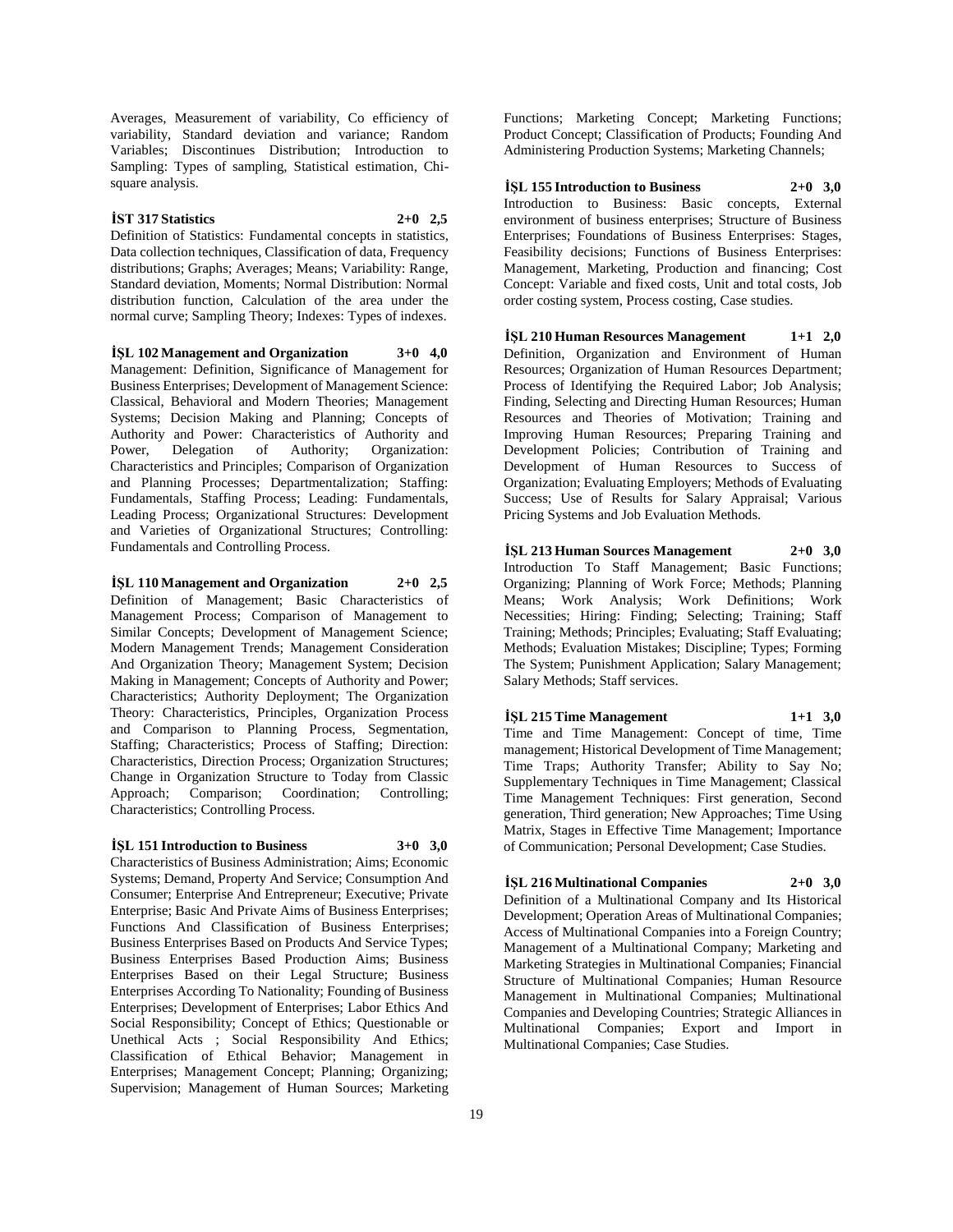**İŞL 218 Risk and Insurance 2+0 3,0** Insurance: Basic concepts; Risk: Definition, Sources of risk; Insurance Contracts; Insurance Compensation: Definition, Calculating insurance compensation; Insurance Sector:

Types of Insurance; Contributions of Insurance Sector Turkish Economy; Insurance Transactions in Logistics, Types of Insurance in Logistics, Obligation of Insurance in Logistics: Profit and Principles.

# **İŞL 219 Work Organization 2+0 3,0**

The Concept of Organization; Interrelationship of Organization and Management; Management Functions; Traditional and Contemporary Approaches to Organization; Organization Principles; Components of Organizations; Work and Task Concepts; Personnel Perspectives in an Organization: Work analysis, Work design; The concept of process; Process design; Service Organization; Performance, Effectiveness and Efficiency in Organizations; Team Building; Organization and Technology; Innovation and Change in Organizations.

**İŞL 222 Business Group Skills 2+0 3,0**

Formation and Functions of Groups: The concept of group, Types of groups, The process of group formation, Role and status in the group, Functions of groups; Interactions, Conflicts and Conflict Management Between Groups: Definition and importance of conflict, Process of conflict, Reasons of conflict, Types of conflict, Advantages and disadvantages of conflict, Conflict management, Types of conflict management, Methods of resolving and preventing conflict; Problem Solving Techniques: Problem, Causes of problems, Importance of resolving problems, Methods and techniques of problem solving; Effective Communication Tools and Techniques: Communication in businesses, Process of communication; Employee Loyalty: Rate and cost of labor turnover, Job satisfaction, Causes of job leaving; Techniques and Management of Motivation: Motivation, Tools of motivation, Motivation management.

**İŞL 224 Restaurant Management 2+0 3,0** Historical Development of Restaurants; Classification of Restaurants; Restaurant Services: Importance of Organizational Structure of Restaurants, Budgeting, Menu Planning: Menu development; Menu Engineering; Pricing: The standard receipt, Cost-based pricing, Competition and pricing; Food and Beverage Cost Control Systems: Definition and Objectives and stages; Labor cost control and Customer Relationship Management; Restaurant Marketing: Definitions and Concepts, Restaurant Marketing activities, Marketing Plan.

**İŞL 352 Organizational Communication 2+0 3,0** Definition and Significance of Organizational Communication; Functions of Organizational Communication; Organizational Communication Process; Channels of Organizational Communication; Communication Methods and Tools in Organizations: Organizational Communication and Managerial Function; Organizational Culture and Communication; Barriers to

Organizational Communication; Developing Methods of Organizational Communication.

**İŞL 412 Strategic Management 2+0 3,0**

Fundamental Principles of Strategic Management; Vision, Mission, Straegy, Politics: Strategic Management in Corporations: Definition of Strategic Management; Nature of Strategic Management; Fundamental Principles of Strategic Management; Strategic Management Processes; Development of Human Recources Between (1960-1990); Strategy; Process of Strategy, Purpose of Strategy; Analysis of External Environment; Corporate Analysis.

# **İŞL 421 Entrepreneurship 2+0 3,0**

Importance and Evolution of Entrepreneurship: Entrepreneurship within the framework of Manager, Concepts of Entrepreneur, Employer, Boss and Investor; Leadership in Entrepreneurship and Importance of Management Characteristics; Characteristics of Entrepreneurship; Changing Views of Entrepreneurship; General Evaluation of Entrepreneurship in Turkey: Change and Entrepreneurship; Entrepreneurship before and after the Republic; Female Entrepreneurs.

**İŞL 455 Transportation Management 3+0 4,0** Analysis of Passenger Transportation Systems in the Tourism Industry; Interrelationship of Airline Transportation with the Tourism Sector; Tour Operators and Airlines; World Air Travel Market; Air Travel Market in Turkey; Globalization in the Tourism and Airline Transportation Industry; Reservation Procedures trough Computers and Recent Applications; Role of the Travel Agents in the Transportation Sector; International Air Transport Association (IATA); Airport Management; Safety; Passenger shipping (cruises); Land Transport.

# **KÜL 199 Cultural Activities 0+2 2,0**

Participating Actively or as a Spectator in Sports Activities; Participating in Activities Arranged by the Counseling Center; Participating in Workshops in Art; Education on Museums; Participating in Art Trips; Participating in Cultural Trips; Participating in and Taking Duty in activities such as Cinema, theatre, scientific Meeting etc.; Taking duty in Clubs; Being a Student Representative and Participating in Environmental Activities.

# **LOJ 112 International Logistics 2+0 3,0**

The Basic Concepts of International Logistics; Global Resource Utilization and Trade; Global Supply Chain Management; Transport Planning; Combined Transport and Road Transport; Maritime Transport; Air Transport; Rail Transport; Ports and Facilities; Customs and Regulations; Commercial Documentation; Inventory Management; Insurance; New Approaches in International Logistics.

**MAT 220 Commercial Mathematics 1+1 3,0** Calculation of Percentage; Calculation of Interest: Simple interest, Description of interest and its features, Compound interest; Calculation of Discount: Simple discount, Compound discount, Discount calculation related to external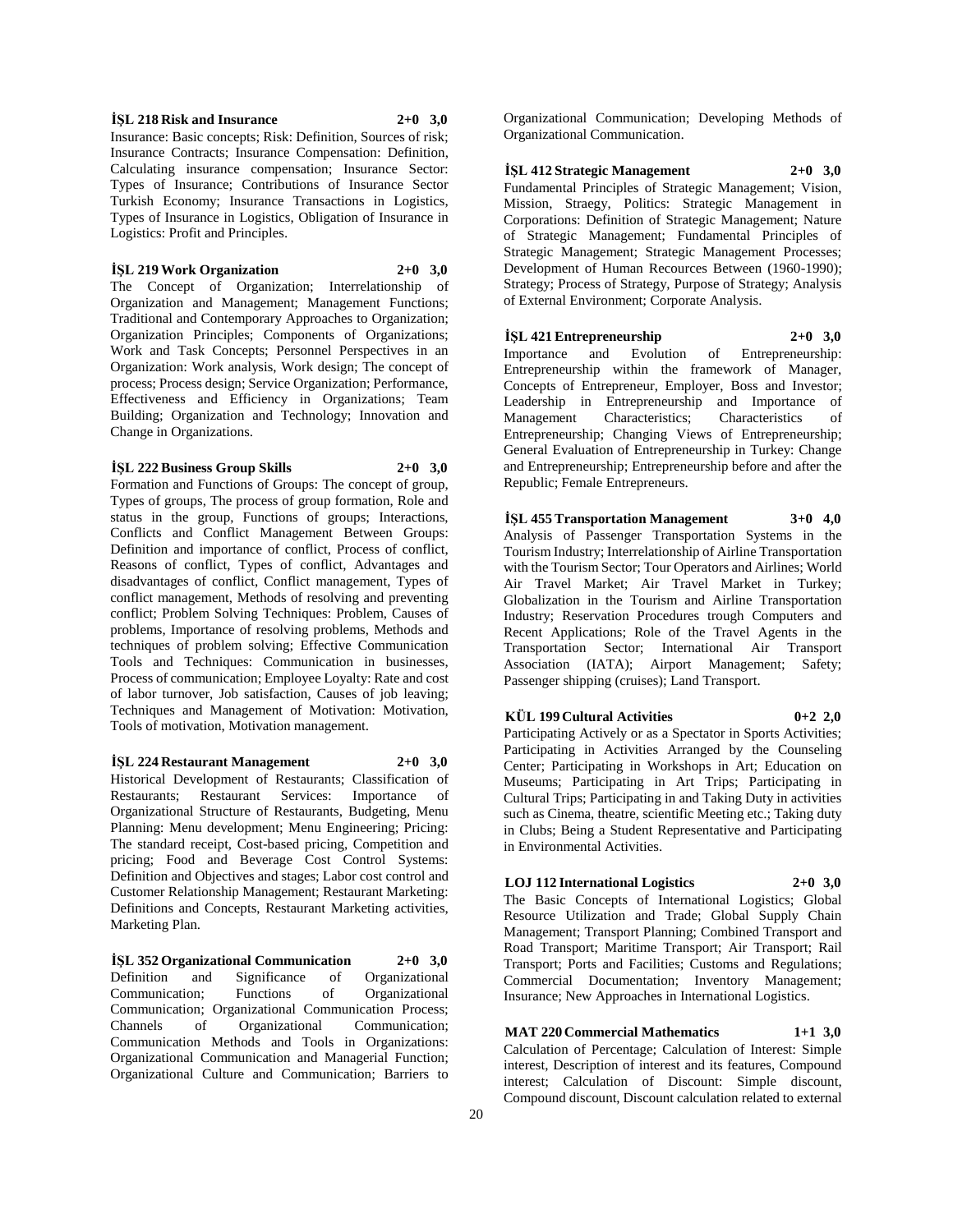discount method, Discount calculation related to internal discount method; Equivalent Notes: Consolidation of notes; Calculation of Purchase; Cost, Sale and Profit; Ratio and Calculation Relevant Firms; Mixture; Composition and Alloy Problems; Money and Capital Markets; Annuities: Annuity and amount of annuity, Normal annuities, Other annuities; Debt Payoff: Debt payoff with equal installment, Debt payoff with equal principles, Debt payoff with payment fund

**MLY 254 Turkish Tax System 3+0 4,0**

Scope of Turkish Law; Income Tax: Types of liability, Categories of income, Exemptions, Exclusios, Disconts, Tax base, Filing system and consolidation of income, Tax Schedule, Assessment, P.A.Y.E. system, Paying of taxes; Corporate Income Tax; Consumption Taxes: VAT, Banking and insurance transaction tax; Taxation of Wealth: Inheritance and gift tax, Real estate tax, Motor vehicles tax; Local Government Taxation; Other Taxes.

#### **MUH 113 Introduction to Accounting 2+2 4,0**

Concepts: Financial Transactions, Balance of Assets-Liabilities, Balance Sheet and Income Statement; Accounts of Balance Sheet and Income Statement: Concept of account, Types of accounts, Account Chart; Document and Books; Accounting Process: Follow up Goods Transactions; Liquid assets, Marketable Securities, Receivables, Long Term Assets, Liabilities, Shareholders Equity, Transactions of Income and Expenses; Ended Period Transactions: Concepts About Inventory and Inventory Transactions; Measurements of Valuation; Inventory Transactions About Preparation Financial Statements; Inventory Transactions About Income and Expenses; Preparation Trial Balance; Accounting Mistakes and Errors; Reparation Balance Sheet; Preparation Income Statements.

### **MUH 114 Introduction to Accounting 1+1 3,0**

Accounting Information System and Concept of Accounting; Methods of Recording, Keeping Ledger, and Process of Accounting; Definition and Functions of Accounting; Documents Used in Accounting; Purposes of information Produced by Accounting and Making Use of this Information; Uniform Accounting Systems and Uniform Accounting Plans; Uniform Accounting Plans and Factors to be Considered While Application; Applications of Uniform Account Plans; Balance Sheet and Table of Income; Definition and Structure of Balance Sheet and Table of Income.

# **MUH 117 Financial Accounting 3+0 4,0**

Accounting and the Business Environment: The basis for business decisions, the users of accounting information, Types of business organization, the accounting equation, Financial Statements; Recording Business Transaction: The account, Double entry accounting, Steps in the recording

process, Trial balance; Measuring Business Income and Adjusting Process: Net income, Timing issues, the basics of adjusting entries, the adjusted trial balance, Accrual basis and cash basis of accounting; Completing the Accounting Cycle: The accounting cycle, Using a work sheet, Closing

the books; Accounting for Merchandising Operations: Merchandising operations, Perpetual and periodic inventory systems; Accounting Information Systems: Basic concepts, Comparison of manual and computerized accounting systems, Special Journals.

**MUH 118 Hospitality Management Accounting 3+0 4,0** Managerial Accounting; Internal Audit for Properties: Description, Components and Functions; Control of Food: Purchasing, Delivery, Storing and distribution, Production control, Sales, Cost control systems for Food; beverage Control: Purchasing, Delivery, Storing and distribution, Production control, Sales Cost Control systems for beverages; Employment Control; Terms of Cost: Analvsis of Cost Volume Profit; Budgeting- Profit Planning: Importance and objectives; Budget Types and preparation: Functional budgets, Activity budgets, Budget control.

**MUH 151 Introduction to Accounting 3+0 4,5** Concepts of Business and Accounting; Financial Transactions; Balance of Assets-Liabilities; Balance Sheet and Income Statement; Accounts: Concept of account, Types of accounts, Account chart; Document and Books; Accounting Process; Follow up Goods Transactions: Inventories and transactions of the purchase and sale of goods, Periodic inventory system, Perpetual inventory system; Liquid Assets: Cash, Banks, Checkups; Marketable Securities: Share certificates, Bonds; Receivables: Trade receivable, Other receivable; Long Term Assets; Liabilities; Shareholders Equity; Transactions of Income and Expenses; End of Period Transactions; Preparing Financial Statements and Closing Transactions.

**MUH 235 Introduction to Accounting 2+1 3,0** Basic Concepts; Accounting Systems; Concepts in Relation to Accounts: Charging, Crediting, Remainder, closing; Registration Tax Procedures; Tax Law; Turkish Commercial Law; Documentation in Tax; Accounting Books: Day book, Ledger, Enterprise book, Self - employment book; Balance Sheet Calculations: Balance equality, Active and passive equality; Wealth and Sources of Wealth; Revolving and Stable Wealth; Foreign Sources; Short and Long Term Sources; Monotonous Accounting System: Definition, Definition of accounts, Processing, Opening a new account, Opening sub accounts, Preparing balance sheets according to monotonous account plan, Income table accounts, Income table, Cost accounts at monotones account plan, Income table accounts, Transferring cost accounts to income table accounts, Ccalculating term net profit (loss).

**MÜZ 151 Short History of Music 2+0 3,0** Mile Stones in the History of Music; Music of the Antique Period; Music of Far East; Music of Anatolia; Music of the Middle Ages: Gregorian Chants; Music of Renaissance: Bach and Handel; Music of the Classical Age; Pianoforte in the Classical Age; Romantic Age; Nationalist Movement; Contemporary Music; Nationalism and Universality.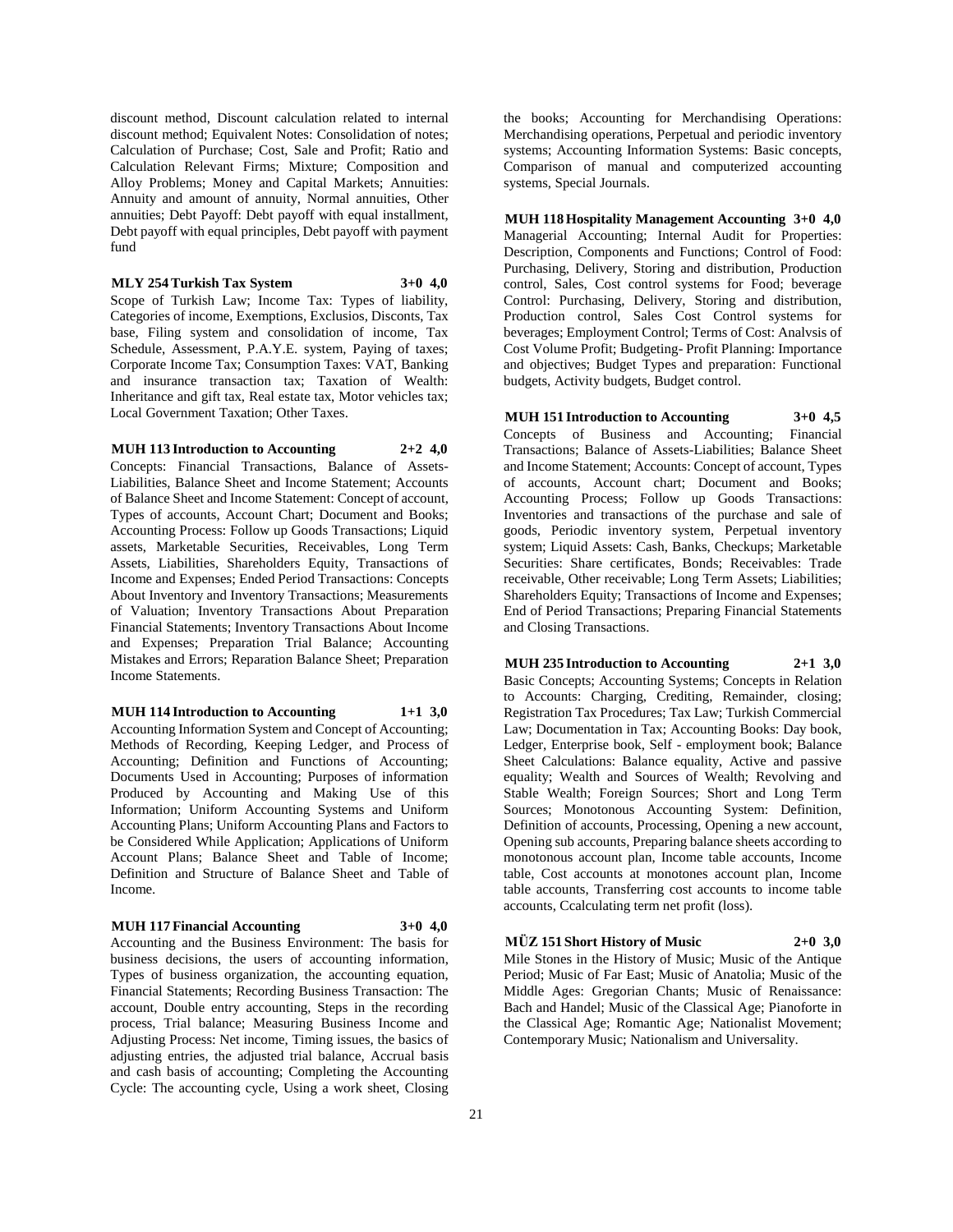### **MÜZ 155 Turkish Folk Music 2+0 2,0**

Folk songs from different Regions of Turkey are Taught; Aegean Region Zeybek Folk Songs: Eklemedir koca konak, Ah bir ateş ver, Çökertme, Kütahya'nın pınarları, Çemberinde gül oya; Kars Region Azerbaijani Folk Songs: Bu gala daşlı gala, Yollarına baka baka, Dağlar gızı Reyhan, Ayrılık, Dut ağacı boyunca; Central Anatolian Region Folk Songs: Seherde bir bağa girdim, Uzun ince bir yoldayım, Güzelliğin on para etmez, Mihriban ve Acem kızı; Southeastern Anatolian Region; Urfa and Diyarbakır Folk Songs: Allı turnam, Urfanın etrafı, Mardin kapısından atlayamadım, Fırat türküsü, Evlerinin önü kuyu; Blacksea Region; Trabzon, Rize, Artvin Folk Songs: Maçka yolları taşlı, Ben giderim Batuma, Dere geliyor dere.

**MÜZ 157 Traditional Turkish Art Music 2+0 2,0** Description of Traditional Art Music: Basic concepts, Characteristics, Types, Notes, Instruments; The Mode System of Traditional Turkish Art Music; The Rhythmic Pattern of Traditional Turkish Art Music; Samples from Different Modes; Samples from Different Rhythmic Patterns.

**PZL 101 Marketing Principles I 3+1 4,0** Definition of Marketing; Context; Development; Modern Marketing Management, Marketing Management and Relation of Environment; Strategically Marketing and Role of Marketing: Business Mission, Enterprise Objects, Making Portfolio; Marketing Information System and Marketing Research; Concept of Market; Consumer Market and Consumer Behavior; Industrial Market and Behaviors of Industrial Buyer; Segmentation of Market; Basic of Marketing Segmentation: Psychological, Demographic, Geographical, Behavioral Segmentation; Selection of Target Market; Focusing Market; Positioning Market.

**PZL 102 Marketing Principles II 3+1 4,5** Concept of Promotion; Decisions of Promotion; Concept of Product; Features and Kinds of Product; Decisions of Marketing Mix; Product Life Cycle; Price, Price Politics, Methods of Price, Decisions of Distribution; Marketing

Mediators; Design of Distribution Channel; Promotion; Concept of Promotion and Significance; Creating Process of Promotion Mix; Advertising; Public Relationship; Personal Selling; Sales Promotion; Service Marketing; Internet Marketing; Marketing Management; International Marketing.

#### **PZL 105 Services Marketing 2+0 3,0**

Distinctive aspects of services: Characteristics of services, Classification of services, Services and environment; Marketing Mix for Services: Service as a Product, Distribution of services and services intermediaries, Pricing services and yield management, Promoting Services; Human factor in service sector: Importance of personnel, Human resources management, Role of customers in service production process, Management of Demand and Capacity in Service Sector; Service Quality: Dimensions of quality, Measurement of quality, Gap Model of quality, Approaches for Quality Improvement, Relationship Marketing:

Strategies for retaining customers; Internationalization of Services.

**PZL 107 Principles of Marketing 2+0 3,0** Marketing: Scope, Evolution of Marketing; Marketing Environment; Marketing Research and Marketing Information Systems; Market Segmentation; Selecting Target Markets; Elemets of Marketing Mix: Product, Price, Distribution channels, Promotion; Organization of Marketing Activities; International Marketing.

**PZL 110 Marketing Information Systems 2+1 4,0** Definition of systematic information, Use of information, Creating information, Information planning and control, Establishing a model bank: Decision models, Macro models, Micro analytic models, Micro behavior models, Graphic models, Logical flowcharts, Casual flowcharts, Functional relationship diagrams, Feedback diagrams, Verbal models, Decision support systems, Creating periodical information, Outside information, Reporting, Analytical marketing system, Marketing intelligence system, Socio-technical systems, Information flow on environmental factors.

**PZL 111 Customer Relationship Management 3+0 3,0** Customer management, customer centered organization; Benefits of customer relationship management (CRM); CRM strategies, communication with customers; Marketing and CRM, organizational aspects of CRM; Customer service management; Customer loyalty; Customer satisfaction; CRM process, building customer relationship, essentials of successful CRM, capturing and evaluating customer information; CRM and continuous improvement in tourism enterprises; Handling with customer conflicts, complaint management; CRM technologies, Internet and CRM, data mining in customer information.

**PZL 207 Service Marketing 2+0 2,0**

Developments of Marketing and Services; Definition of Service Concept; Common Features of Services Classifications of Services; The Importance of Service Sector in Recent Days; Service Marketing Mix; Traditional Marketing Mix; Classifications of Services; Product Concept in Services (Service As Product); Distribution of Services; Pricing of Services; Promotion; Human Element in Service Marketing: Staff, Customer, Physical Evidence; Environment, Dimensions of Service Facilities; Demand and Capacity Management in Services Businesses; Capacity of Services; Model, Dimensions, Improving Quality, Service Encounter; Relationship Marketing.

**PZL 216 Consumer Behavior 2+0 3,0** Introduction to Consumer Behavior; Concept of Consumer; Socio-Cultural Factors Effecting Consumer Behavior: Groups, Family, Social class, Culture and sub-cultures; Psychological Factors Effecting Consumer Behavior: Personality and self concept, Motivation, Learning, Personal attitude, Beliefs; Consumer Decision Process; Community and Consumer Behavior; Protection of the Consumer; Consumer Rights; Legal Aspects of Consumer Behavior.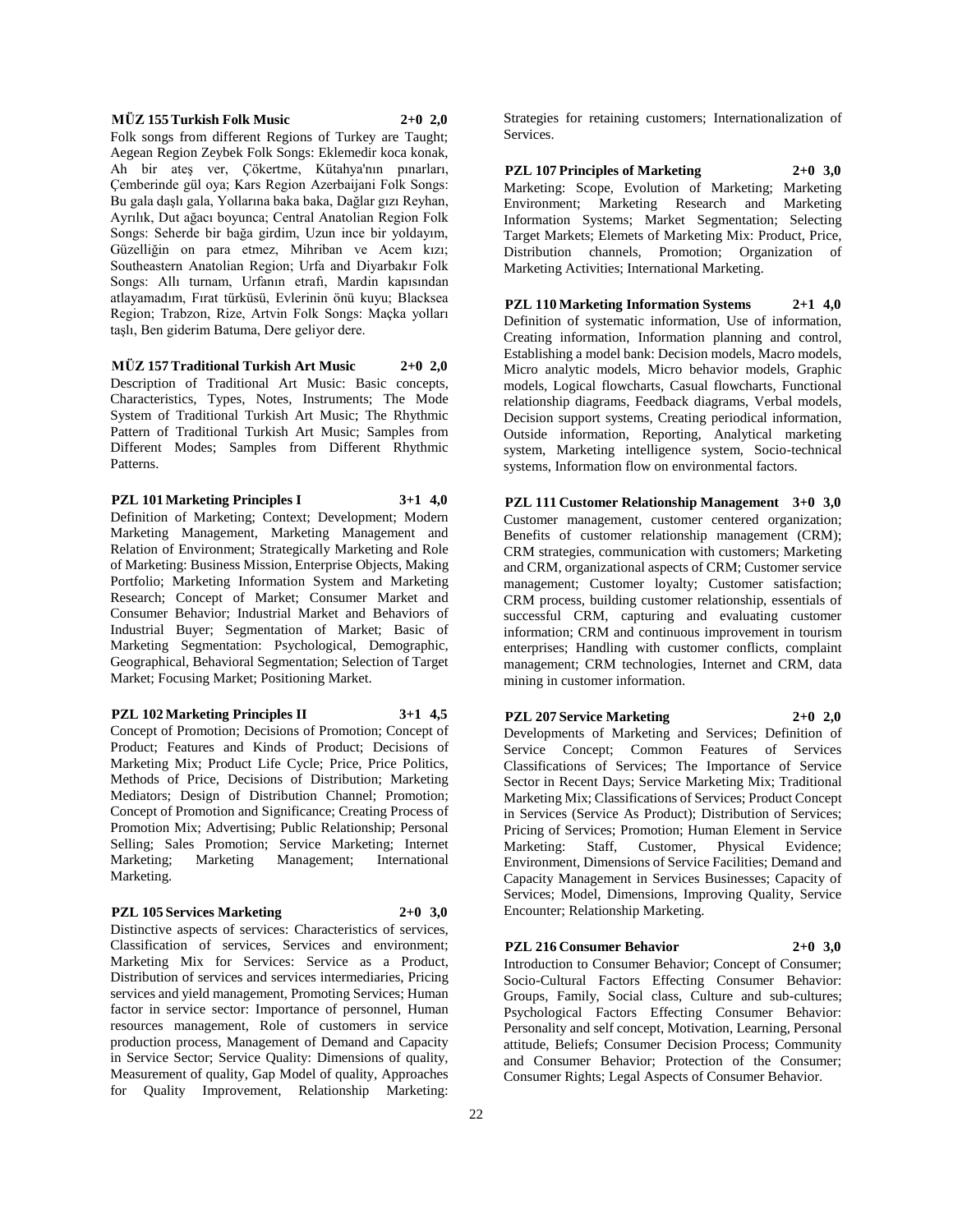**PZL 217 Marketing Communications 1+1 3,0** Marketing and Communication; Features of Marketing Communication; Characteristics of Marketing Communication; Objectives and Strategies of Marketing Communication; Promotion Mix and its Management; Advertising; Public Relations and Publicity; Personal Sales; Sales Promotion; Dimensions of Product, Brand and Package; Distribution and Price; Direct Marketing; Marketing Communication Management.

**PZL 221 Customer Relationship Management 2+0 3,0** Customer Relationship Management: Characteristics and concept of consumer relationship; New Dimension of Customer Relationship Management: Total quality management in marketing and sales, Creating value for customer; Communication with Customers: Communication model and its elements; Customer Service: Quality and systems; Customer Retention; Measuring Customer Relations: Focus groups, Panels, Critical incident techniques, Questionnaires, Benchmarking; Organization Culture and Change: Creating a customer oriented culture, Barriers of cultural change, Management.

**PZL 223 Speech Training 1+1 2,0**

Communication Skills; Individual Communication; Communication Methods; Persuasion Theories; Resisting Persuasion; Persuasive Message; Constructing Message; Persuasion Campaigns; Speaking; Basic Principals of Speaking; Speaker; Types of Speech; Persuasive Speech; Speech Organization and Planning; Listening; Body Language; Tone; Presentation in a Sale?s Campaign.

# **PZL 224 Marketing Law 2+0 3,0**

Fundamentals of Market Law; Relationship Between Law and Marketing; Contracts Law; Legal Dimensions of Sales? Contracts; Consumer Protection; Legal Rights and Responsibilities of Sales Personnel; Rights and Responsibilities of Consumers; Competition; Legal Aspects of Competition; Commercial Title and Business Title; Brand and Brands; Law of Brands; License Law; Copyright Laws for Creative Work; Ethics in Marketing.

**PZL 228 Professional Study and Seminar 2+2 4,0** Studies in Marketing Theories; Practical Studies in Special Topics; Studying Marketing Functions in Private Sector; Group Studies; Group Work and Discussions on Particular Marketing Topics; Analyses of Different Marketing Activities in the Media; Case Studies and Analyses of Different Marketing Topics.

# **PZL 231 The Law of Customs 1+1 2,0**

Customs; Customs Duty; Funds and Other Taxes and Fees; The Law of Customs; Calculation of Taxes; Criminal Charges and Practices; Regulations Fees and Taxes; Lump-Sum Tax; Exceptions and Exemptions; Unloading and Loading; Customs? Regimes: Temporary storing regime, Introduction regimes, Quotation regimes, Entrepot regimes; Individual Goods, Household Goods; Determination and Control of Customs Value of Goods; Exit Regime:

Temporary exit and returned goods; Temporary Acceptance and Temporary Exempt Regime.

**PZL 232 Physical Distribution Management 2+0 2,0** International Marketing and International Commerce; Collecting Data in International Marketing Research; Integration to International Markets; Internationalization Process; Environment of International Marketing; Market Segmentation and Selection of Target Markets; Export and Insurance Transactions in International Marketing; Banking Transactions; Marketing Mix: Product decisions and strategies, Brand selection, Brand and strategies, Packing and labeling; Price Strategies; Distribution Strategies; Promotion Strategies; International Marketing Organizations.

**PZL 234 Foreign Trade Procedures 2+2 3,0** Export Procedures: Documents; Procedures and Stages of Exporting; Export Regulations; Notifications; Kinds of Export; Import Procedures: Importing procedures and stages, Import; Payment Techniques: Pre-pay, Payment with goods, Letter of credit, Consigned sale, Acceptance credit, Open account; Foreign Trade Organizations; Delivery Techniques in Foreign Trade.

**PZL 240 Sales Techniques 2+2 4,0** Personal Sales; Development of Personal Sales Techniques;

Selling Efforts; Advantages and Disadvantages of Individual Selling; Process of Selling: Determining Potential Buyers, Determining Customer Approach, Role of Speech and Body Language, Objection of Buyers, Completing Sales Process; Consumer Relationship after the Sale: Consumer Follow Up, Additional Services; Care and Repair Services.

**PZL 242 Industrial Products Marketing 2+0 3,0** Characteristics of Marketing Industrial Products; Basic Elements of Marketing: Situation analysis, Determination of the KKV position, Buying-Center Concept, Comparative competition analysis, Identifying the position of an enterprise in the market, Relations of an enterprise with other companies, Classification of industrial product marketing, Characteristics of manufacturing enterprises, System Marketing.

# **PZL 243 International Marketing 2+0 4,0**

International Marketing and International Commerce; Significance and Definition of International Marketing; Collecting Data in International Marketing Research; Integration to International; Internationalization Process; Environment of International Marketing; Market Segmentation and Selection of Target Markets; Export and Insurance Transactions in International Marketing; Banking Transactions; Marketing Mix: Product Decisions and Strategies, Brand Selection, Brand and Strategies, Packing and Labeling; Price Strategies; Distribution Strategies; Promotion Strategies; International Marketing Organization.

**PZL 244 Retailing Management 1+1 2,0**

Definition of Retailing and Its Position in Distribution Channels, Economic and Social Importance of Retailing,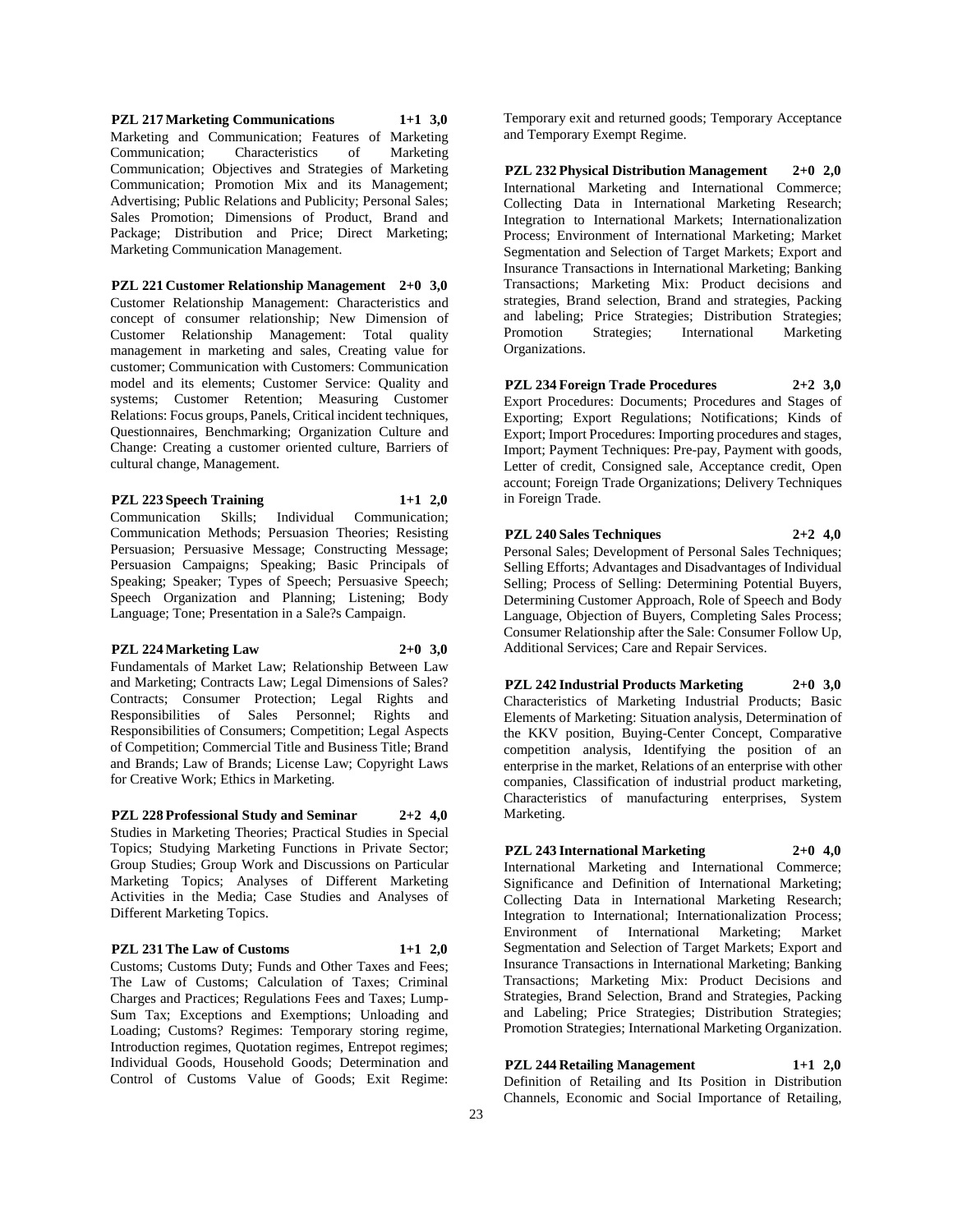Development of Retailing Industry, Current Trends Affecting the Retailing Industry, Changing Relations of Channels, Technological Developments, Mergers, Technological Developments, Mergers, Downsizing and differentiation, Internationalization, Types and Specifications of Retailers, Retailers by ownership structures, Retailers by product types, Contemporary types of retailing, Virtual stores, Service Retailing, Competitive Strategies in Retailing, Growth Strategies, Retailing life cycle and the effects of fashion, Branding in Retailing Industry.

### **PZL 245 Marketing Research 2+1 5,0**

Concept of Marketing Research; Definition; Significance; Applying Areas; Relationship to Other Disciplines and Limitation; Place of Marketing Research in the Organization; Definition of Research Process; Identifying the Problem, Determining of Data Sources; Sampling Methods of Sampling and Errors; Choosing the Methods Using in Collecting Data: Questionnaire, Observation, Experiment, Projection, Method of Scaling; Collecting Data, Analysis of Data: One Parametric and Multi Metric Analysis; Preparing of Research Report; Kinds of Marketing Research.

# **PZL 247 Sales Management 2+0 3,0**

Concept of Sales Force; Sales Force Management; Sales Management and Planning; Organization of Sales Management; Demand and Sales Schedule; Sales Budgets; Sales Quota and Organizing of Sales Quotas; Sales Regions; Selecting and Training a Sales Force; Payment of Sales Force; Sales Force Motivation; Estimation of Demand; Sales Based on Region; Sales Based on Product; Strategic Sales Planning; Sales Process: Preparation, Stages, Dealing with objections, Selling; Ethic and Legal Dimensions of Sales Management.

# **PZL 249 Purchasing 3+0 3,0**

Basic Concepts in Purchasing and Supply Chain Management; Organization Structure of Purchasing and Relations Among the Departments; Strategic Purchasing Management Planning and Portfolio Analysis; Quality and Specifications; Material Management; Negotiation Management; Specification and Contracts; Evaluation of Supplier and Purchasing Performance; E-Purchasing; Job Ethics; Auditing of Purchasing Department; Practices of Purchasing in Public and Private Sectors; New Trends in Purchasing and Supply Chain Management.

### **PZL 254 Direct Marketing 2+0 4,0**

Concept of Direct Marketing; Development of Direct Marketing; Objectives of Direct Marketing; Advantages and Disadvantages of Direct Marketing; Characteristics of Direct Marketing; Marketing Mix and its Relation to Direct Marketing; Direct Marketing Tools and its Management; Direct Sales; Automatic Sales; Mail Order; Tele Marketing; Electronic Shopping; Characteristics.

**PZL 405 International Marketing 2+0 3,0** Introduction to International Marketing: Fundamental concepts, Definition, Advantages, Environmental Factors Effecting International Marketing Efforts; Information

Systems and Sources in International Marketing; Associations of International Marketing Activities; Competition in International Markets; Marketing Research in International Markets; Research Techniques and Limitations of International Market Research; New Product Development; Pricing, Distribution and Promotion in International Markets; Import Export Activity.

### **REK 102 Recreation Management 2+0 3,0**

Time; Leisure Time and Recreation; Needs for Recreation; Classification: Features of classification, Recreational management; Planning, Programming, Facilities, Activities, Marketing Relations; Tourism-Recreation, Economy-Recreation, Marketing-Recreation, Management-Recreation, Sport-Recreation, Recreational Situation in Turkey; History; Today, Recreation in government programs.

# **RHİ 107 Communicating 1+1 2,0**

Definition and Types of Communication; Process of Communication; Types of Communication; Verbal Communication; Principles of Verbal Communication; Written Communication; Types of Written Communication; Types of Documents Used within Organizations; Communication at Work; Communication Techniques Used in Work Environment; Graphic Communication; Positive and Negative Aspects of Common Communication Devices; Using Technological Equipment in Communication; Effects of Modern Technology in Individual and Social Communication.

# **RHİ 213 Public Relations 2+0 2,0**

The Concept and Development of Public Relations; Public Relations as a Tool of Marketing Communication; Public Relations and the Concept of Targeted People; Behavior Dimension of Public Relations; Basic Principles of Public Relations; Relationship Between Marketing and Public Relations; Management of Public Relations Activities: Activities, Stages; Tools and Techniques of Public Relations, Evaluation of Results, Public Relations During Crisis.

# **RHİ 217 Advertisement 2+0 4,0**

Concept of Advertisement; Goals of Advertisement; Kinds of Advertisement; Process of Advertisement; Development of Advertisement; Social, Economic and Legal Aspects of Advertisement; Advertisement Theories; Market Studies in Advertisement: Product Analysis, Market Analysis, Media Analysis, Competition, Economic Structure, Legal Limits; Planning Advertisement Campaigns; Process of Advertisement Campaigns; Writing Advertisement Text; Creating Advertisement for Print Media; Planning and Choosing Advertising Media; Advertisement Budget; Measuring Effectiveness of Advertisement; Advertisement in Turkey; International Advertisement.

# **SAĞ 205 First Aid 2+0 3,0**

Aims of First Aid; Precautions to be Taken by First Aid Providers; Human Body; First Aid Supplies; Drowning and Supplying Respiration; Stopping Bleeding and Supplying Blood Circulation: External and internal bleeding symptoms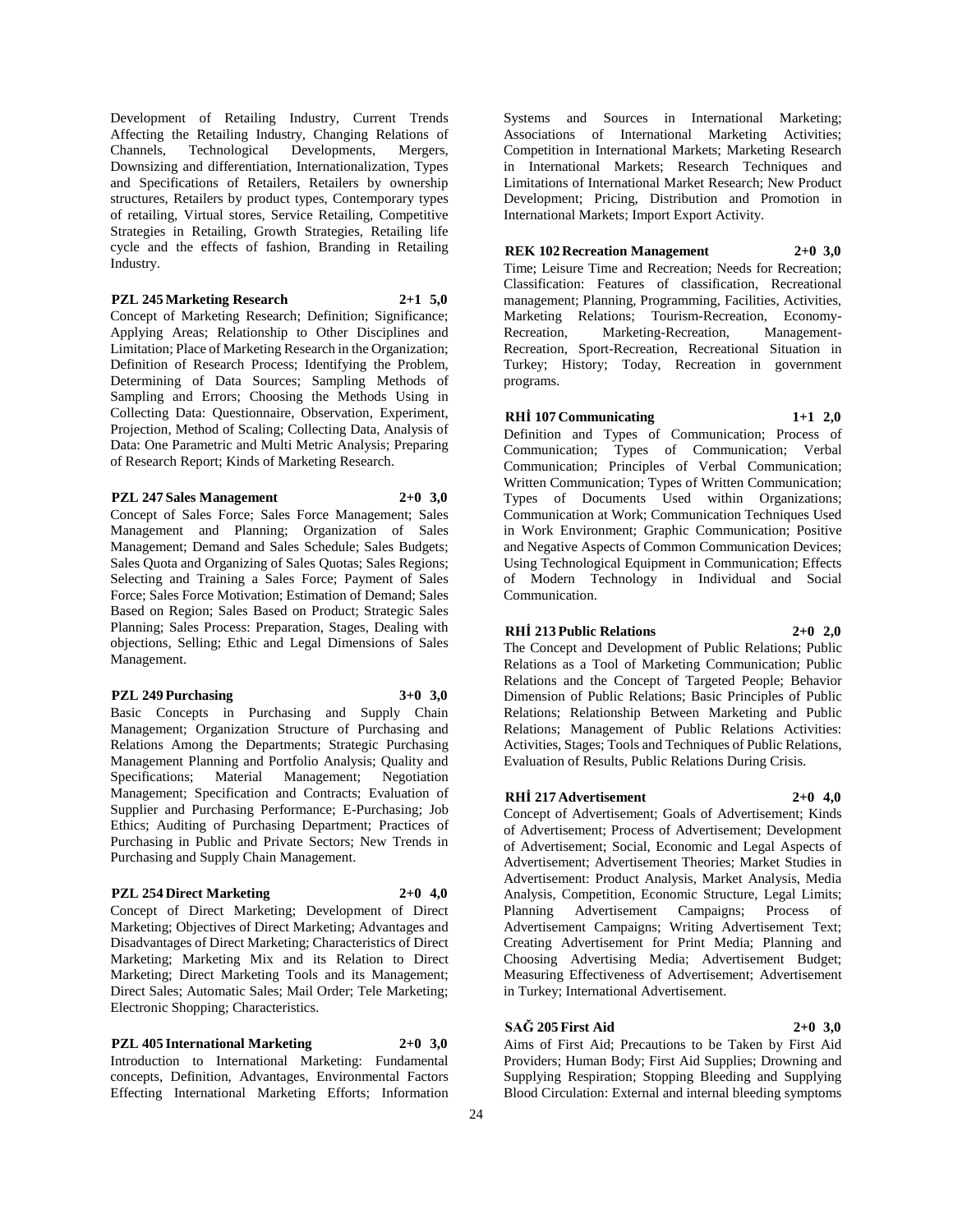and first aid, First aid and recognition of loss of consciousness, Causes of shock and recognition of shock due to bleeding and first aid, Heart massage and artificial respiration; Emergency and First Aid in Case of Injuries, Burns, Trauma and Other Complications Due to Accidents and Poisoning; Threats to Human Health; Skills and Knowledge That Child Development Specialists Need to Intervene in Case of Emergency.

# **SAN 155 Hall Dances 0+2 2,0**

Basic concepts. The ethics of dance, Dance Nights, Dance Costumes, National International Competitions and rules/grading, Basic Definitions, Classifications of Dances: Social Dances; Salsa, Cha Cha, Samba, Mambo, Jive, Rock'n Roll, Jazz, Merenge; Flamenko, Rumba, Passa -Doble, Argentina tango, Vals, Disco, Quickstep, Foxtrot, Bolero, European Tango: Ballroom Dances; Sportive Dances; Latin American Dances; Samba, Rumba, Jive, Passa-Doble, Cha Cha, Standart Dances; European Tango, Slow vals (English), Viyana vals, Slow foxtrot, Quickstep.

**SEK 108 Filing and Archives 3+0 3,0** Filing Techniques; Types of Filing: Alphabetical filing systems, Numbered filing systems, Other filing systems; Organization of the Filing Unit; Filing Equipment and Means; Filing Process; Documents to File; Archives.

# **SEK 118 Information and Document Management 2+1 4,0**

Basic Concepts: Information/Document and Record Concepts; Document Management System (DMS): DMS functionalities and corporate processes, DMS definition, Steps in DMS, User types of DMS; Document Management System Workflows: Document workflow, Workflow management; Document Management System Security: Personal information security, Personal information protection; User Roles: User roles in a document management system, The authorization hierarchy of employees in the corporation, The roles and responsibilities of different participants in document management system.

### **SEK 119 Basics of Secretarial Skills 2+0 2,0**

Who is a Secretary? Concept of Secretary in Contemporary Business Organizations; Personality of a Secretary; Skills Needed in a Successful Secretary.

# **SEK 121 Keyboard Techniques 1+2 3,0**

Page Arrangement of Documents: Horizontal'Vertical straightening; Documents and Style in Documents; Correcting Mistakes; Writing from a Rough Draft; Tables; Inserting Text into the Table; Table Drafting Programs; Internal and External Organization of Correspondence; Typing in a Foreign Language; Multiple Pages; Letters; Numbering the Pages.

**SEK 123 Basics of Protocol 2+0 3,0**

Protocol and Rules of Protocol; Organizational and Professional Protocol; Etiquette in Protocol; Preparing a Protocol List; Written Protocol; Seating Protocol; Preparing Meeting Documents; Taking Minutes of a Meeting; writing

Reports of a Meeting; Preparing Letters of for Various Occasions; Welcoming Visitors.

**SEK 212 Public Sector and Private Sectors 2+1 3,0** Public and Private Sector Management; Organizational Structures of the Private Sector; Organizational Structure of Public Sector; Public Management; Differences in Public and Private Sector Management; Functions of Public and Private Sector Organizations; Central and Local Organizations; Bureaucracy; Staff Management in Public and Private Organizations.

**SEK 217 Office Management 3+0 5,0** Management and Office Management; Responsibilities of an Executive; The Organization of an Office; Characteristics and Officers; Planning; Choosing Employees; Types of Employment; Supervision; Physical Environment in an Office; Ergonomics; Delegation of Power and Responsibility; Methods of Increasing Productivity in the Office.

**SEK 218 Crisis and Stress Management 1+1 2,0** Crisis: Sources, Types; Crisis Management; Recognizing the Factors Causing Crisis; Crisis Management Process; Developing Adaptation Mechanisms; Choosing Different Crisis Management Approaches; Stress Factor and Crisis; Organizational Stress; Stress Management; Effects of Stress on the Individual and the Organization; Coping with Stress as a Individual and as an Organization.

**SEK 219 Effective Speech 1+1 2,0** Planning an Effective Speech; Determining the Aim of the Speech; Different Stages of a Speech; Factors to be

Considered in Planning a Speech; The Message; The Audience; The subject Matter; The Effects of Nonverbal Behavior on the Speech; Gestures and Facial Expressions; Developing Self-confidence; Persuasive Speech; Class Exercises.

**SEK 221 Office Technology 1+1 2,0**

The Use of Automation in the Office; Office Automation; Advantages of Office Automation; Office Automation Systems: Teleconference, Computer, Computer Hardware, Inputting Hardware, Processing Hardware, Outputting Hardware, Storing Hardware, Operating Hardware, Operating Systems, DOS, Windows Operating System, Office Programs, Word Processing Programs, Process Table Program, List Management Programs, Agenda Programs, Graphic Programs, Presentation Programs, Multimedia Programs, Computer Networks, Internet; Electronic Mail.

**SEK 225 Business Correspondence 1+2 3,0** Communication and Written Communication; Oral Communication Written Communication; Distinguishing Features: Written communication of form and content; Spelling; Types of Correspondence: Official Correspondence; Business Correspondence; Special types of Correspondence; Preparing a resume; Writing a Report; Special Forms and Content; Styles of Professional Correspondence and their Features.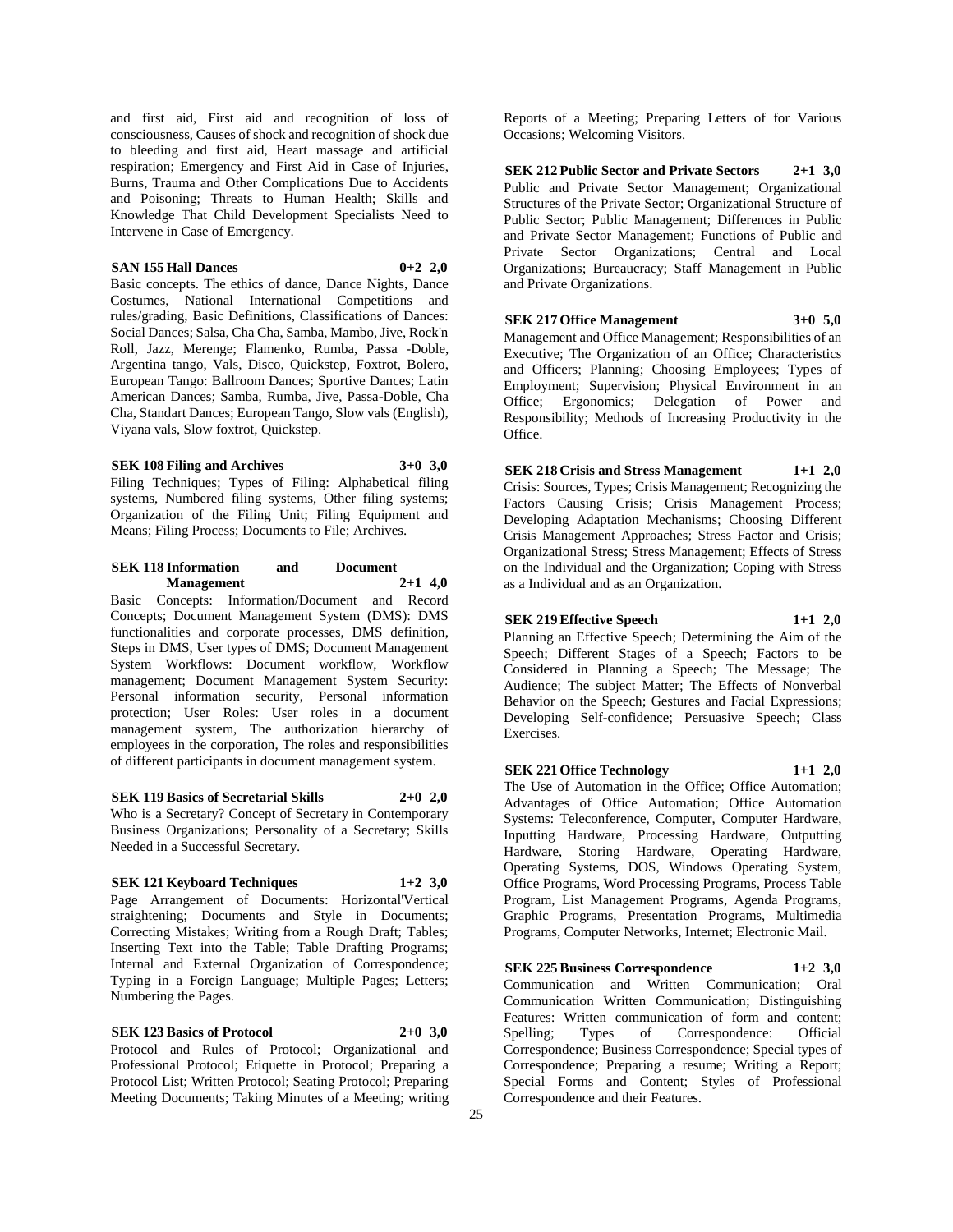**SEK 227 Effective Speech 1+2 2,0** Planning an Effective Speech; Determining the Aim of the Speech; Different Stages of a Speech; Factors to be Considered in Planning a Speech; The Message; The Audience; The subject Matter; The Effects of Nonverbal Behavior on the Speech; Gestures and Facial Expressions; Developing Self-confidence; Persuasive Speech; Class Exercises.

### **SEK 228 Presentation Techniques 2+0 3,0**

Presentation Methods; Narration, Discussing, Question'Answer; Presentation and Stages of Presentation; Using Effective Presentation Techniques: Animation, Projection; Preparation for Presentation: Brain storming, Developing aims, Clarifying main ideas, Designing activities for active participation, Presentation time, Preparing presentation flowchart, Getting attention, Ending; Common Errors in Presentations; Selection of Visual and Auditory Means; Using Computers in Presentations; Presentation Software: PowerPoint; Visual Literacy; Creating Visuals; Interpreting Visuals.

### **SEK 229 Contemporary Management Approaches 3+0 4,0** Management Science; Creativity and Creativity Management; Time Management in Business; Career Management; Stress and Stress Management; Benchmarking; Total Quality Management; Crisis and Crisis Management; Outsourcing; Customer Relationship Management; Virtual Organizations; Learning Organizations; Employee Empowerment; Determining Business Strategies.

#### **SEK 230 Speed Reading Techniques and Shorthand 1+1 3,0**

Shorthand; Ability of Use Shorthand in the Office; Speed Reading and Techniques of Developing faster Reading Skills for the Office; Developing Memory Skills and Recall Techniques; Skimming and Scanning in Reading.

**SEK 231 Officce Ergonomics 2+0 3,0** Ergonomics: Introduction and definitions, The concept of work and its history, Development stages of industry, Work criteria of ergonomics; Human and Performance: Performance capacity, Gender differences in performance levels, Physiological and psychological factors in work; Fatigue and Break: Fatigue, Fatigue in work, Fatigue measurements, Work breaks, Break times; Influence of Environmental Factors in Work: Environmental factors, Motivation; Air Conditioning: Human body temperature, Apparent temperature, Effects of heat comfort in workers, Ideal temperature environment, Work in hot and cold environment; Noise; Lighting; Hazardous Materials in Workplace; Ergonomic Arrangements in Work and Workplace; Structural Features of the Workplace: Industrial buildings and ergonomics.

**SEK 232 Meeting Management 2+0 3,0**

What is meant by Meeting?; Aims of Meetings; Types of Meetings: Informing meetings, Problem solving meetings,

Creative meetings, Training meetings, General meetings; Characteristics of Meetings: Number of people, Subject matter, Frequency, Motivation; Organizing a Meeting: Agenda, Aim, Time and Schedule, People, Meeting Environment; Meeting Process: Reporting, Keeping Minutes at the meeting; Post Meeting Process: Writing Meeting Decisions, Distribution of the Meeting Report.

**SEK 234 Executive Secretarial Training 2+1 4,0** Secretary in an Organization; Responsibilities of the Executive Secretary; Personal and Professional Characteristics of an Executive Secretary; Contribution of the Executive Secretary to the Administrative Function; The Role of Executive Secretary in Efficient Management.

# **SEK 236 Numerical Applications For Executive**

**Assistants 3+0 3,0** Algebra; Exercises with Numbers and Equations; Linear Inequalities; Applications of Inequality; Functions and Graphs; Lines; Parabolas and Systems; Exponential and Logarithmic Functions; Matrix Algebra; Introduction to Probability and Statistics; Additional Topics in Probability; Graphs, Continuous Random Variables, Financial Mathematics, Computing and Multivariate Linear Problems; Set Theory; Algebraic and Logarithmic Operations; Identities, Equations and Inequalities; Relations, Functions and Functional Operations; Linear Functions and Economic<br>Applications; Non-Linear Functions; Multivariate Applications; Functions;

#### **SEK 238 Case Analysis 3+0 3,0**

Discussing Office Management; Creating Cases to be Discussed and Processed; Sample Problem Solving and Understanding the Process of Problem Solving; Understanding Possible Problem Areas; Correcting Mistakes; Developing Ability for Problem Solving and Creative Solutions.

**SEK 240 Office Management Practices 0+3 3,0** Office management in practice: executive assistants' position in organizations, present day importance, effects on effective use of time in institutions, occupational knowledge that must be possessed, changing of the office management organizations according to different institutions, executive assistance practices, executive assistants' area of responsibilities, differences between take on tasks and roles and differences encountered, group discussions about problems about office management investigation through examples and people, discussions and solutions.

**SEK 241 Vocational English I 2+0 3,0** Speaking: Introducing self and others, Giving information about work, Formal requests, Offering help, Responding to complaints, Making explanations, Accepting/Refusing a Expressing own ideas, Expressing expectations/pleasure and displeasure, Apologizing, Express an excuse, Telling a past event; Listening and Writing: Correct punctuation and spelling, CV writing, Writing formal letters about complaining/thanking/placing an order, Note taking, Telling events in written form with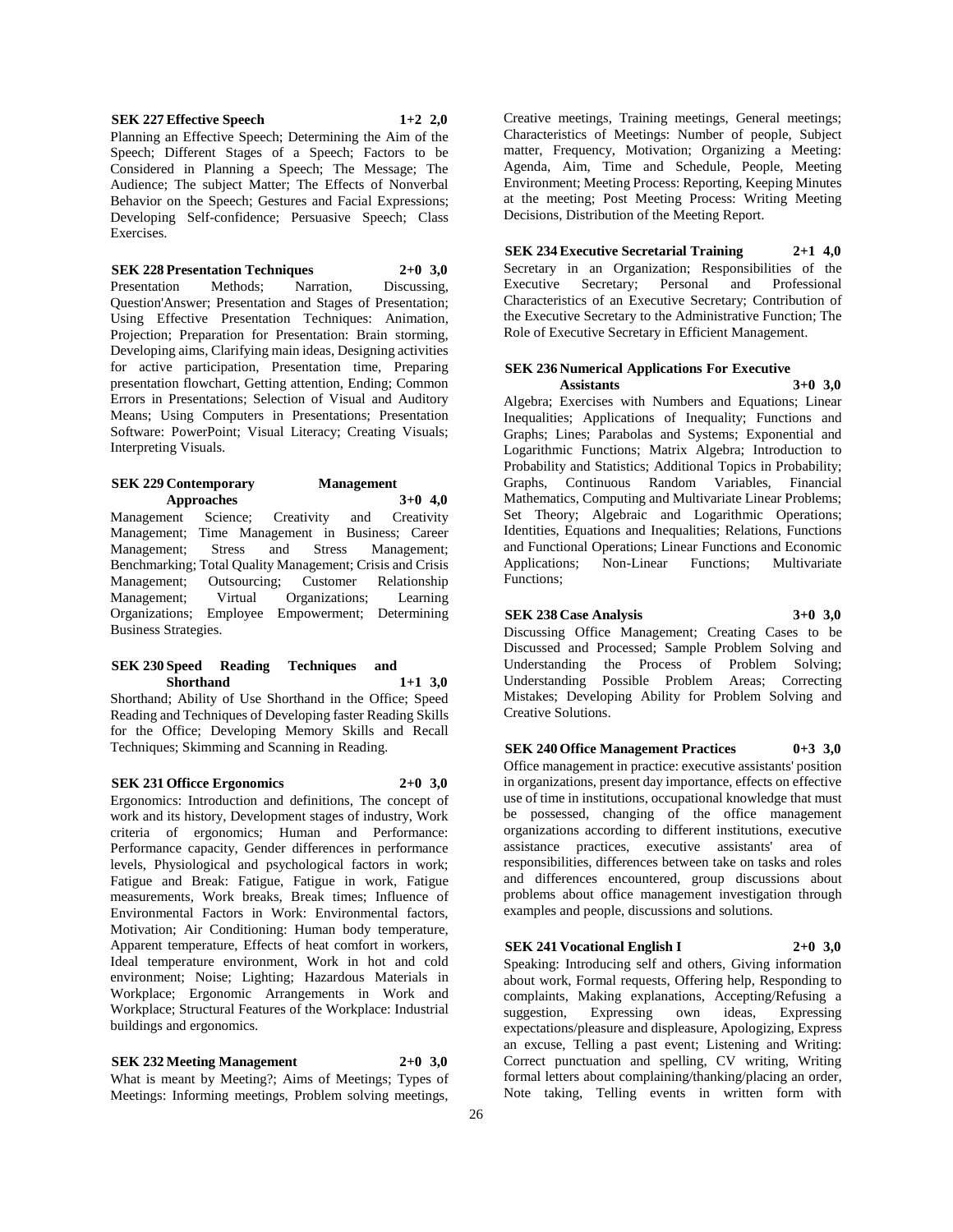chronological order; Reading Comprehension: Distinguishing passive and active voice, Adjective clauses, Conjunctions of time, Conjunctions of purpose, Conditional sentences and indirect speech in written texts, Comprehending domain specific terminology and abbreviations.

# **SEK 242 Vocational English II 2+0 3,0**

Speaking: Expressing sadness/regret/necessity/obligation, Comparing situations, Responding to suggestions, Making suggestions, Reporting a completed project in oral form, Making explanations, Telling upcoming work plans, Scheduling an appointment on the phone, Talking about estimations and possibilities, Making estimations, Expressing numbers/rates and percentages, Expressing deadlines, Expressing advantages and disadvantages of an opportunity, Making comparisons; Listening Comprehension: Comprehending face-to-face and phone conversations, Abbreviations, Comprehending domain conversations; Writing: Conforming to punctuation and spelling rules, Note taking, Writing an agreement, Listing a plan for specific work, Preparing documents for export and import.

# **SNT 155 History of Art 2+0 2,0**

History of Civilization and Evolution of Art: Prehistory to Present; Concepts and Terminology in Art with Samples; Interrelation among Art-Religion and Society; Effects of Religion on Artistic Development; Reflections and Interpretations of Judaism, Christianity and Islam on Art; Renaissance: Emergence, Effects, Artists, Works of Art; Architecture and Plastic Arts; Art in the 19th and 20th Centuries: Relevanceof the main historical events of the period.

# **SOS 118 Behavioral Sciences 2+0 3,0**

Introducing the Behavioral Sciences; Introduction to Sociology and the Sociological Method; The Emergence of Science of Sociology and Sociological Theories; Society and Social structure; Culture; Socialization; Social Groups; The Family; Social Stratification and Social Change; Technology and Environment; Psychology of Lifelong Development; Motives and Emotions; Sensation and Perception; Learning; Psychology of Personality and Personality Theories; Deviant Behaviors and Conformity; Social Effects on Behavior; Attitudes; Application Areas of Psychology and Some Measurement Tools Used in Psychology.

# **SOS 120 Organizational Behavior 2+0 2,0**

Introduction to Organizational Behavior and Scientific Foundations of Organizational Behavior; Historical Development of Organizational Behavior; An Individual and Personality in an Organization; Attitudes and Job Satisfaction; Foundations of Personal Differences; Biographical Characteristics; Abilities and Learning; Organizational Culture; Groups and Group Process in Organizations; Working with Groups; Techniques in Organizations and Participants Management; Motivation Process and Theories of Motivation; Leadership and Theories of Leadership; Conflict in Organizations; Stress and

Stress Management; Organizational Environment and Technology; Organizational Change; Organizational Development; Team Working and Team Making Process; Power and Political Behavior in Organizations.

#### **SOS 130 Social Behavior and Protocol 2+0 3,0**

Rules of Social Behaviors: Components; Law, Ethics so on; Rules of Social and Institutional Behaviors: Social Ceromonies and Celebrations: Social and Institutional Visits and Gifts: Rules of Visits; Official and personal/social visits; Presenting gift and flower; Invitations and Feasts: Public and Insstitutonal Protocol: Definition and types; Basic protocol rules; Public and institutional protocol practices: Meetings; National and official celebrations; Institutional ceremonies; VIP; Protocol of Institutional Behaviour: Subordinatesuperior relations; Relations with customers; Basic Rules in Human Relations.

#### **SOS 155 Folkdance 2+0 2,0**

Dance in Primitive Cultures; Dance in Earlier Civilizations; Dance in the Middle Age and Renaissance; Dance in the 18th and 19th Centuries; Dances of the 20th Century; Ballet; Turkish Dances; Emergence of Folkdance; Anatolian Folkdance: Classification, Accompanying instruments; Methods and Techniques of Collecting Folkdance; Problems in Collecting Folkdance; Teaching of Folkdance; Adapting Folkdance for Stage: Stage, Stage aesthetics and Choreography, Orientation and choreography.

#### **TAR 157 Atatürk's Principles and History of Turkish Revolution I 2+0 2,0**

Concepts; Definitions; Methods and Sources; Industrial Revolution; Collapse of Ottoman Empire (19. Century); First and Second Constitutional Government; Trablusgarb and Balcan Wars; The First World War; Mondros Cease-fire Treaty; Principles of Wilson; Conference of Paris; Arrival of Mustafa Kemal to Samsun and the Situation in Anatolia; Amasya Circular, National Congress; Opening of Turkish Grand National Assembly and Rebellions; Forming of Regular Armies; I. and II. İnönü Wars; Kütahya and Eskişehir Wars; Sakarya War and Major Aggression. Treaties in the War of Independence; Lausanne Treaty; Abolition of Sultanate.

#### **TAR 158 Atatürk's Principles and History of Turkish Revolution II 2+0 2,0**

Declaration of Republic; Abolition of the Caliphate; Abolition of the Tekkes; Reforms: Dress, Calendar, Alphabet, Political and Justice System reforms, National Economy Policy, The Use of International Number System; International treaties signed by Turkish Republic (up to 1938); Atatürk's Fundamental Principles: Republicanism, Nationalism. Populism, Etatism, Secularism, Revolutionism.

#### **TAR 165 Atatürk's Principles and History of Turkish Revolution I 2+0 2,0**

Reform efforts of Ottoman State, General glance to the stagnation period, Reform searching in Turkey, Tanzimat Ferman and its bringing, The Era of Constitutional Monarchy in Turkey, Policy making during the era of first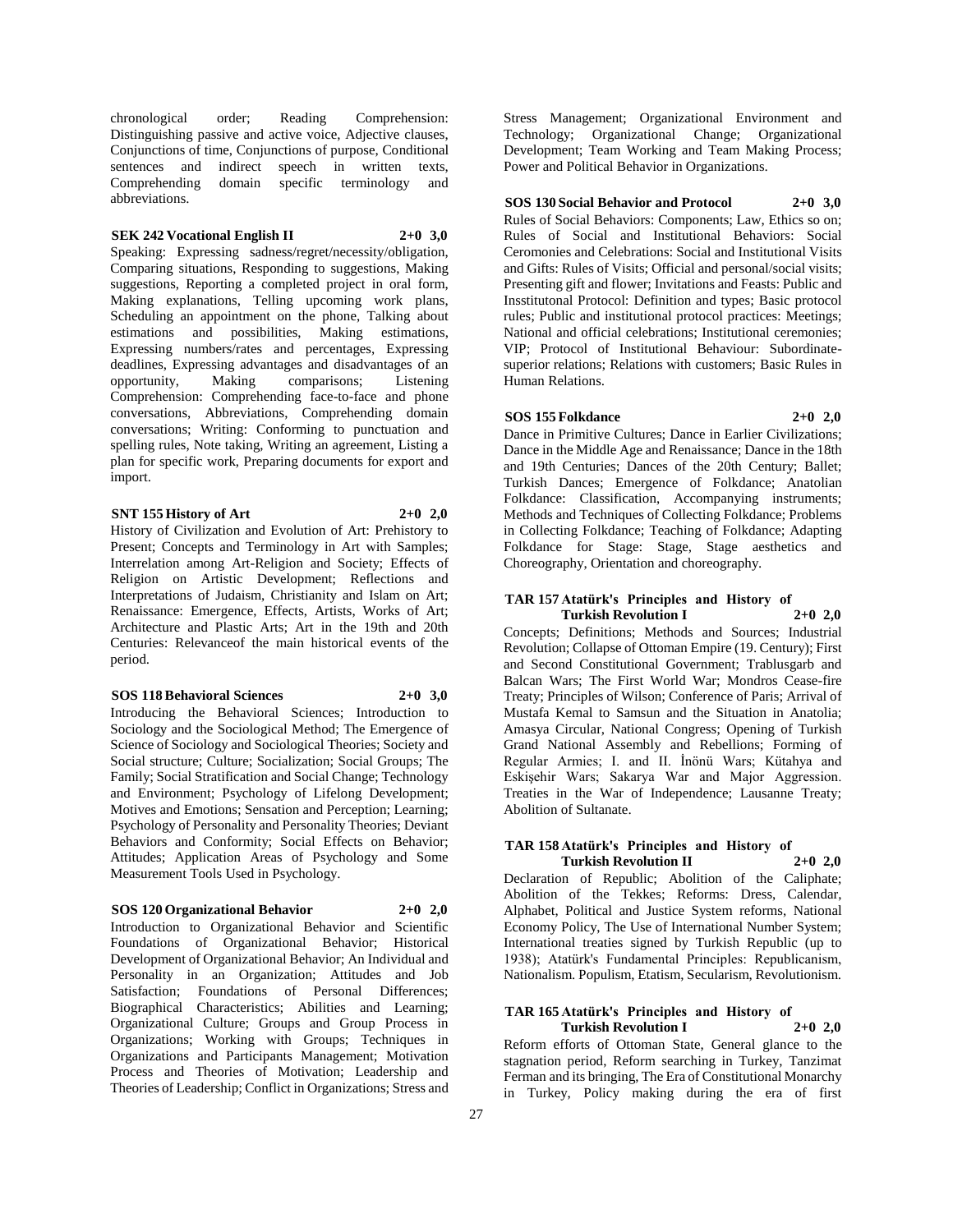Constitutional Monarchy, Europe and Turkey, 1838-1914, Europe from imperialism to World War I, Turkey from Mudros to Lausanne, Carrying out of Eastern Question, Turkish Grand National Assembly and Political construction 1920-1923, Economic developments from Ottomans to Republic, The Proclamation of New Turkish State, from Lausanne to Republic.

#### **TAR 166 Atatürk's Principles and History of Turkish Revolution II 2+0 2,0**

The Restructuring Period; The Emergence of the fundamental policies in the Republic of Turkey (1923-1938 Period); Atatürk's Principles, and Studies on Language, History and Culture in the period of Atatürk; Turkish Foreign Policy and Application Principles in the period of Atatürk; Economic Developments from 1938 to 2002; 1938-2002 Period in Turkish Foreign Policy; Turkey after Atatürk's period; Social, Cultural and Artistic Changes and Developments from 1938 to Present.

### **THU 201 Community Services 0+2 2,0**

The course aims to integrate the students with the community and enable them to utilize the knowledge they have accumulated in their courses. The students participate in different community projects such as helping young students at their study periods or after school study sessions , aiding the elderly in nursing homes, helping disabled individuals with various tasks, helping Social Services and aiding children with their education etc. The students also try to work in projects which raise environmental awareness.

#### **TİC 106 International Trade Theory 3+0 4,0**

Classical Theory of International Trade:Absolute advantage theory, Comparative advantage theory; Internetional Trade Theory based on Supply and Demand, Formation of International relative prices, Analysis with Social Unconcern Curve, General equilibrium in economy; Factor Equipment Theory, Basic result from theory, Theorems from Heckscher-Ohlin Model, Testing theory; New theorems for explaining International Trade; International Trade Theory and Economic Growth Analysis; Increase in factor supply, Technological development, Growth, Trade boundaries and welfare relation, Becoming destitution growth, Improvement and Comparative advantage.

#### **TİC 108 E-Commerce 1+1 3,0**

Knowledge Economy; Base of E-Commerce; E-Commerce and Types of E-Commerce; Security in E-Commerce; Legal Regulations Related to E-Commerce; E-Commerce and Information Systems; E-Commerce Applications in the World and in Turkey; E-Government and E-Government Applications in the World and in Turkey; E-Banking Applications and Control; E-Marketing; E-Commerce and Logistics; E-Commerce Taxation; Security of E-Commerce Systems / Problems and Solutions.

**TİC 201 Accounting in Foreign Trade 2+0 4,0** Accounting Documents Used in Foreign Trade; Accounting of Exchange Transactions; Export Finance; Export Accounting; Financial Techniques Used in Foreign Trade; Bill of Exchange; Acceptance of Bill of Exchange; Terms of Payment in Foreign Trade; Payment on Receipt of Goods; Payment on Receipt of Invoice; Stock Exchange Transactions; Deposits Transactions.

#### **TİC 207 Economic Geography 3+0 3,0**

Economic Geography; Factors Effecting the Economy; Agriculture; Geography; World Food Sources; Using Forests and Protection; Mines; Energy Sources; Geography; Industry; Geographic Connection; Population; Migration; Causes of Population Increase; Urban and Rural Areas;, Economic and Geographic Structure in Turkey.

#### **TİC 209 Vocational English I 3+0 3,0**

Introducing Oneself; Using 'used to? for Habitual Actions in the Past; Asking for Directions; Imperatives; Comparisons using adjectives; Giving Instructions; Modal Verbs: Future with 'going to? and 'will?; Making Requests: Using 'would? and 'could?; Writing Apology and Thank you Letters; Gerunds and Infinitives; Compound Nouns; Countable and Uncountable Nouns; Relative Clauses of Time; Adverbial Clauses of Time.

**TİC 210 Vocational English II 3+0 3,0** Describing Possibilities; Past and Present Tenses; If-Clauses with 'will? and 'may?; Use of Adjectives and Adverbs in Describing People's Qualities; The Passive with and without 'by?; Adverbial Clauses; Use of Relative Clauses in Describing Movies, Books and People; Giving Definitions and Explaining Meanings; Reported Speech; If-Clauses with 'could, 'would?, and 'might?; Finding out about Likes, Dislikes, and Wishes; Causatives.

**TİC 211 Foreign Trade Financing 3+0 3,0** The concept of foreign trade and the structure of foreign trade, the concept of export and analyzing export within the process, free zones, offshore trade and offshore banking, types of sales used in export in export planning., financial aspects of payment types used in exporting, national and international institutions financing the export, export finance provided by Eximbank, alternative methods that can be used in export financing, risks and the sources of risks in foreign trade, methods of avoiding from risks in foreign trade payment methods used in importing, alternative methods that can be used in import financing, foreign exchange transactions in foreign trade

### **TİC 212 Applications of Exporting and Importing 0+6 6,0**

Practices for showing how to handle the transaction of customs and foreign exchange related to the importing and exporting and how to complete the operation after exporting; Organizing documents used in exporting and importing; Applications for showing how to register (accounting) the operations of importing and exporting; how to interpret the legislations related to customs and to calculate custom taxes; to receive funds and use. Studies for identifying the customs values and controlling; how to arrange and keep commercial and formal documents used in transactions related to foreign trade and their financing and types of payments for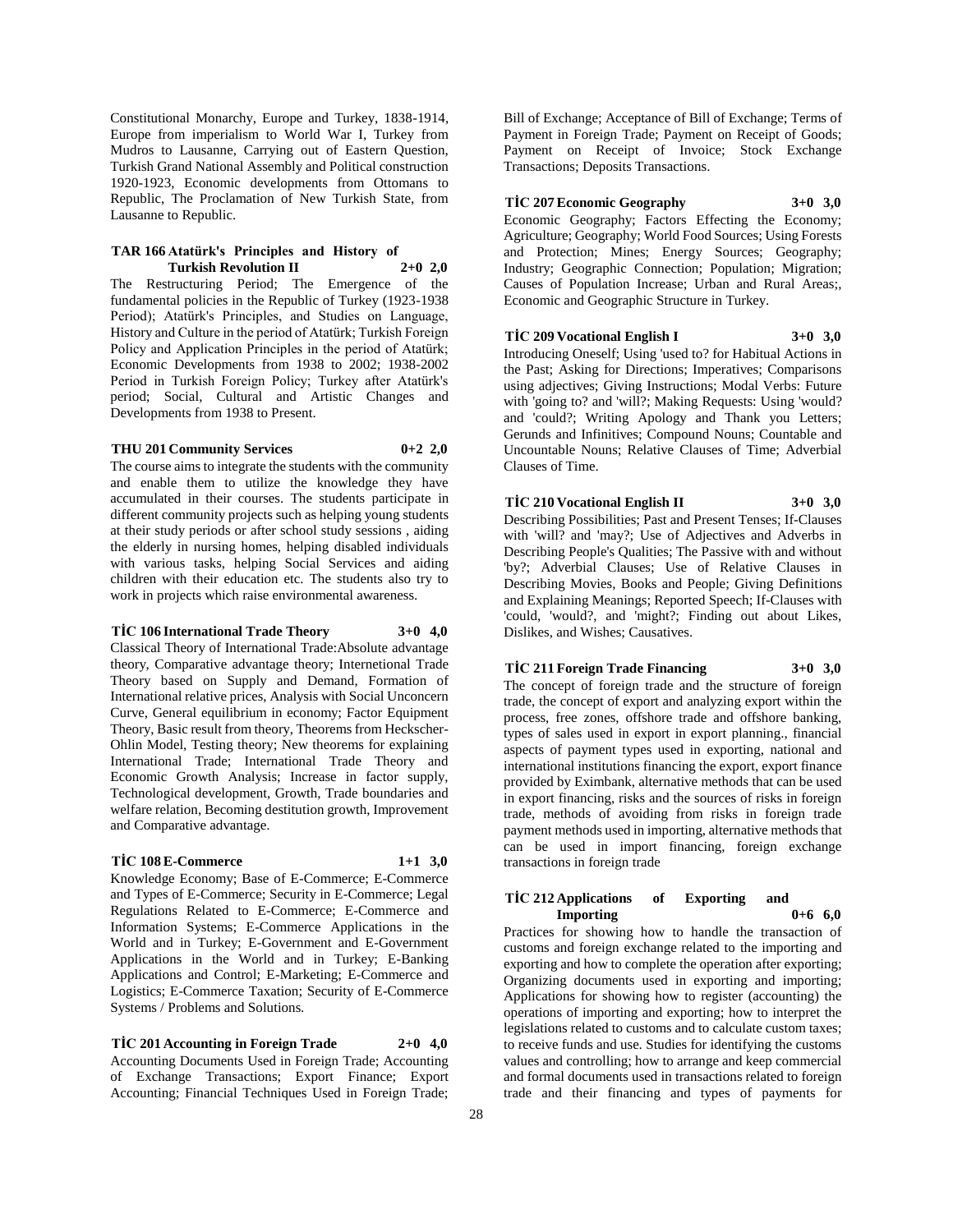insurance; Institutions responsible for the transactions of importing and exporting and Observing and reporting how to settle relations with these institutions.

**TİC 215 Export and Import Techniques 3+0 5,0** Export; Legal Aspect of Export; Delivery Methods in Foreign Trade (INCOTERMS); Export Procedures in Turkey; Subsidies in Export; State Policies in Export; Export Financing; Export Market Research; Export Credit Guarantee; Export Credit Insurance; Custom's Procedures; Custom's Declaration; Case Studies; Export Management; Significance of export for Turkey; Definition of Import; Characteristics; Significance of Imports in Foreign Trade; Legal Aspects of Importing; Imports Documents; Terms of Payment in Import; Import Procedure; Customs and Exchange Procedures; Import License; Import Quota; Import Procedure for Subsided Investments; Standardized Import Policy; Significance of Imports for Turkish Economy.

#### **TİC 216 Sales Techniques 2+0 3,0**

Personal Sales; Development of Personal Sales Techniques; Selling Efforts; Advantages and Disadvantages of Individual Selling; Process of Selling: Determining potential buyers, Determining customer approach, Role of speech and body language, Objection of buyers, Completing sales process; Consumer Relationship after the Sale: Consumer follow up, Additional services; Care and Repair Services.

### **TİC 217 Information Technology in Foreign Trade 3+0 4,0**

Computer, Internet and Information Age; Benefits of the Internet for Foreign Trade Firms; Modernization of Customs and BILGE System: Presentation of the BILGE program, The transactions that can be made in the BILGE System, Those who are authorized to access the BILGE system; Modules of BILGE System: Access paths to the BILGE system, Data entrance halls and internet, Summary declaration module, The detailed declaration module, Tariff and accounting module; The Use of EDI and Its Benefits: Registration and approval of customs declaration by EDI; Package Software Applications and Filling in Customs Declarations; E-Government Applications.

### **TİY 308 Republic Era Turkish Theatre 2+0 3,0**

Republic Era Turkish Theatre: Political, Social, Cultural Art Life; Theatre Concepts; Western Theatre; Theatre Perception; Effects of Western Theatre on Turkish Theatre; Dramatic Types; Acting Methods, Directing, Playwriting, Dramatic Styles; Theatre Buildings; Directing Techniques; Analyzing Developments of Theatre; Theatre Education; State Theatres; Private Theatre Companies.

**TKY 204 Total Quality Management 2+0 2,0**

Quality Concept; Historical Evolution; Strategic Quality Concept; Quality Dimensions; Factors Effecting Product and Service Quality; Quality Management and Evolution of Management; Characteristics of TQM as a Management System; Preparing TQM; Tools Using TQM; TQM in Turkey; TQM, ISO 9000 Quality Assurance Systems and Quality Circle Applications for Problem Solving.

**TKY 207 Quality Management Systems 2+0 3,0** Quality: Basic concepts; Quality approaches; Quality and productivity; Quality and cost; Total Quality Management (TQM); International quality system; Standard and Standardization; Benefits of standardization; Setting the standards; Importance of the standards in manufacturing and service sectors; Certification and accreditation; Turkish Institute of Standards Certification Procedures; International standardization procedures ; Management Quality and Standards: Importance and definition of TS EN ISO 9001 and 22000 Quality Management Systems; Fundamentals of TS EN ISO 9001 and 22000 Quality Management Systems; TS EN ISO 9001 and 22000 Quality Management Systems Certification Procedures; Environmental Standards: Definition and importance of environmental standards; TS EN ISO 14001 Standard; Environmental management system requirements; Implementation stages of environmental management standards; Waste recovery and recycling.

#### **TRZ 112 Hotel Management 2+0 4,0**

Tourism and Hospitality Industry; Historical Development and Features; Definition and Classification of Hotel Enterprises; Hotel Investments and Financing; Where to Built Hotels; Cost of Investment; Finance and Funds; Providing Capital by Hotel Credits and Demands for Credit; Calculations of Productivity; Management of Hotels and Management Functions; Job and Task Descriptions; Organizing Hotel Enterprises, Model of Organizational Function; Establishment of Hotel Organizations and Features of Organization Types.

# **TRZ 114 Introduction to Tourism 2+0 3,0**

The Concepts of Tourism and Tourist; Types of Tourism; Basic Factors effecting the Evolution of Tourism: The tourism sector; Tourism supply; Components of touristic product; Demand in tourism; Factors effecting tourism demand; Interrelationship between Tourism Economical; Social and Physical Environment; Tourism in Turkey; Evolution of tourism in Turkey; Structure of tourism system and tourism organizations in Turkey; Tourism problems in Turkey; Sustainability in Tourism: Future trends in tourism; International tourism trends; Future trends in tourism in Turkey.

# **TRZ 118 Front Office Management 2+1 4,0**

Management Principles of The Front office Management; Security In Front office Operations; Security Principles For Whole Hotel; Management of Front office Reservations; Reception; Front Cash; Operations of Telephone Center And Process of Control; Price of Room Sales; Techniques of Room Sales And Reporting; Estimated Reports; Analysis of Expenditures And Revenues; Techniques of Reporting; Planning of Job Flow In Shift Systems; Systematic Control Processes For All Facilities; Managing And Auditing Personnel With Uniform; Integrating Services Performed By Personnel With Uniform Into Services Provided Inside The Hotel; Managing And Auditing Services of Night Shift; Contents And Auditing of Night Services In Front office; Transferring Services To The Morning Shift Smoothly;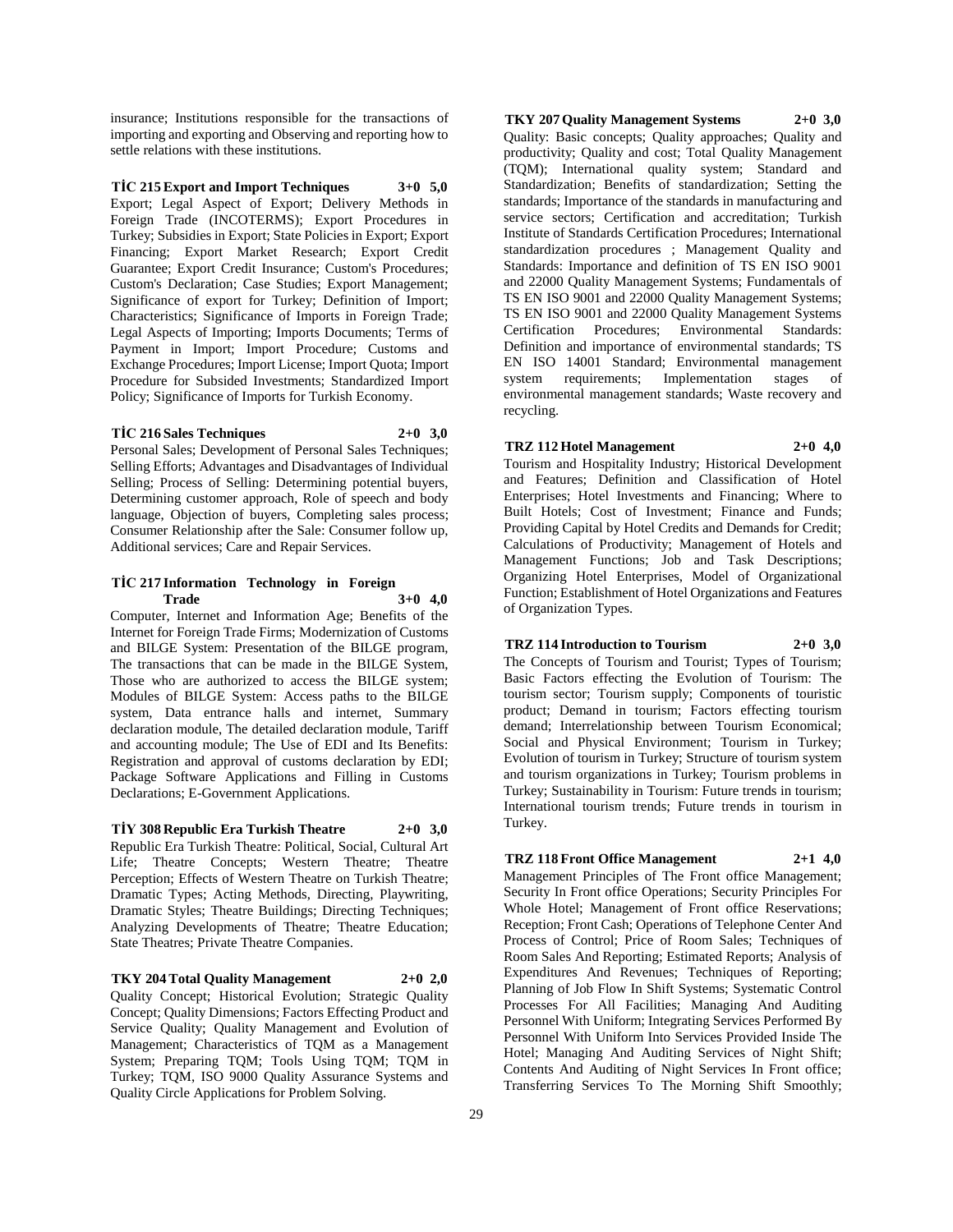Hygiene of Front Office Personnel And Hygiene of Front office Work Area.

### **TRZ 131 Principles of Nutrition and Menu Planning 2+1 3,0**

Features of Food Necessary for Healthy Nutrition; Daily Food Requirements for Balanced Nutrition; Principles of Nutrition; Food and Their Features; Definition of Menu Plan; Factors Effecting Menu Planning; What is Menu Planning?; Which Food Should be Included in the Menu?; Preparing Menus; Standard Recipes and Portions Suitable for Social and Economic Status of Guests; Identifying Pleasure and Preferences of Customers; Menu Applications and Converting Them into Standard Recipes.

#### **TRZ 132 Kitchen Services 2+1 3,0**

General Structure of the Tourism Industry; Food and Beverage Establishments: Definition, Purpose; Significance and Types; Management; Kitchen Management and Organization; Basic Kitchen Planning; Menu Planning and Development; Menu Creation Process in Food Preparation (Recipes on the Preparation of Standards); Food and Drinks Preparation and Preparation; Kitchen Hygiene.

# **TRZ 134 Special Interest Tourism 2+0 3,0**

Basic Concepts and Features of Special Interest Tourism; Groups of Special Interest; Features of Groups Joining Special Interest Tours; Scopes of Special Interest Group Activities; Types of Special Interest Tourism: Sports Tourism, Cultural Tourism, Ecological Tourism and Nature Tourism..

# **TRZ 136 Current Subject in Tourism 2+0 3,0**

Impacts of Tourism on Physical Environment; Economic Impacts of Tourism; Social Impacts of Tourism; Tourism and Education; Labor and Social Security Rights and Problems of Employees in Tourism; Practical Problems of Tourism Establishments; Ethics; The Implementation of Technological Developments in Tourism; Consumer Problems and Rights in Tourism; Crisis and Its Management in Tourism; All Inclusive System: Advantages and disadvantages in tourism; Practical Problems of Tourism Enterprises: Quality, Satisfaction, Business management; Security and Terrorism in the Tourism Sector; The Future of Tourism in Turkey.

# **TRZ 141 Housekeeping Management 2+0 2,0**

Introduction to Housekeeping and Working Areas; Housekeeping and Service Industry: Lodging; Hospitals; Cleaning Firms; Business and Shopping Centers; Housekeeping Management Organization, Coordination, Control; Housekeeping and Human Resource Management: Recruiting, Selecting, Hiring, Orienting, Training, Scheduling, Motivating and Disciplining; Material Management in Housekeeping Department; Budgeting in housekeeping: Methods of hygienic cleaning and care; Laundry Services; Quality in housekeeping

#### **TRZ 147 Hygiene and Sanitation in Hotel Industry 2+0 3,0**

Basic Concepts: Cleaning, Hygiene, Sanitation, Disinfection, Microorganisms; Areas that Require Hygiene at the Hotel Premises; Architectural Design of Hygienic Environments in the Hotel Industry; Tourists and Employee Health; Personnel Hygiene; Water Hygiene; Laundry Hygiene; Hygiene in Spas and Hamams; Swimming Pool Hygiene; Pest Control; Cleaning Methods and Techniques; Disinfection and Sanitization Products; Natural Hygiene Methods.

# **TRZ 208 Environmental Issues and Tourism 2+0 3,0** Importance of Environment for Development of Tourism;

Tourism and Its Environmental Effects; Effects of Tourism Activities on Natural Environment; Ecological Risk Analysis and Planning of Tourism; Importance of Environment in Terms of Continual Tourism; Tourism and Balance of Environment in Terms of Continuing Tourism; Tourism and Balance of Environment; Tourism and Environment Policies in Turkey; National and International Standards for Tourism Sector; Internal and External Environment of Property; Municipalities and Environment in Tourist Regions.

# **TRZ 217 Tourism Marketing 2+1 3,0**

Basic Concepts in Marketing and Tourism Marketing; Market Segmentation in Tourism Companies; Strategies for Market and Marketing; Classification Strategies for Selecting Target Markets; Marketing Strategies; Components of Marketing Mix: Product, Price, Distribution and Promotion; Marketing Research by Using Various Research Methods; Modern Marketing Techniques for Tourism Enterprises; Data-based Marketing; Relational Marketing; Marketing on the Internet.

### **TRZ 223 Tourism Law 2+0 3,0**

Tourism Law; International Tourism Organizations; Travel Agency as Business; Principals of Employing Foreigners in Tourism; Principles of Marina and Marina Administration; Application Fundamentals for Foreign Yachters; Encouragements in Tourism Investments; Crediting Principles for Tourism; Description of House Pensions and Crediting Principles; Qualifications Required for Procedures for the Allotment of Real Properties for Tourism; The Law of Construction for Tourism Investments and Its Application; Laws and General Justification; Regulations; Certification of Second Houses.

### **TRZ 225 Travel Agencies 2+0 3,0**

Reservations of Transportation Companies; Reservations of Airlines, Reservations of Maritime Lines, Reservations of Railways, Reservations of Travel Agencies; Reservation Systems Used by Transportation Companies, Stages of Operation in Reservation Systems, Domestic and International Reservations of Travel Agencies Related to Hotels and Tour Operators; Reservation Systems of Domestic and International Tourism and Their Applications, Being Enable to Use Reservation Systems among Reservation Systems Used in Travel Sector.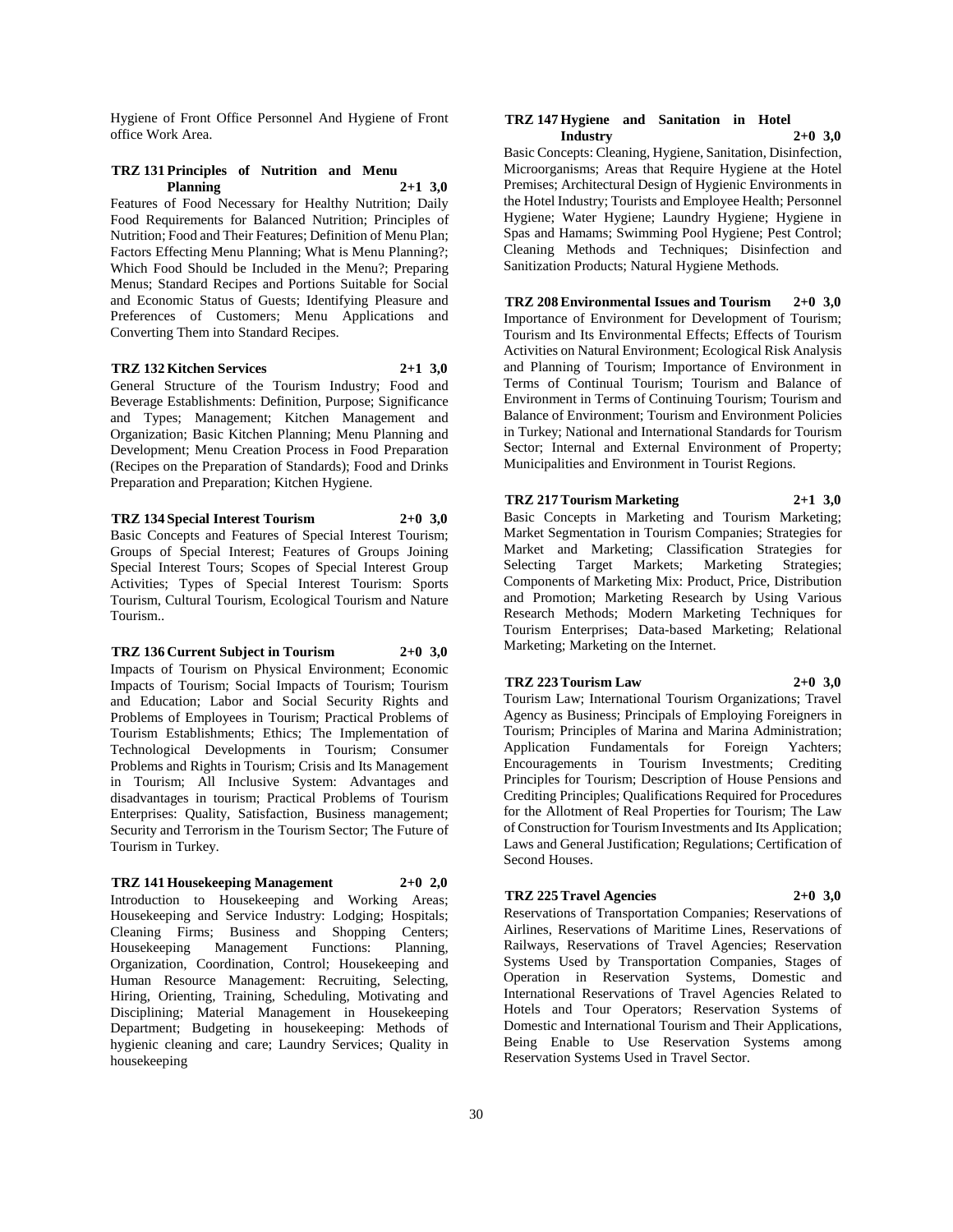#### **TRZ 226 Automation of Food and Beverage Services 2+1 4,0**

General Information on Hotel Automation; Hotel Automation; Advantages of Using Automation; Computers and Computer Aided Services; Use of Computers in Management Planning; Use of Computers in Production Planning; Use of Computers in Sales Planning; Methods for Using Technology for Food and Beverage Enterprises; Equipment Used in Office Work; Devices Necessary for Conferences and Seminars; Programs Used in Sales and Marketing; Ensuring Continuity and Productivity of Devices Used in Units

# **TRZ 246 Tourism Marketing 2+0 2,0**

Concept of Tourism Marketing; Development and Importance of Tourism Marketing; Structure of Market in Tourism; Tourist Behavior; Tourist Products and Service Policies; Promotion Studies in Tourism; Destination Management in Tourism; Marketing Planning in Tourism; Strategic Planning and Management in Tourism; Marketing Controlling and Performance Measurement; Marketing Research in Tourism; Global Tourism Strategies; Meeting Tourism Planning; importance of Communication in.

**TRZ 263 Food and Beverage Management 3+0 4,0** Food and Beverage Industry Food and Beverage Services: Importance, businesses services given, part of the Organizational Structure of the Food and Beverage, Food and Beverage Business Management, Managerial Levels and Skills, Management Process, Budgeting, Menu Planning: Menu development, and Pricing; Food and Beverage Cost Control System: Definition, Objectives and stages, The labor cost control; Production (Kitchen): Definition and importance of the kitchen, Production planning; Food Production Systems.

**TRZ 270 Sales and Pricing in the Hotel Business 2+1 3,0** Methods of Identifying Room Prices; Studies for Increasing Room Occupancies; Forecasting Formulas and Reporting; Room Sales-Marketing Activities; Reaching Market Segments and Advertisement; Selling to Intermediates; Processing Selling Negotiations; Yield Management in Hotels; Basic Principles in Marketing; Time Analysis; Definition of Yield Management; Information Systems in Hotels and Place of Yield Management; Applied Models of Yield Management in Hotels.

**TRZ 277 Management of Banquet and Catering 2+0 3,0** Definition and Importance of Services Given In and Out of Catering Organization; Definition and Importance of Catering Services; Banquets and Catering Services; Types of Management in Banquets; How to Organize the Best Banquet; Techniques for Economic Use of Materials; How to Organize a Profitable Banquet?; Information about Pleasures and Preferences of Customers; Types of Management to Satisfy These Pleasure and Preferences; Functions of Management; Sales and Marketing of Banquet and Catering Services; Issues Related to Reaching Targets; How to Reach Prospective Customers.

**TRZ 279 Conference and Activity Services 3+0 4,0** Social, Economic and Cultural Dimensions of Convention and Fair Tourism in the World and in Turkey; Development of International Social, Economic and Cultural Dimensions of Convention and Fair Tourism; Convention and Fair Organization and Management; Operation and Purposes of the Institutions Organizing Conventions; Preparation Techniques and the Processes of Organizing a Convention; Financial Dimension of Conventions and Organizations, and Keeping Accounts.

# **TRZ 282 Front Office-Housekeeping Services**

**Automation 2+2 5,0** General Concepts Related to the Program; Characteristics of Programs; Differences Between Programs; Operating Methods for Programs; Use and Techniques; Front Office Programs: Booking procedures, Hotel check in and checkout procedures; Pre-accounting Procedures; Night report processing; Floor Services Programs; Rooms Transactions; Laboratory and Industry Applications; Front Office Automation Programs; Housekeeping Services Automation Programs.

**TRZ 286 Housekeeping Applications 2+2 4,0** Importance of Housekeeping; Work Rules and Tasks in Housekeeping; Relationship between Housekeeping and other Departments; Key Control; Cleaning Methods; Public Area Cleaning; Office Cleaning; Guestroom Cleaning: Preparing to clean, Making the bad, Dusting, Cleaning the bathroom, Vacuuming, Inspection, Turndown services; Surface Cleaning: Glass, metal, wood, textile surfaces; Stain Removal; Fight Against Pests; Decoration; Communication with Customers; Security.

### **TRZ 287 Tour Design 2+0 3,0**

The Concept of Tour Design: The structure of travel industry; Tour Operators and Travel Agencies; The Process of Tour Design; Package Tour: Praperation and operation of types of tour packages; Tour Demands: The features of tour demand, The Factors Affecting Tour Demand; Industrial Purchasing in Tour Design; Agreement Methods with Suppliers; Calculation of Tour Costs: Items in Tour Costs, The Methods used in calculation; Tour Pricing: Types of tour pricing; Marketing the Tours: Marketing planning, Market segmentation and selecting target markets.

#### **TRZ 288 Services 0+3 3,0**

Food and Beverage Service: Service staff, Grading, Job descriptions, Personnel uniforms, Behavior and character traits; Food and Beverage Service: Service Equipment, Service utensils; Service Types: Classical and Modern French service, British Service, Russian and American Service, Breakfast and Buffet Service, Service Levels, Drinks and Service: Serving Non-Alcoholic Beverages and Alcoholic Beverages.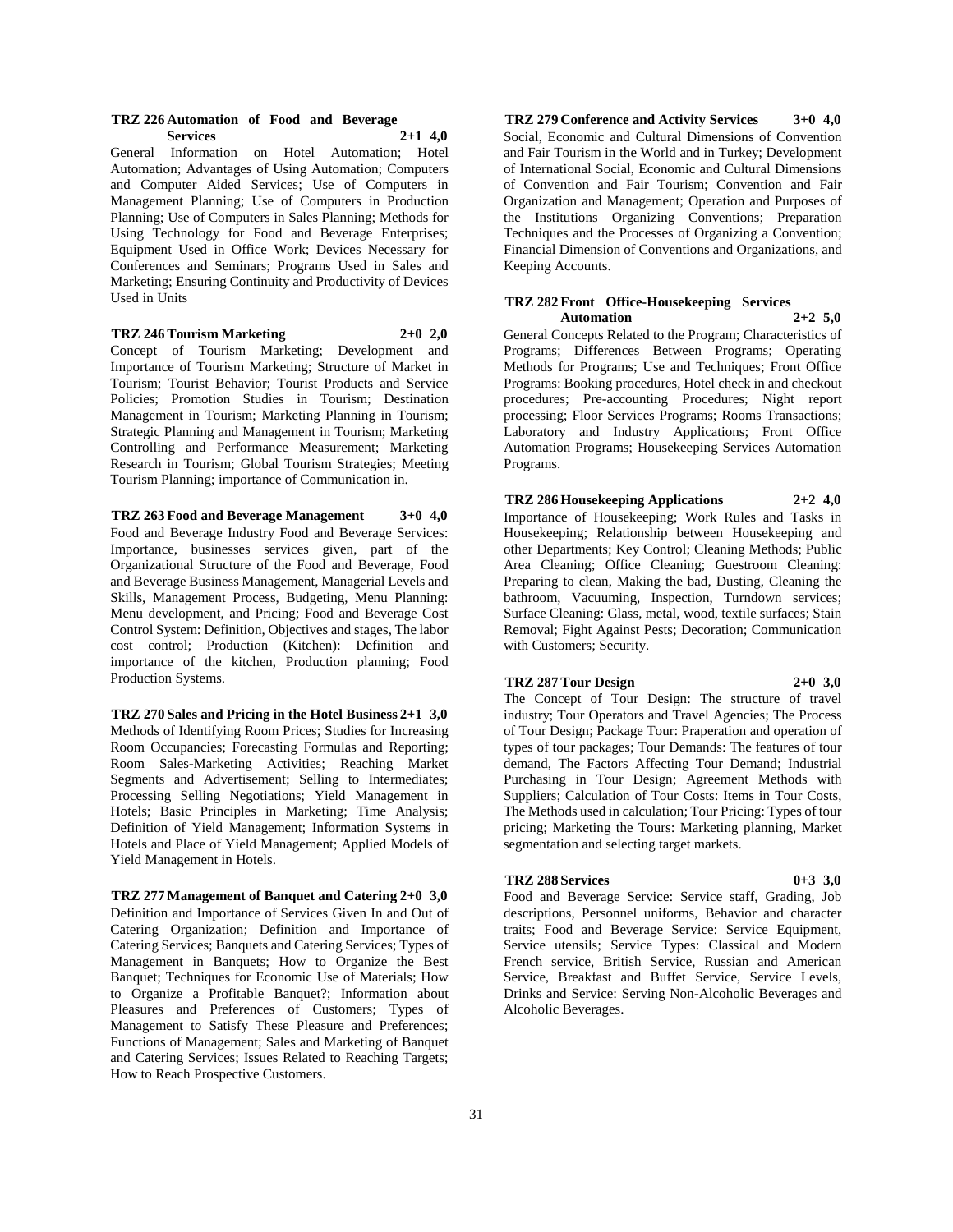**TRZ 298 Sociology of Tourism 2+0 3,0** Emergence, Development and General Framework of Sociology of Tourism; Historical Background of Tourism; Tourism, Leisure and Recreation; Socio-Cultural Impacts of the Development of Tourism; Culture and Tourism Interaction; Labour Market in Tourism; Globalization and Tourism; Environmental Impacts of the Development of Tourism: Tourism and Environment, Environmental Impacts of the Development of Tourism, Sustainability and Eco-Tourism, Environmental Management in Tourism, Establishment of Environmental Management Systems, Assessment of Environmental Impact, Eco-Tourism in Turkey.

**TRZ 318 Sectoral Relations in Tourism 2+0 3,0** Relations Between Globalization and Tourism; Problems and Opportunities Related to the Latest Developments in Tourism; Impacts of the Latest Developments on Sub-Sectors of Tourism: Impacts of the latest developments on the travel sector, Impacts of the latest developments on the accommodation sector, Impacts of the latest developments on the food and beverage sector, Impacts of the latest developments on the transportation sector.

**TÜR 120 Turkish Sign Language 3+0 3,0** Overview of Sign Language: Characteristics of sign language; History of Sign Language in the World: Emergence of language and sign language, Verbal education and approaches to sign language; History of Turkish Sign Language: Early period, Ottoman period, Period of the Republic of Turkey; Introduction to Turkish Sign Language: Finger alphabet, Pronouns, Introducing oneself and family, Greetings, Meeting, Relationship words; Showing Basic Words: Adjectives: Adjectives of quality, Adjectives of quantity; Verbs: Present tense, Past tense, Future tense, Time adverbs, Antonyms; Healthy Living: Expression of healthrelated problems, Sports terms, Expressing requirements; In a Bank: Expressions required to carry out basic procedures in a bank; Vacation: Basic words about vacation.

# **TÜR 125 Turkish Language I 2+0 2,0** Language: Characteristics of language, Relationship between language and thought and language and emotion, Theories about the origin of languages, Language types, The position of Turkish Language among world languages; Relationship Between Language and Culture; Historical Progress of the Turkish Language; Alphabets Used for Writing in Turkish; Turkish Language Studies; Turkish Language Reform; Phonetics; Morphology and Syntax; The Interaction of Turkish Language with Other Languages; Wealth of Turkish Language; Problems Facing Turkish Language; Derivation of Terms and Words; Disorders of Oral and Written Expression.

**TÜR 126 Turkish Language II 2+0 2,0** Composition: Written composition, Paragraph and ways of expression in paragraphs; Punctuation; Spelling Rules; Types of Written Expression and Practices I: Expository writing; Types of Written Expression and Practices II: Narrative writing; Academic Writing and Types of

Correspondence; Reading and Listening: Reading, Reading comprehension strategies, Critical reading; Listening; Relationship between Listening and Reading; Oral Expression: Basic principles of effective speech; Body Language and the Role of Body Language in Oral Expression; Speech Types; Principles and Techniques of Effective Presentation; Some Articulatory Features of Oral Expression.

**TÜR 151 Turkish Language I 2+0 2,0** Language: Theories on the Origin of Language; Language, Culture and Society; Language-reform: Turkish Language Association; Languages of the World; Language Families;Turkic Languages; Characteristics of Modern Turkish: Phonetics, Morphology, Syntax, Spelling, and Punctuation; Rules of Composition: Punctuation; Correspondence: Writing a CV, Writing petitions, Business and personal letters

**TÜR 152 Turkish Language II 2+0 2,0** Features and Rules of Spoken Turkish: Effective Speech; Effective Listening: Rules of Listening; Reading: Reading comprehension, Critical reading; Text Types: Short story, Novel, Articles, Essays, Poetry, Drama.

**UTY 101 Hospitality Business Management I 3+0 4,0** Introduction to hospitality, hospitality management, functions of hospitality, front office management; Functions of front office, organization of front office, front office operations, reservation process, cashiering, night audit operations, sales promotion; Handling with customers in front office; Operational communication between front office and housekeeping; Housekeeping management; The role of housekeeping in hotels; Organization of housekeeping; Housekeeping operations, cleaning and maintenance of hotels, categories of cleaning operations, cleaning basics, cleaning methods, basic cleaning chemicals, cleaning materials and equipment, basic types of surfaces and linens; Room cleaning process and customer care; Security and safety in housekeeping; Control of housekeeping operations; Basics of laundry operations.

**UTY 102 Hospitality Business Management II 3+0 4,0** Introduction to food and beverage operations; Kitchen services management, kitchen organization in hotels; Functions of kitchen, kitchen planning; Equipment and materials used in kitchen operations; Kitchen hygiene and safety; Kitchen serviceprocess; The concept of menü, menü planning in hotels, basics of nutrition, nutrition principles, nutriment groups; Purchasing, stocking and preparing foods; Traditional and contemporary cooking methods; Control of kitchen services; Service management, service organization; International service types; Service process in hotels restaurants.